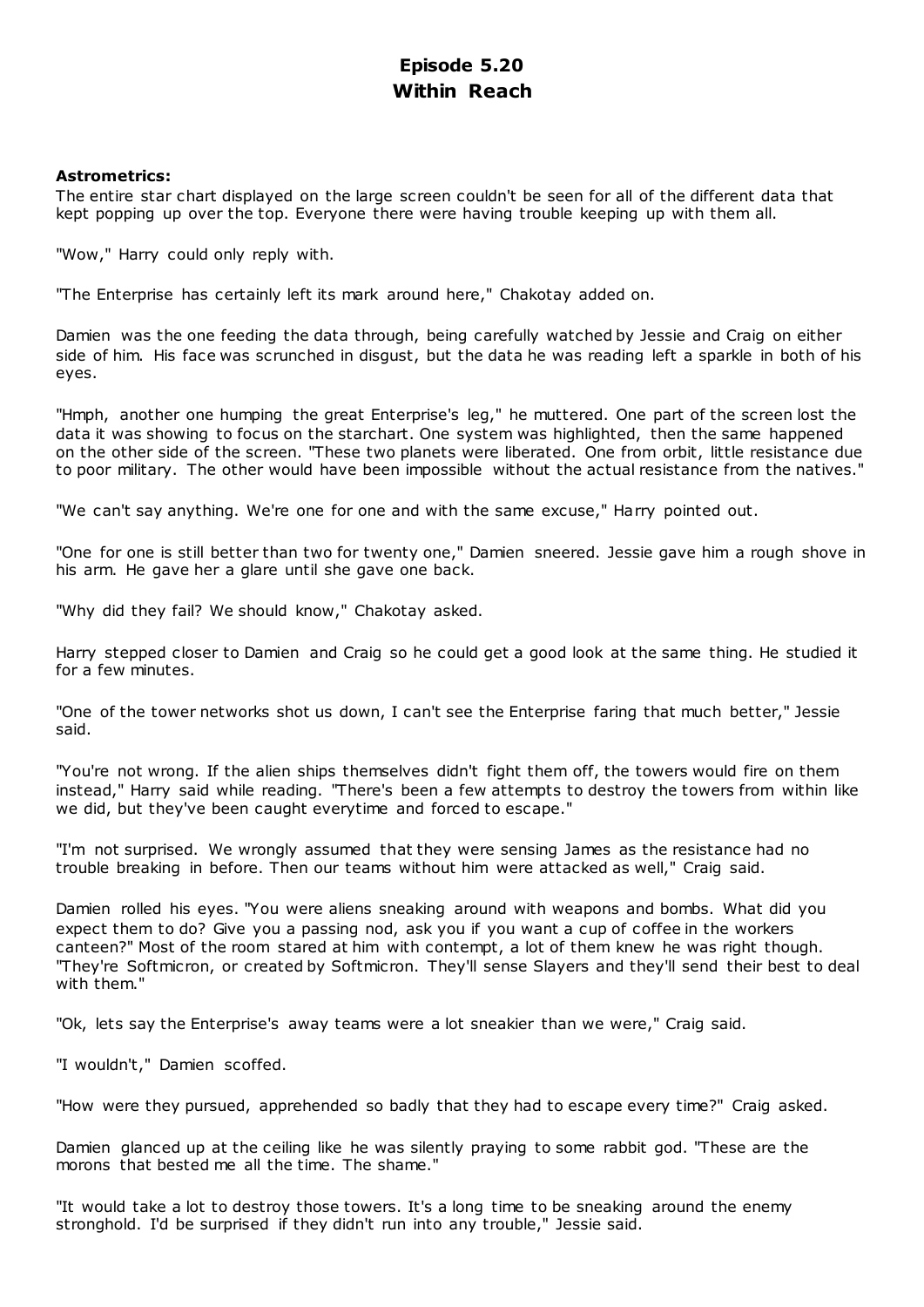"I agree," Chakotay nodded.

"They simply didn't have enough people to maintain their ship and to send a decent size attack team down," Damien groaned. "That's why the rest of their attacks since are from orbit only. Either way, they were still fools."

Harry moved back to his previous position to look at something else. "Have you found anything that we don't generally know? How is the Enterprise still in one piece, how it's here, why did it lure us here? Heck how did the crew know this was a giant Game Sphere long before we did? Anything about the anomaly?"

"There's a lot of detailed crap going back four months; logs, sensor stuff, diagnostics, replicator logs," Damien replied. "Nothing before then."

"Four months. We've been here longer than that," Jessie said. Chakotay nodded, he noticed that too.

"Detailed crap? Can you be more specific?" Harry muttered in dead pan.

Damien laughed like it was so obvious. "I didn't want to overwhelm your tiny brains."

Jessie sighed impatiently. "If you're done here I can always drag you to where Annika is, you little piece of sh..."

Harry quickly cleared his throat, "why don't we just start with why James and Lena took the Enterprise. I imagine whatever it was, was recent enough for them to leave in a hurry. Check the most recent logs."

"I wouldn't be so sure. Lena liked to play Captain," Damien snickered. Jessie grabbed his arm to start to drag him towards the door, he panicked immediately. "Okay, okay. Sheesh!" Jessie let him go so he could continue tapping away at the console.

"They couldn't have gone far. Neither of them would have the expertise or the means to reactivate the warp core," Harry said.

"So how come we can't detect them?" Craig questioned. His eyes gravitated towards the tiny black spot on the starchart. That felt like the answer to him. "The anomaly."

"Yeah I was thinking that as well," Chakotay said.

Jessie frowned at them both, "but anything that stays inside it too long gets their power drained completely. No one could survive that happening to their ship. There shouldn't be anyone to save."

Damien looked like he suppressed a gag, everyone who saw it assumed he was faking it. "Ugh, don't say stuff like that."

"Why? People being dead is a good thing to you right?" Chakotay grumbled.

"Not that. You people all act so high and mighty. Oh our main ship's sodded off, but this planet is in danger. Let's not wait for them and save them, by golly," Damien said mockingly. "You guys did the same exact thing; just couldn't wait for reinforcements or whatever. It makes me ill."

"Good," Jessie said.

Harry pulled a confused face at him. "Planet?"

Damien rolled his eyes again as he turned his head towards him. "Yeah. The Enterprise's starcharts have a system sitting right where the anomaly is now. One m-class. Their course before the ship stopped was going right for it."

"Good god. How would a planet endure an anomaly like that?" Harry stuttered.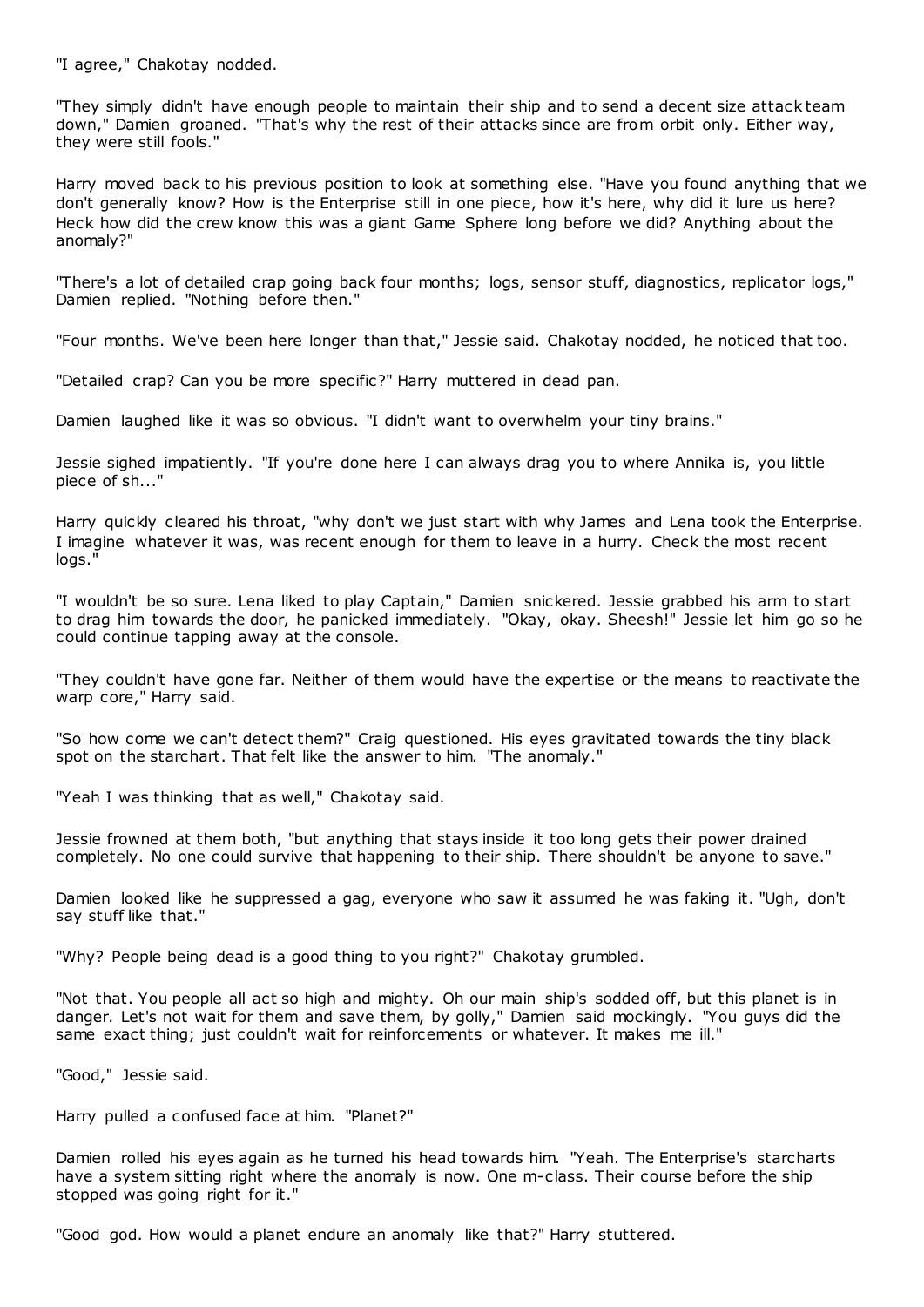"Same as a planet in a Game Sphere I'd wager," Chakotay said.

"But James and Lena can't save anyone from that. The best you could do is evacuate it and you'll just have a bunch of hallucinating aliens running around, pulling wires," Harry said.

Craig was turning a little pale, his head fell. "That wouldn't bother Lena." Everyone but Damien turned to him. "She'd want to rescue them anyway."

"Yes, just like her mother would," Chakotay said sadly.

Jessie grew a little angry at them both. "And James wouldn't?"

Harry shrugged, "who knows. He's not exactly consistent these days, is he?" Jessie's glare made him a little nervous. "There's no way to know for sure if the planet even survived the anomaly at all. It's a bit of a risky move even if there was. He claims to think things through these days, and that's not an insult. I'd definitely be thinking it through before charging in."

"Really? The guy who can go from Ensign Eager to Ensign Suck Up, then bac k again randomly in the span of two episodes is calling someone else inconsistent. Try pulling the other one," Jessie muttered. "I'm not suggesting he charged straight inside as soon as he found this out. Since he and Lena are the only ones that can go back in, it would be a waste of time to wait for us to come back before doing it."

"I hate to say it but she's right. Going back inside was probably his idea," Chakotay said.

"Oh for... who the hell cares?" Damien groaned. "I know those two idiots well enough to know they'll be inside that thing. You can't go in to get them out. There's nothing you can do. You may as well take that bratnapper ship and head back to the other planet. Though if you want my opinion...

"Nobody does," Jessie butted in.

*"Bridge to Astrometrics. Something's emerging from the anomaly," Jodie's voice said.*

"Can you send the viewscreen image of it here?" Harry ordered her.

*"Maybe I should have the viewscreen on before I do that."*

Chakotay shrugged, "is that really necessary?"

*"Duh, I can't feed you guys nothing, can I?"*

"I meant is it necessary to see whatever's coming out of the anomaly? We know what it is," Chakotay groaned.

The many data windows and most of the star chart were overtaken by a much bigger window showing nothing but black. Seconds later a familiar ship slowly appeared from out of nowhere.

"See?" Chakotay said.

"Hail them," Harry commanded.

Damien smirked, "we can't. They're suffering from many power failures. Shocking huh?"

Harry responded by groaning into his hand. Jessie's response was a bit more to the point with a nasty shove in the chest. Craig quickly side stepped to avoid being knocked down with Damien.

"I hope someone's started a power transfer," Chakotay muttered.

Jessie took over the part of the station Damien was using. The people watching the screen saw a beam shoot out from their side towards the Enterprise.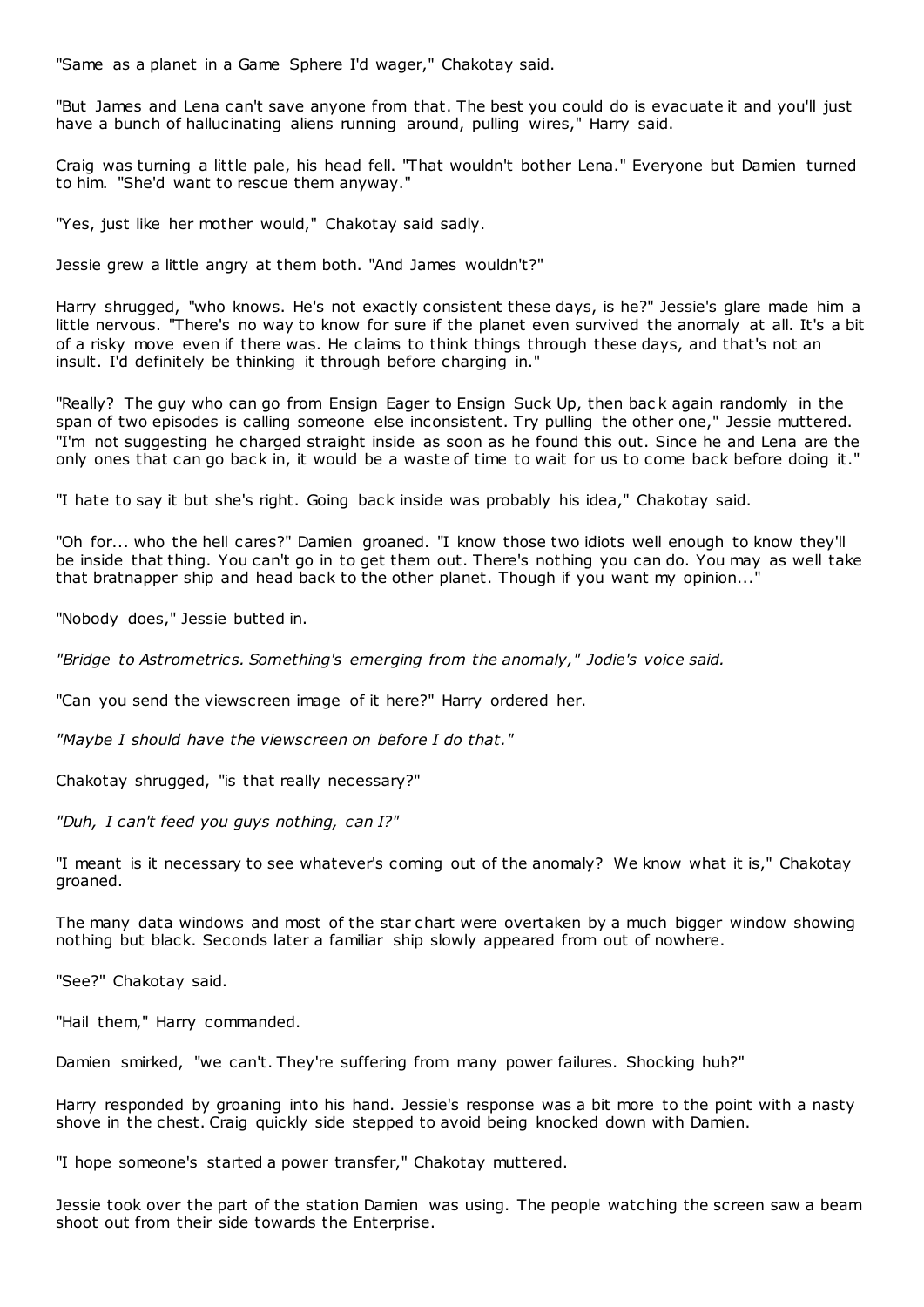"Um..." Craig said as he watched the same screens Jessie was. She looked at him and not the specific part he was looking at. "Sensors are reading twenty nine alien lifesigns matching our Erayan friends, and one Human."

Harry took a step backwards as if that would make him safe with Jessie in the room. "Okay, let me know when they get their communications back and..."

*"We're being hailed. Obviously it was top priority for them," Jodie's voice butted in.*

"All right, patch them through," Harry said nervously while taking another step backwards.

*"Audio only."*

"Right viewscreen needs power too," Harry stammered. He took another step. By this time everyone was staring at him, well everyone standing were. Damien was too busy grumbling about revenge while trying to stand up to bother. "Oh god, I don't know which one to hope for," he said during a step that was so far back it opened the Astrometrics door. It startled him enough to make him jump.

*"Okay, channel open."*

Harry was about to say something, but he only had time to open his mouth. *"Tom, beam the Flyer into our Cargo Bay and hurry," James' panicked voice said.*

Both Craig and Chakotay's shoulders fell, Craig's face was getting whiter.

"Um, Tom's not here and the Flyer well... it's broken," Harry said nervously. "What happened?"

*"I don't have time to explain. I've already wasted time by flying out of the anomaly. Just send a shuttle or maybe that Captain's Yacht we never use."*

"Hold on, you're going to have to give us more than that," Chakotay muttered.

"You mean the thing that sits at the base of the saucer? That won't fit in the Enterprise shuttle bay," Harry said.

*"God really... just beam me over to it. It's not hard."*

Chakotay was a little annoyed that what he said was ignored, his fists clenched.

"James, try to calm down and think about this first. You're not going to achieve anything by panicking," Jessie said softly.

She got a quiet sigh on the other end of the comm. *"Jess, I've had an hour or two to think about this and calm down. The Enterprise will take too long to re-power up, the journey both ways is too long. I could be too late now."*

"What happened to my daughter Stuart?" Chakotay snapped coldly. He caught a glare from Jessie in the corner of his eye, but he was too mad to really care about it. "Give me the skunk eye all you want, it doesn't change anything."

*"Did anyone get a chance to read the data file we left?"* Chakotay made an annoyed grunt in response. *"There are people still alive on that planet. They're underground so transporters are out. They think we're the people responsible for what happened. It took us the only few hours we had to save twenty nine people. Lena she... didn't want to waste anymore time. She stayed behind to gather up survivors."*

"You let her?" Chakotay hissed.

*"Of course not."* James' voice didn't sound annoyed like anyone thought it would be, just exhausted.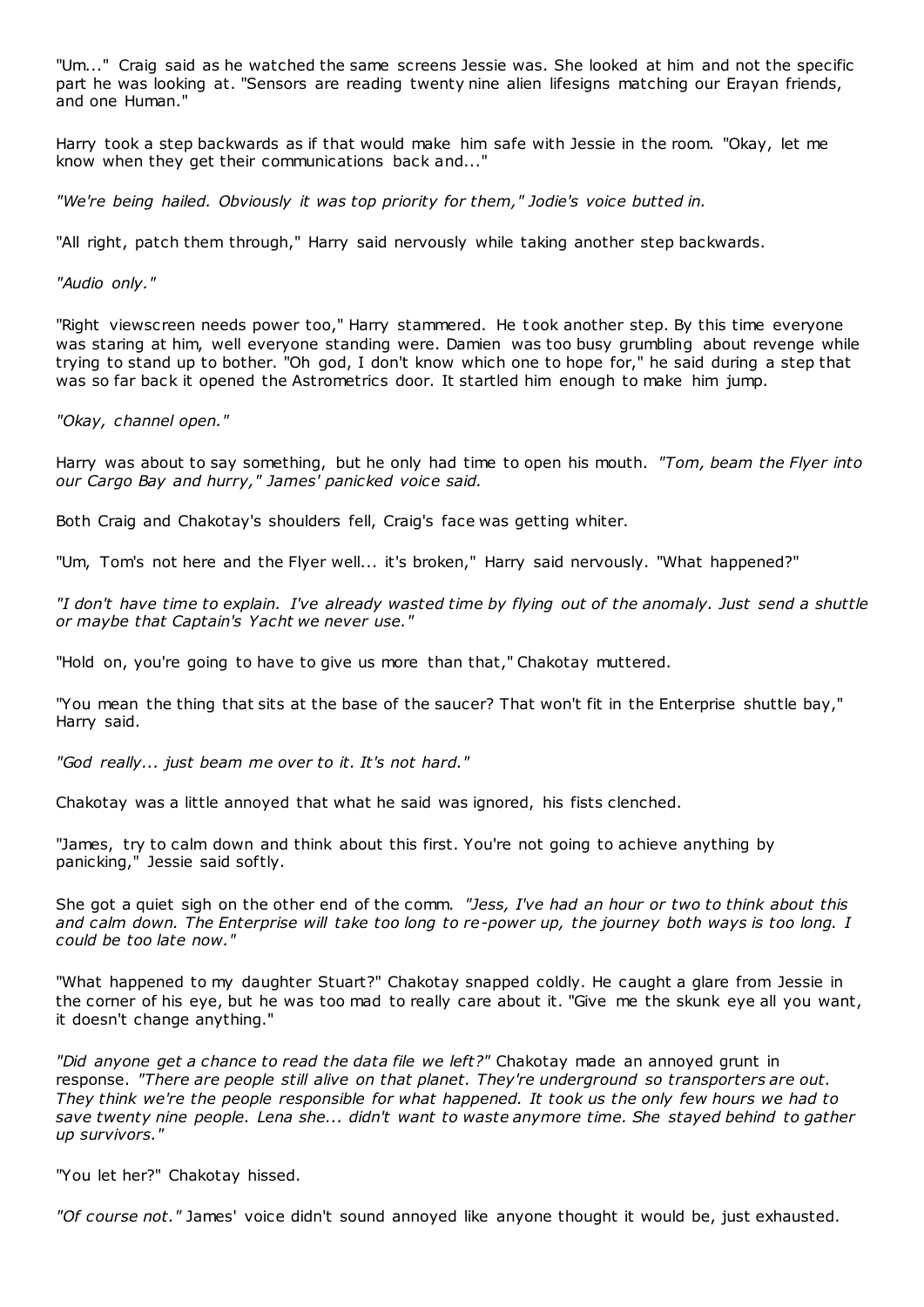Jessie gave her death glare a rest as it clearly wasn't working. It was replaced by a look of sympathy. "I know you want to get back in there as soon as possible. Think about it though. A shuttle will not last long in that thing, you'd end up wasting more time or risk getting yourself killed. That won't save Lena."

*"The Flyer might, the yacht's too. I can wait for the Enterprise's one to power up... In the mean time, those people in the Cargo Bay will need medical attention. The aliens on Voyager will need to know about them."*

"I'll take care of that," Harry said, finally taking that last backwards step to safety.

"I hate to make the situation worse but I gotta know. How long does that planet have?" Craig asked.

The silence made a tense room even more unbearable. Craig regretted even asking.

*"I don't know. When there's enough power I'll send the data the sensors got before they were shut down." A loud sigh followed. "The planet dying isn't the thing I'm the most worried about anyway."*

"Why, what could be worse than your planet breaking apart at your feet?" Chakotay asked.

Damien had been so quiet lately everyone had forgotten he was there, until he laughed at the image of what Chakotay said. Jessie just shoved him back on the floor again.

*"Things that can kill you horribly before that even happens."*

## **Two hours earlier:**

Footsteps approached behind her. Lena reached carefully for one of the weapons hiding in her jacket. Half way out, she swung around to swipe it at whoever was behind her. Something hard swung into her face before she could do that, the force of it pushed her backwards into the ground. Her face stung, it felt warm and wet. A hand reached up to check without even thinking about it, the visor and mask were in the way. Her head meanwhile slowly looked up to see what it was that hit her.

"Welcome home," a familiar voice sneered.

Her eyes widened. Even in the dark she recognised that face and voice easily. "Frenit."

A dark smile spread across his uncovered face. His fist clenched and flew towards her. Lena quickly rolled to one side, just narrowly missing his fist. Once it hit the land there was nothing left there but a small hole.

She jumped to her feet, he straightened back to a standing position. Her hand reached into her jacket again to pull the sword out of it. All she got this time was a smirk from her opponent. Pointing it at him made it worse.

"I see you've picked up big brother's habits," he said in a mocking tone.

Lena only pulled a confused face as a response. She remained on her guard. From what she knew of him, it was definitely a bad idea to make the first move.

Frenit stretched out his arm. "What do you think? It's a beautiful world, isn't it?"

Lena then noticed something off about him. His outfit at his right shoulder had been torn off. Even in this dimly lit place there was no mistaking it, he had lost a limb since they last met.

"It's missing a certain something, like you," she muttered.

Frenit's smirk seemed to have faded a little. "I could kill you with no arms. Do not mock me."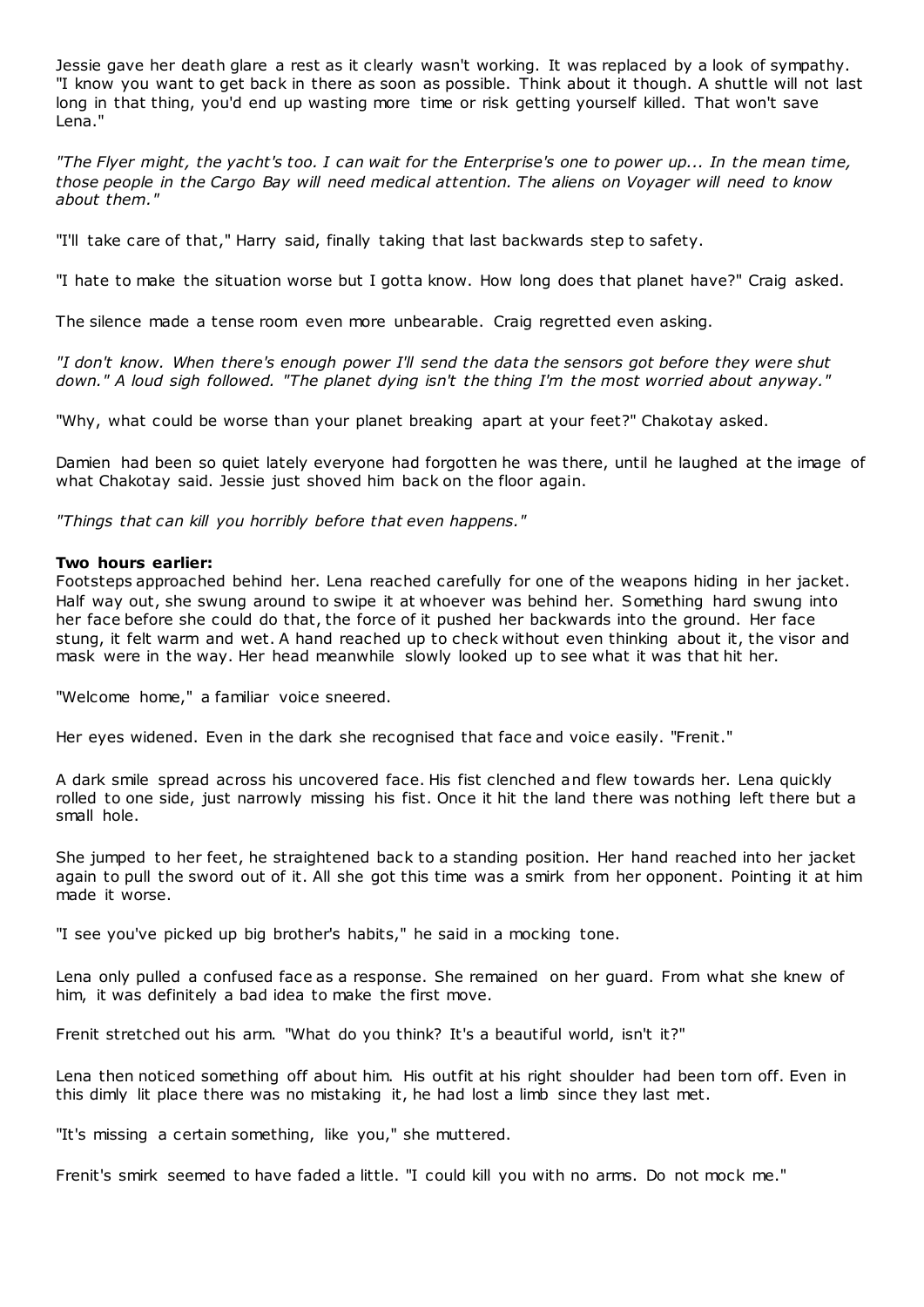"Why are you. How..." Lena said while taking a step further down the hill. Frenit only noticed her trail off, or it looked that way to her. His eyes seemed to be wider than normal and his smile was back. "Why would you come here?"

"Well it's a lot more... *homely* now," Frenit answered, followed by a laugh.

Lena looked down the hill she had only climbed up minutes ago without moving her head. She hoped the visor would mask that from the man in front of her. "It must be pretty dull for you, with nobody around." While she spoke her right foot took another step down.

Frenit pounced forward. Lena quickly brandished her sword in his face to stop him from going any further. He only laughed and swiped it clean from her hands. Before she could really react to that he had lunged forward again to grab her by the throat.

"As I was saying," he said as if he was having a nice chat over a cup of coffee. Lena felt her feet leave the ground. "This planet, it's perfect for me now. Dark, dead. I'm in my element here." Roughly he pulled her closer to him so they were briefly face to face. "Unlike you. I should be asking why you're here."

Lena tried to get him to let go by kicking him, but it didn't even bother him. "You know what, that's rude." Lena briefly assumed it did actually bother him a little after all, until he pulled the visor from her face. The biting cold hit the exposed skin around her eyes, causing it to ache horribly and her eyes to water. The part of her skin where the edges of the visor were stung more than they ached. In the first few seconds she felt something warm dribble down.

"See, you don't belong here. You're just another weak little Human," he sneered at her. Then he leaned in even closer to her face, towards one of her cheeks. This time when she kicked him she used both of her feet and all the strength she could muster. It was enough to push him backwards a bit and growl at her.

All it took was one small swing to the left to toss her aside. To her the fall felt like a few minutes, then she hit the ground. It winded her but it felt like the land itself bore the brunt of it more than she did, the soil began to crumble and crack. The momentum of the fall caused her to roll the rest of the way down the hill. Unknown to her the soil started to collapse in on itself after she rolled over it.

Finally she stopped when the land flattened. The ground began to crack there as well. Despite the aches all over body she had to move from that spot. Quickly she dragged herself to her feet to run back a few metres. She watched as that same patch of land crumbled into a new hole. Her eyes tried to focus on the hill but all she could see was the flashlight that she had dropped during the attack, and a tiny patch of land it was highlighting. There was no way for her to know where Frenit was, at least until it was too late. Her eyes were struggling to see anyway with the freezing air making her eyes water and now ache.

All she could do was pull up the mask a bit, squint her eyes and run the other way. She had to find shelter and fast. Luckily no footsteps followed her.

Zare kept careful watch of the door. Her shoulders were tensed up, a scowl stuck on her face.

"I can't believe you sent her over me," she said.

Tom briefly glanced across, annoying the Doctor a little as the pair were in the middle of lifting a man out of one of the pods.

"She says she's a witch and you take her word for it," Zare continued.

With the body now lying on the ground, Tom was free to stand up and walk towards her. "She did have a point. The Soft don't have special powers and I've never seen a demon that did either."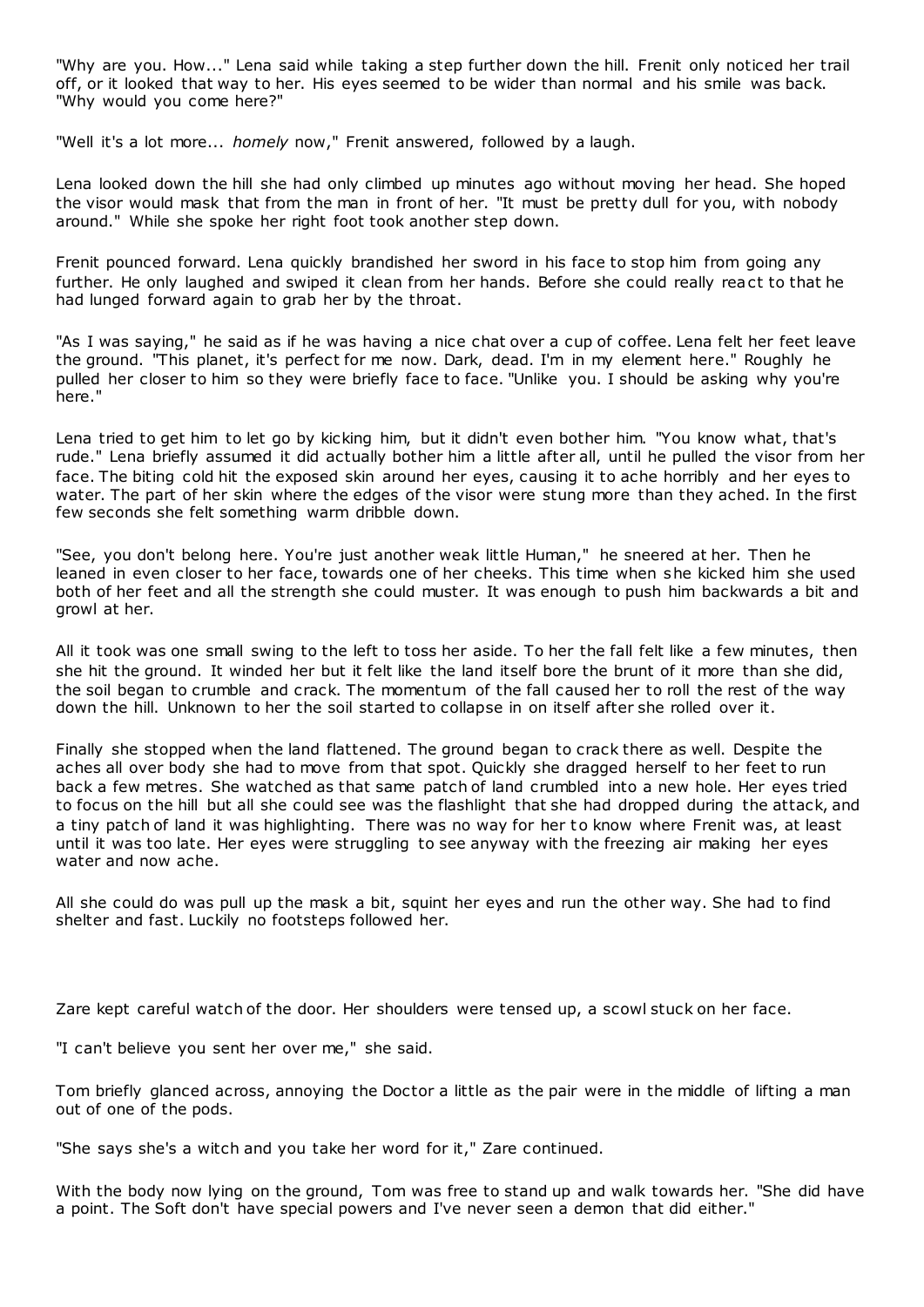Zare scowl was directed at the ex helmsman. "She did one *spell*, one. All it was, was a blast of energy to knock me over. I know a few species of demon that can do that."

"Can they imitate Human lifesigns?" the Doctor asked carefully.

"No, but I really doubt I know about every demon in existence," Zare muttered in response. Tom opened his mouth to counter. "Also we know the Soft are engineering monsters out of people. We don't know the full extent of those experiments."

Tom's face whitened a little. "That's... Rachel could be one of the Enterprise crew but experimented on. I told B'Elanna to go with her."

"Will you both relax? I scanned her, there's nothing abnormal about her. Also James and Craig described these experiments as not very talkative, black eyed and definitely not sociable in the slightest," the Doctor said.

Zare's eyes darted from one side to the other, then back again. "Not talkative and not sociable are the same point."

"All I mean is they weren't eager to hang around without trying to kill you," the Doctor said.

Tom glanced over to the hologram while he began treating the latest pod evacuee. "Still, that's kinda cheating."

"All right, then how about this for a third point. Aren't you supposed to sense these things? Does Rachel give off an otherworldly vibe?" the Doctor asked.

Zare sighed, allowing her shoulders to drop a little. "No, but that woman does have a problem with me. Since it was immediate, I put it down to being wary of Slayers."

"Maybe she's just racist," Tom suggested.

The Doctor rolled his eyes. Zare just stared blankly for a while, making Tom shrug casually.

"What? You said she was all on edge until she saw us, the Humans of the group," he said. The Doctor cleared his throat. "Really? She'd know you're a hologram by just looking?"

"I thought Starfleet were supposed to be above racism," Zare said after shaking her head. "It's not that."

"Ok what about she's been trapped alone for days or weeks with inhumane screeching going on. The first person she sees is strong and pointing a weapon at her. Obviously Rachel got three when she did one plus one," the Doctor suggested.

"I did nothing to let her know I was strong. You're just making excuses," Zare said.

Tom smiled a little too smugly. "Ah ha, so why would she be wary of you because you're a Slayer then? Thanks for worrying us over nothing."

"Because a demon would probably know without me doing anything," Zare snapped at him.

"Enough of this," the Doctor groaned. "Rachel is Human, has no sign of any experiments, altered DNA and still has lifesigns. I don't recall seeing any disdain from her side, only you. You're being paranoid."

"All right, fine. I'll dare not to think anymore, I'll just do my job and guard, huh?" Zare grumbled. Before anyone could say anything she walked over to stand in the doorway with her back to them.

Tom winced, "I think you hurt her feelings."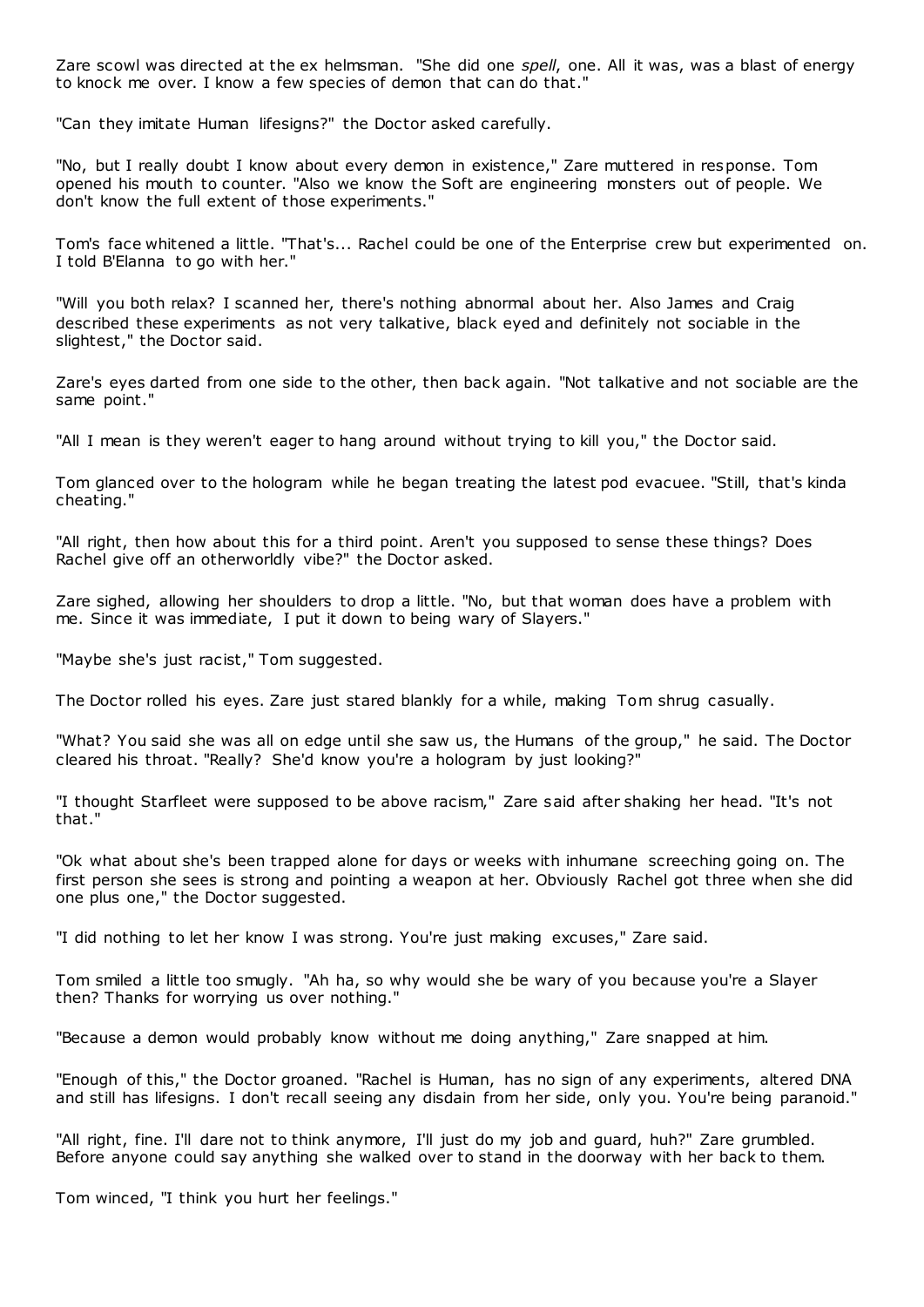"I think it was a shared effort," the Doctor pointed out. "It's okay to be cautious but there's being cautious and there's making a tense situation needlessly worse."

Tom looked over to the door. He felt a little guilty. "Maybe we should take her seriously. She's got more chance of noticing a demonic thing than we do. When has she ever got it wrong?"

"Normally I'd agree but Zare admitted it was because of Rachel's behaviour towards her, not because of a sense or feeling," the Doctor said. "Besides, Zare's still a regular humanoid. En-heightened abilities or otherwise, they can still make mistakes."

"Regular humanoid. We've given up finding out what species she is, huh?" Tom commented with a smile.

"Nobody ever asked and it's been ten years," the Doctor said.

Tom nodded, "true. It would be rude to ask now."

B'Elanna walked down a dimly lit corridor alongside the older woman, Rachel. She seemed to be getting more anxious the further they walked. It didn't help that the corridors seemed to be slopping down and the floors were creaking a lot more.

"You said you've been down here," B'Elanna said, noticing her partner's nerves.

"Yes but that was when I first escaped. This place is..." Rachel stuttered. The ceiling groaned at them both loud enough to make them stop. "I think it's sinking. The soil is weaker, lifeless."

"Yes, I think so as well," B'Elanna said.

Rachel shook her head. "You don't understand. The structure was not sinking when I first arrived, nor was there any strange noises. Something's happened since we've been here."

B'Elanna frowned down at her tricorder. Her finger tapped it a few times. "I still can't find any signs of a generator or a device that draws the energy to fuel it."

"But you said the stasis units were powered by what we're buried in, separately from the rest of the building," Rachel said.

"Yes but I still don't know how. The technology they're using, I can't make heads or tails out of it. Whoever made this place were far more advanced than we are," B'Elanna said.

The ceiling seemed to groan again. The two women decided to ignore it and continue walking until the sound started to follow them. B'Elanna stopped first to point her tricorder above it. The groaning had stopped, a light tapping took its place. At least it started light, every tap was louder than the last.

"Something's up there," Rachel whispered.

B'Elanna lightly nodded. "One lifesign."

"How come you didn't detect it until now?" Rachel asked nervously.

"Simple, it wasn't there before," B'Elanna replied.

Rachel took a few steps backwards while closing her eyes. B'Elanna noticed her lips were moving like she was muttering. The tapping had seized when she moved, the ceiling above continued to groan.

B'Elanna slowly pulled a phaser from her belt. Before she could point it her skin began to tingle, not just in her hands but all over. She looked down to see her hands covered in a blue shimmer. "What?"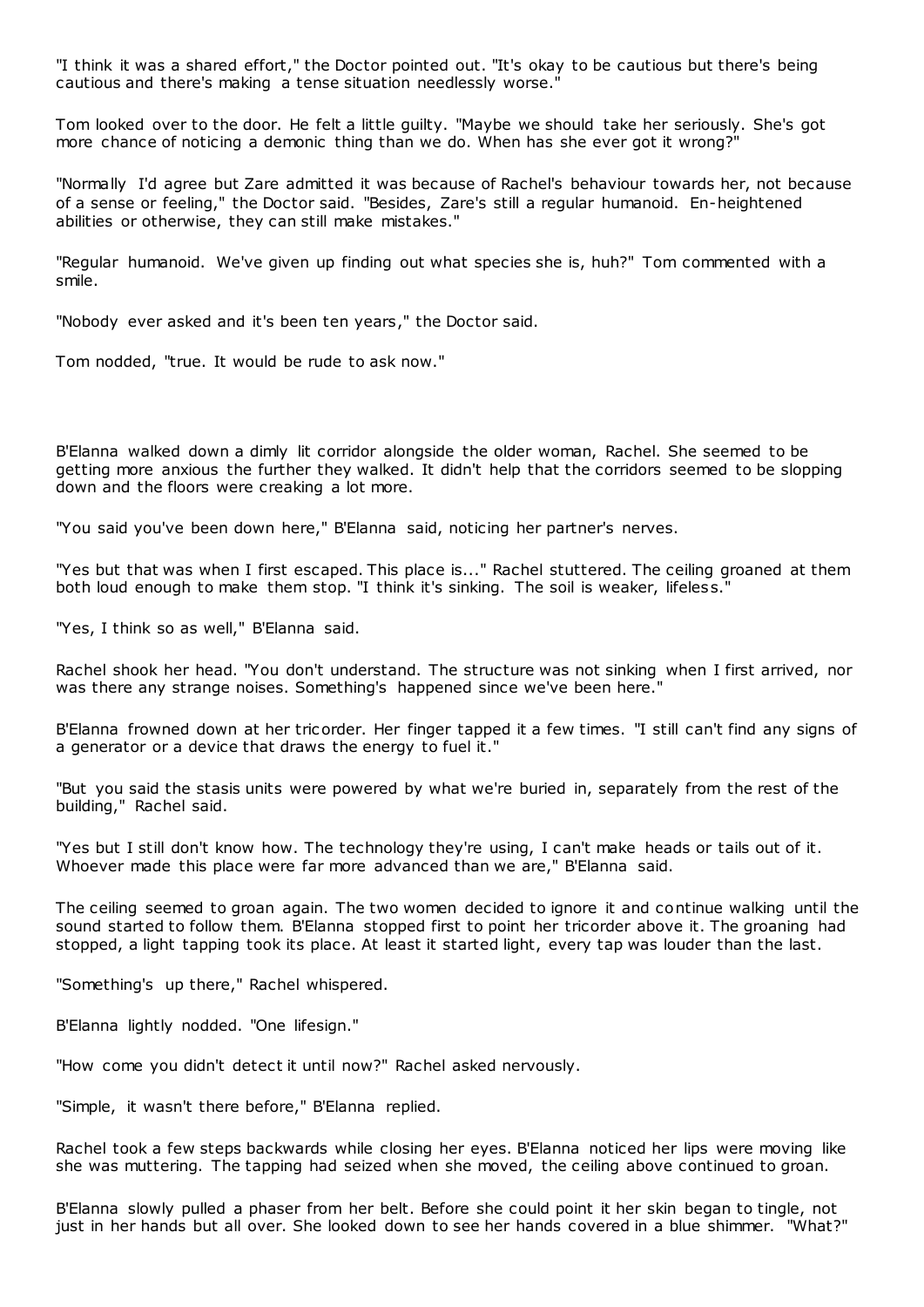Something fell to the ground in a loud thud in front of her, so she glanced up quickly. Rachel sat hunched over on the spot she was before, breathing heavily as if she had been running. B'Elanna was about to run over to her when the ceiling between them exploded in a sea of metal dust. She quickly covered her eyes.

When it cleared a figure was standing in between them, with its back to B'Elanna. Rachel looked up in time to see it pounce forward. Her hand shot up. A piercing ball of light formed in her palm and flung itself at the figure. "Move!" she yelled at the same time.

B'Elanna quickly side stepped to avoid the figure fly backwards when the light struck it. She looked over her shoulder to see what it was. To her it looked like a normal humanoid, at least until it staggered back up. Its four arms flexed before running straight for them again.

"My god, he shouldn't..." Rachel stuttered.

B'Elanna stepped forward to grab her arm, she pulled her to her feet. "Who cares, just run." She didn't leave it up to her, she ran off still holding the other woman's arm.

"Wait," Rachel stuttered. "If we separate, it won't be able to find you. It'll follow me."

"Even if that made sense, I wouldn't let you do that," B'Elanna quickly said.

They turned left at a junction and a sharp right after that, hoping that it would throw their pursuer off.

"The spell I mentioned," Rachel said in between heavy breath outs. "I cast it on you. Now's your chance."

B'Elanna didn't let go of her arm like she hoped, the grip on it seemed to tighten. "No, the last thing we should do is separate." They arrived at another junction, B'Elanna ran to the right without even thinking about it.

The footsteps didn't sound as close as they did before. B'Elanna wanted to think that they had outran or confused whatever that was for now, but she knew better than that. With every crossroad she found, she'd pick a random one and continue running just as fast as before. However Rachel was struggling to keep up with her, at times it felt like she was stretching her arm.

"Wait!" she breathed. B'Elanna looked back at her to see the other woman's spare arm pointing at a door. The footsteps were faint, they had time. "This door is similar to the other labs. I should be able to..."

"All right," B'Elanna said, noticing the blue shimmer and tingling feeling finally wearing off.

Rachel stumbled back to the door, breathing heavily. Her hand rested on the door. Before B'Elanna could ask her what she planned to do with it, the door slid upwards into its frame. "Quick!"

B'Elanna nodded and ran in to the room after her. She stopped alongside her as the door closed downward. "Was that a spell or just how the doors open?"

"Bit of both," Rachel stuttered, her eyes were wide. B'Elanna frowned and looked ahead instead. The room they had entered looked nothing like the lab they were inside before. Advanced computers filled the circular walls, most of which blinked brightly. Both women's eyes were drawn to the floor made out of a blue glass.

"This definitely isn't another lab," B'Elanna said while her eyes took in the wonders she was seeing. Her tricorder flew out instinctively, but she wasn't sure where to start pointing it at.

Rachel didn't look as impressed as her, she looked worried. "No it's not. It looks important. We shouldn't stay here."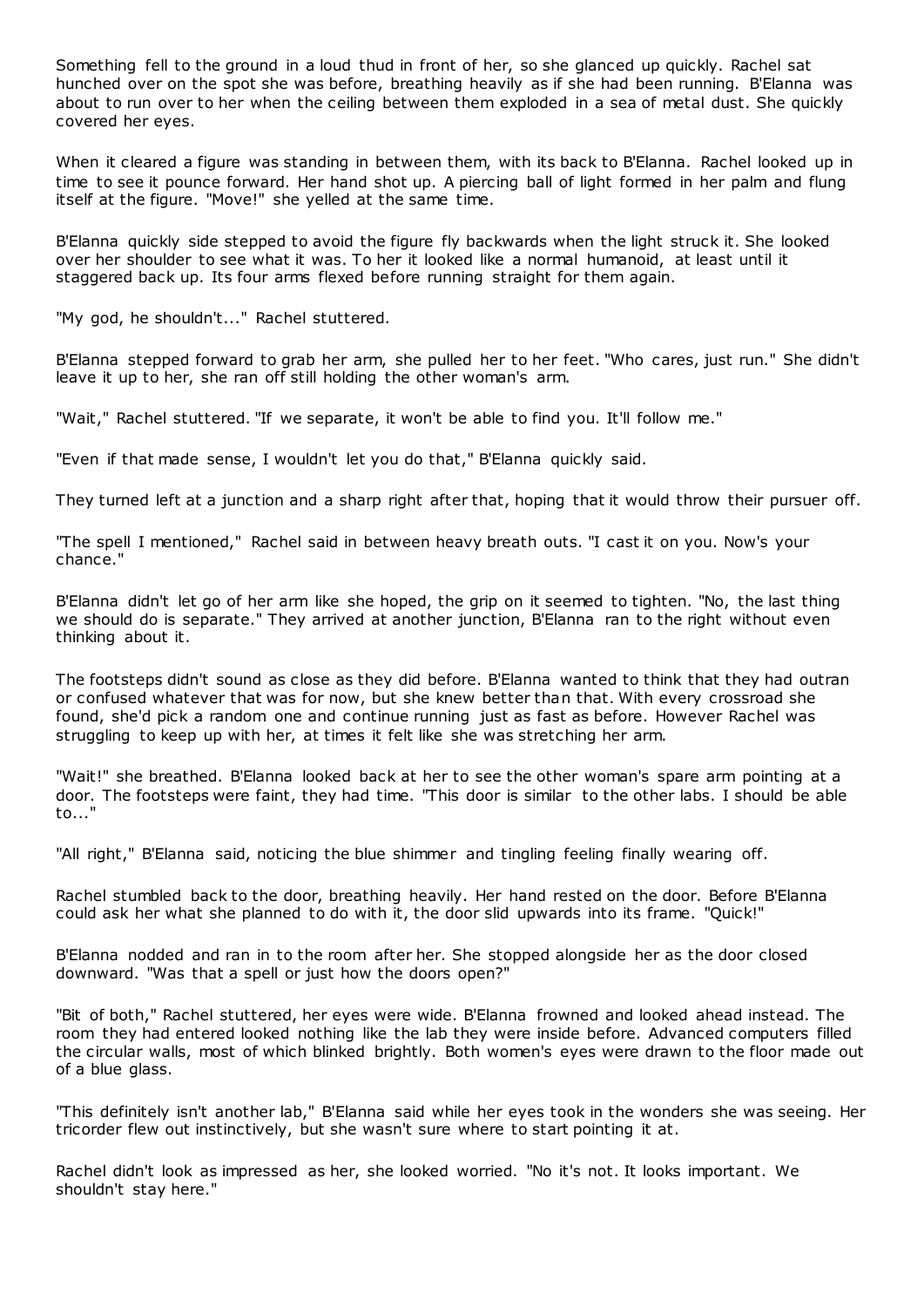"You're probably right. We don't know what the other lifesigns are, some could be the people running this place," B'Elanna said. The closest computer to her left was her first scanning target.

"I thought you only detected one," Rachel sounded even more worried.

B'Elanna glanced back at her over her shoulder. "You said there were eighteen of you left. I detected close to thirty when we first arrived."

"That... that could mean there are eleven more of those things we just encountered," Rachel s tuttered.

"Ten, one lifesign disappeared," B'Elanna sadly corrected.

Rachel's jaw dropped, but not for long. "I'll stick with eleven. Do you have any idea what kind of spell I cast on that thing?"

"No, and I realise that it's dangerous..." B'Elanna answered.

"I've knocked things out for hours with it. The worst one was dazed for five minutes," Rachel stammered. "Him! I may as well have tied up his shoe laces. It would have had the same effect. The lifesign that disappeared is more likely to be one of ours. I don't stand a chance against it, let alone anyone else."

B'Elanna sighed, "try to calm down. Panicking isn't going to help." Rachel stared at her with her mouth open again. "You managed to escape the pod because of that spell you cast on me. The rest of your crew will be still stuck in the pods. I doubt one of them was the one killed."

"What, so these things are killing each other or are you being optimistic and they're killing the people who made them," Rachel questioned.

"They're possibilities, yes," B'Elanna said. She frowned as a thought came to her. "Wait. Someone sent us that message. Was it you?"

"What message?" Rachel said, answering her question.

"Never mind for now. While we're stuck here, we might as well have a look around." B'Elanna looked around the whole room, everything in it was mysterious and new to her. Her eyes sparkled at the thought of investigating it all. She walked over to one of the computers to scan it thoroughly.

"So... if it isn't Softs, who's is it?" Rachel asked.

B'Elanna at first answered with a distracted *hmm* noise. Then she turned around to look at her again. "I don't know. It is similar to them though. Energy drained from the earth, humanoid experiments..."

"That man had four arms. Whoever altered him must have thought he'd be more deadly that way," Rachel mused. Her whole body shuddered. "I'm glad we didn't get to find out... yet."

"Yeah, it does seem like a good planet for harvesting people and turning them into weapons," B'Elanna said while deep in thought. "It's sick and they're probably still doing it."

"Perhaps they're helping the Softmicron," Rachel suggested.

B'Elanna thought about it for a second, then shook it off. "Who in this Game Sphere would want to do that?"

"It's possible. They look advanced enough to maybe escape the sphere or resist its influence," Rachel said.

B'Elanna gave her a smile. "Why don't we find out." Her head gestured to the computers. Rachel pulled a face that told her she didn't like that idea at all.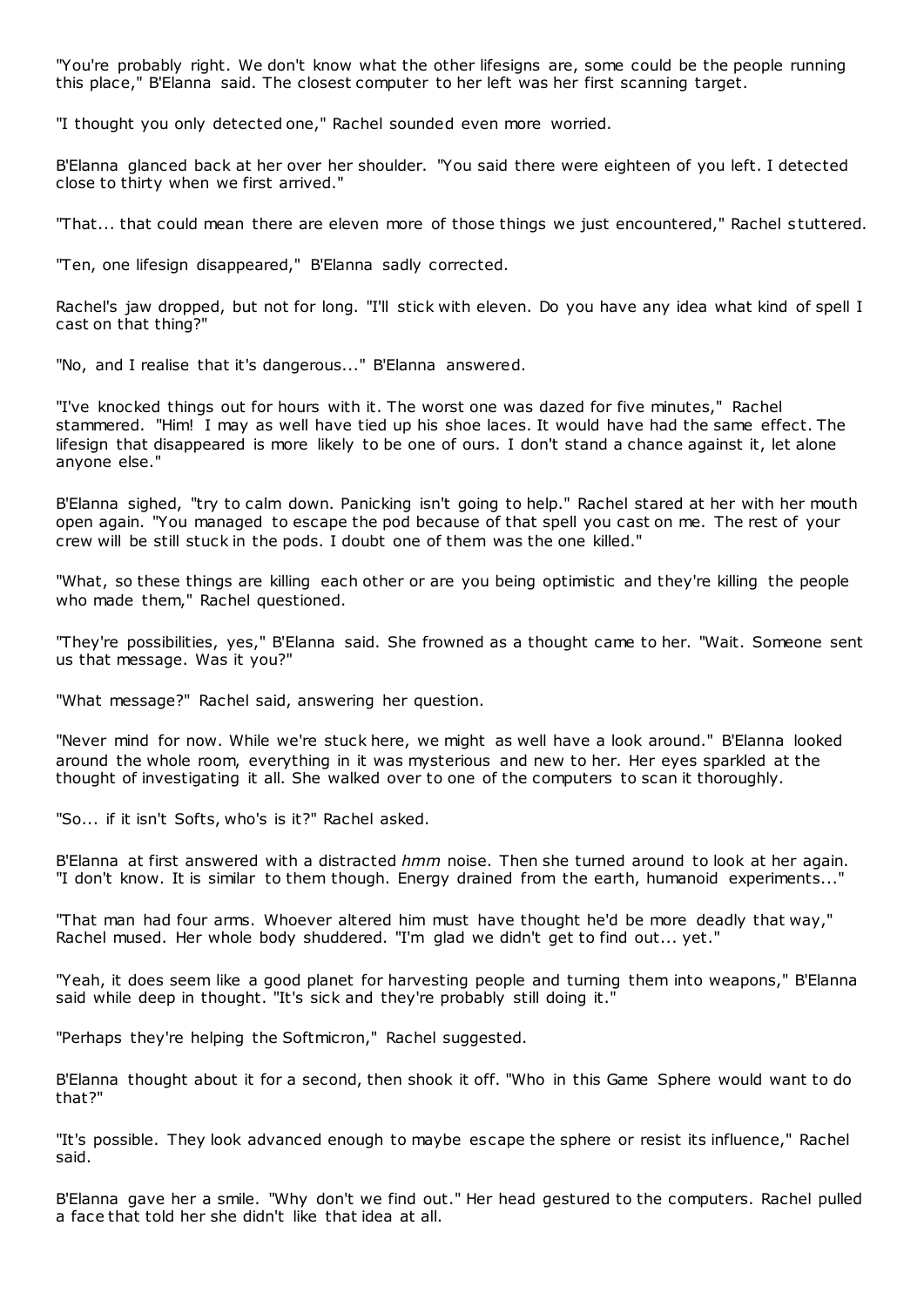The further down she went, the warmer it felt. Lena felt comfortable enough to lower the mask, yet a rush of cold instantly made her regret it. She didn't raise it back up though. It wasn't anywhere near as crippling as the cold she had felt before.

Her body still ached in various places from her earlier fall. The one tugging at her leg made it hard to keep a steady pace. After walking for so long it was starting to weaken, forcing her to limp as well.

The tricorder in her hand told her the lifesigns she detected were close by. She had lost her sword during the last fight, so her first choice of weapon was the rifle she was lucky not to land on. Cradling it in her arm loosely she turned a downward corner.

Immediately she found weapons pointed straight at her. For some reason their tense faces seemed to soften, two of the guards had even lowered their weapons a little.

"I... um, I'm here to help," her voice sounded hoarser than before. Her throat felt a little sore now that she had spoken.

One of the guards stepped forward, completely lowering their weapon. "You're hurt."

"Huh? Oh... yeah, it's not so bad," Lena said, completely thrown off by their reactions to her.

The guard glanced back to nod at her companions, they nodded back. The woman glanced back at Lena with warm eyes. "Come inside. We'll help."

"No, no. It's okay. I don't have time for that," Lena stuttered. The woman put a hand on her back and tried to guide her towards the entrance to their camp. "We need to leave, it's not safe here."

"It's not safe anywhere. That's no reason to suffer like this," the woman said.

The remaining guards stayed where they were as she lead Lena inside.

"Please listen to me. You're in danger, I can help," Lena stuttered.

#### **Voyager:**

"I knew I shouldn't have left her alone, or even brought her. She wasn't ready for anything like this," James said.

Jessie sat down beside him, she quickly clutched his nearest hand. "It doesn't mean you should pick any old ship and fly in to get her."

"I don't see the problem with that," James muttered.

"Well you said that she was gathering people to evacuate. If you arrive with a measly shuttle drained half to death, maybe more, then what she did would be for nothing," Jessie said. James closed his eyes and sighed. "Yeah. You'd be lucky to evacuate five of them, then you'd have to knock them unconscious to stop them from hallucinating and tampering with it. That's assuming a shuttle would even last long enough for a return journey."

"Okay, I get the point," James said while holding his spare hand out in a surrender position.

"I'll come with you," Jessie said, surprising him.

He laughed very nervously, "I don't want to sound like an asshole... to you, but no."

"I wasn't asking," Jessie shrugged.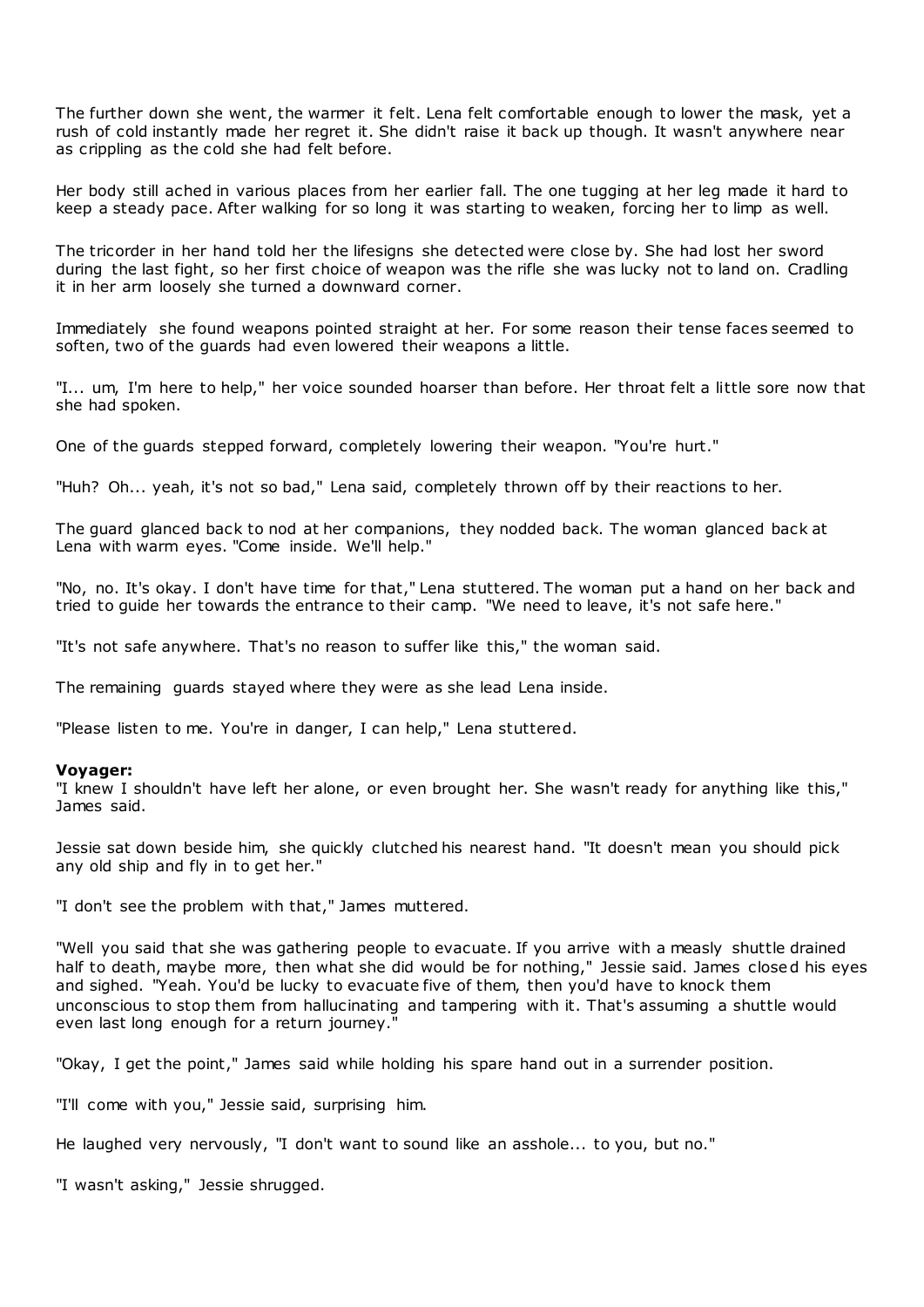"You can't go. The hallucinations will try to trick you into sabotaging the ship, changing our course. Anything to keep us inside that thing," James stuttered.

"No one understands the feeling of coming back from the dead after so long, more than I do," Jes sie said. James looked at her with guilt all over his face, she quickly countered it with a gentle smile. "I was happy to return, grateful. It was still a strange experience that isn't very common. Lena has lost two years of her life and we don't even know if she's aware of that time in some way. We don't know where she was."

James frowned, "do you remember?"

"You asked me that then," Jessie said. "I remembered how I felt during that time. Lonely, isolated. Angry sometimes. If it was some sort of heaven, I wasn't ready to be there."

"Angry?" James mumbled.

"Angry that my life was finally making sense and coming together. To be taken then, it wasn't fair," Jessie answered.

"You and Lena weren't supposed to die. You were taken over by people who were already dead. You both came back after a long time by unconventional means," James thought aloud.

"See? Who else can talk to her?" Jessie smiled.

James shook his head, "but hallucinations aside, it isn't safe. I know you can take care of yourself but our track record is awful. You wanted to get through this pregnancy without any problems. If I take you to the anomaly, to that planet, we're daring fate."

"Look. I stay in a room that has no computer access. You bring her aboard, one way or another and bring her there," Jessie suggested.

"Jess," James sighed.

"I don't like the idea of you going back in there alone. Lena also sounds like she needs help from what you told me," Jessie said.

"It's not just that I'm worried for your safety. If you're sealed in this computer-less room, who's going to manage the power? Who's going to use the transporters?" James said.

Jessie looked down at her lap. "Oh." She perked up immediately, "who's going to do that when it's just you?"

James narrowed his eyes at her, but only in a mocking way. "You think you've won? Nope. I'll do it." Jessie just frowned. "I'll beam her and whoever she's gathered, then we're leaving."

"That doesn't sound like you," Jessie said in a worried voice.

"Me doing a stupid lone wolf thing to overprotect someone? Nah, not at all," James commented with a tiny smile.

Jessie smiled and shook her head. "I remember that *stupid lone wolf* risking his life to go up against three legendarily powerful vampires, to save a planet of what... millions?"

"He ended up nearly destroying the planet by triggering the ritual he wanted to avoid. Stupid wasn't a strong enough word," James said.

"Yeah but I have many more examples. Do you really want me to list them all?" Jessie questioned, her smile turning sly.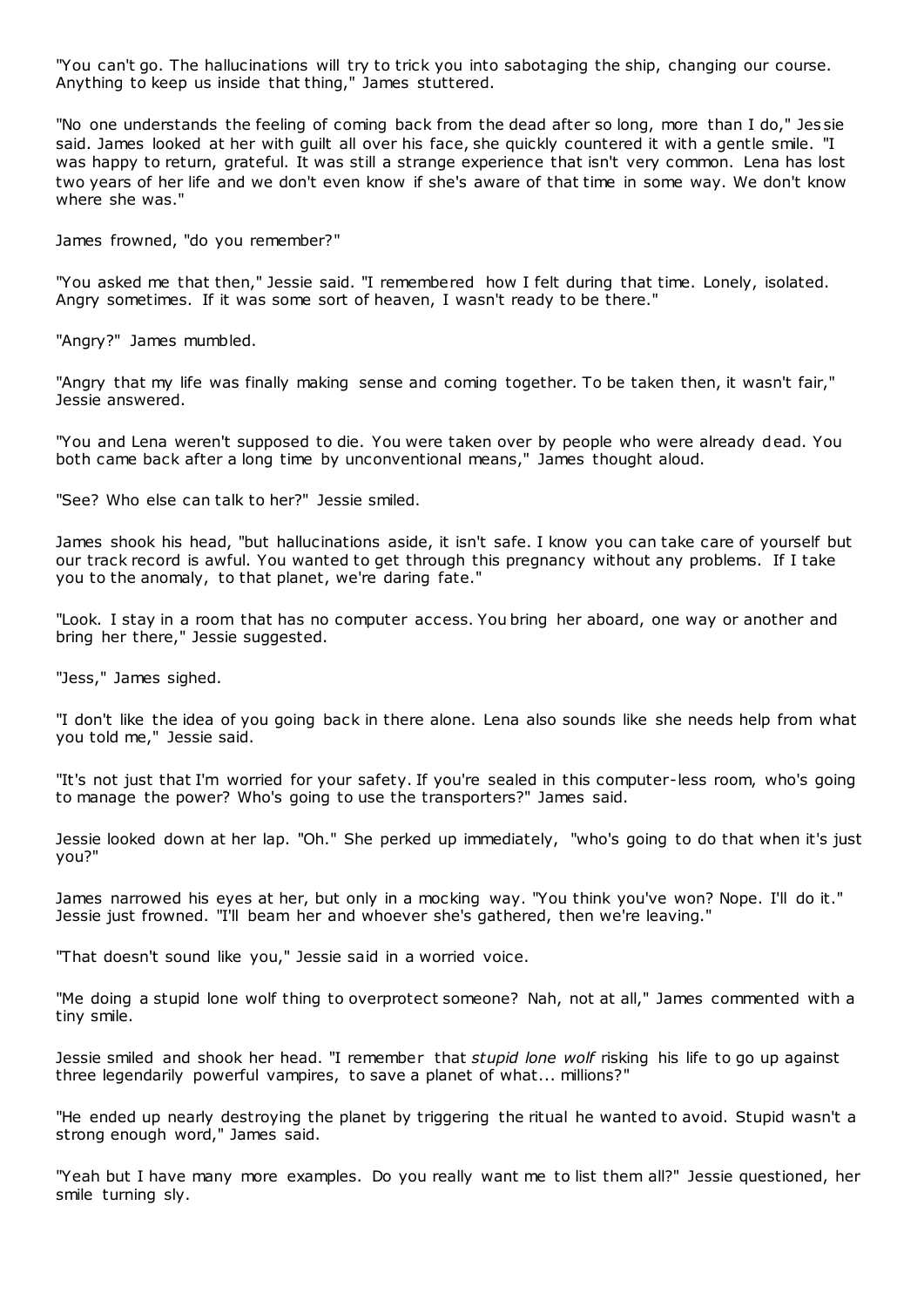James climbed to his feet, stepped forward and turned around to face her again. His arms folded. "So let me get this straight. You want me to go back to this planet, and make sure Lena and I get everyone off it. Despite the fact that a lot of the people are probably those experiment things or Softmicron. It would be dangerous, life threatening. And I'm the one who's not acting like myself. "

Jessie pulled a face like she had just walked into the Mess Hall while Neelix was cooking. Her shoulders lifted to shrug. "No." James stared at her with a mixture of confusion and bemusement. "But that so called stupid lone wolf always went out of his way to save people, regardless of what it would do to him. I love that guy. I'm proud of him."

James didn't know what to say to that. He sat back down beside her to retake her hand. Jessie leaned over to give him a cheek kiss, then she rested her head on his shoulder.

## **The Conference Room:**

Several of the aliens including Yana and Ersa were sitting at the table, most of them talking loudly over each other. Harry stood to one side, trying badly to settle them down. Craig stood guard at one of the doorways, a few nameless Security officers guarded the other.

"No, stop. We're not getting anywhere here," Ersa said.

An unnamed alien overlapped him, "how could you not tell us what the towers really did, Yana?"

"This is why," Yana answered quickly to avoid someone else talking at the same time.

"Why are you still talking about the towers? The problem is that blue cloud thing," another alien snapped at the other one that talked.

Ersa sighed, he climbed to his feet. That motion got some of the aliens attention but not all. "We're wasting time here, quiet!" The last word startled the rest into silence. "What's the point in blaming each other? We've been attacked, invaded by another species. It should be them that we blame. It should be them that we fight against."

"Wait, from what you tell us, it sounds like the towers are a more immediate problem," Harry interrupted. The aliens looked at him with confused or curious expressions. "From our experience the Softmicron kidnap people, bring them to the towers and turn them into fighting machines. You said you would have survived in your old towns and villages if it wasn't for these invasions."

"Yes but it still doesn't change the fact that with the land so brittle and the star light so weak, we can't grow more food. With no power we can't synthesise it," Ersa replied.

"Destroying the towers won't help them now Harry," Craig pointed out. "The damage is done."

Yana glanced nervously down at her folded hands. "From what we learned on the Enterprise, the towers power the Game Sphere. Or the other way around. With every one of them gone, the Sphere ends and the black cloud with it."

"That's when Game Spheres took one planet at a time, not entire sectors meshed together," Harry said. "We have no idea if that's true here."

"We can't be expected to destroy every tower. That one network almost destroyed us," Craig said. "The Enterprise was more of a battle ready ship than us, and even they couldn't handle more than two."

The aliens started talking amongst themselves again, this time they sounded a lot more panicked.

Instead of talking over them again, Ersa moved his chair closer to Yana who was the only other one silent. "How long have you known about the towers?"

"Don't. When the Enterprise attacked nobody knew. It was only when we boarded their ship," she answered. She stared at him with fear in her eyes. "By then it was far too late."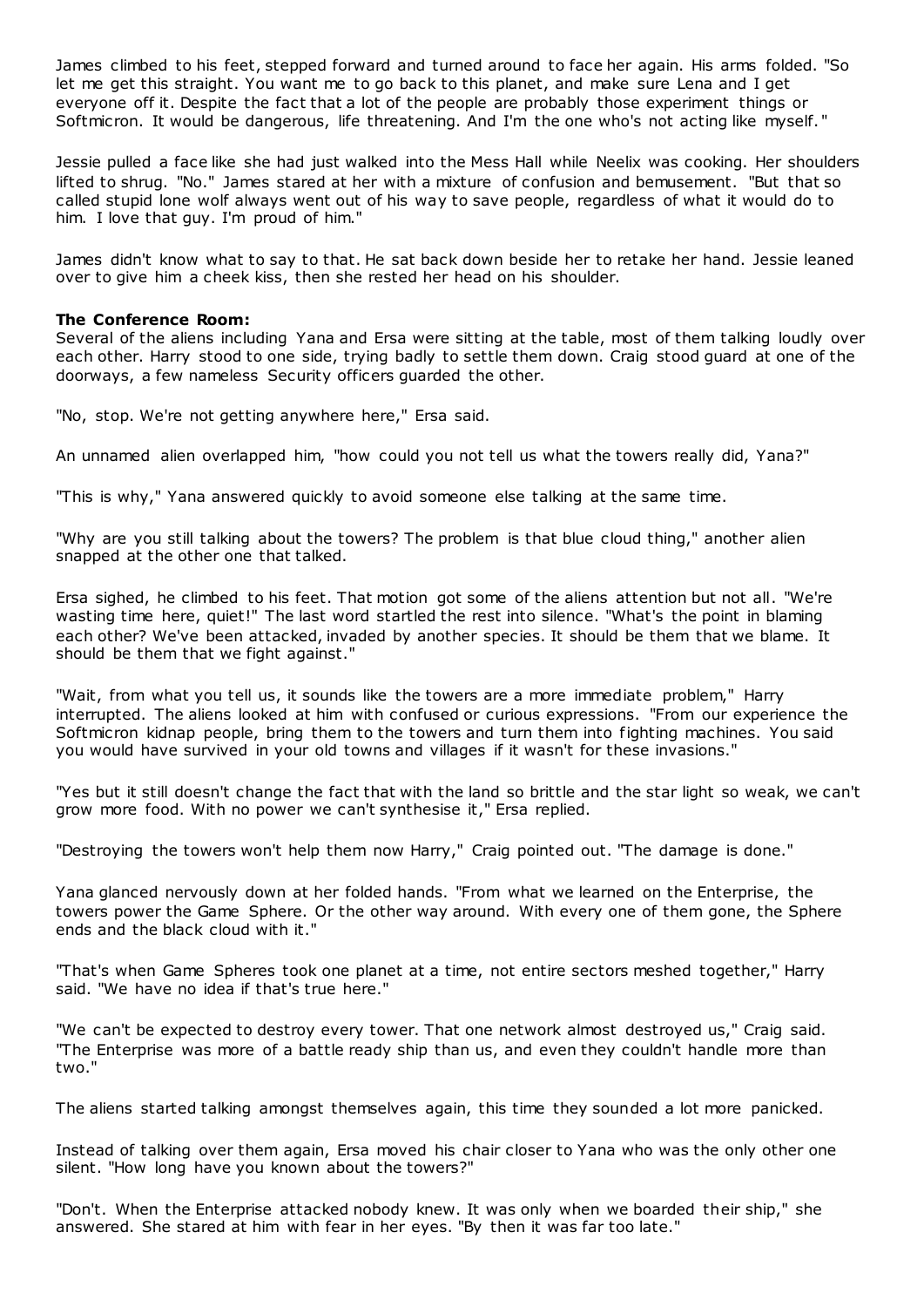Harry had walked over to Craig in the mean time. "The aliens on the planet you were on knew about it, right?"

"What? The towers?" Craig said, prompting a nod from Harry. "The resistance put the towers construction and the power drains together, but I'm not sure if the whole planet had."

"So the towers probably hadn't drained as much on Erayas for them to notice yet," Harry said thoughtfully.

Craig raised an eyebrow, "what's your point? They're stuck inside an anomaly that acts like a sphere, that's ten times worse."

"The first Game Sphere we encountered, everyone could see what was happening. The second one there was one tower but the natives were oblivious to it. The Enterprise were usually chased out of systems by the natives themselves," Harry said.

"We don't know that. The Softmicron take over governments, taking over a few ships after wouldn't be too hard," Craig said.

"Yes but why didn't the Erayans suspect the towers?" Harry questioned.

Craig rolled his eyes, "you've already guessed at answering that."

"Yes but they or the aliens we helped before shouldn't have seen the effects of it. In fact one of the Enterprise missions the aliens helped them destroy the towers," Harry said.

Craig sighed, "I don't know. I thought the point of the old spheres were they copied the planet it was on, chucked a tower or three on it, and because they're in a holographic version of the world the people don't see their real one being drained to death. The way these ones are described to us is that they were built, not magically appeared over night."

Harry smirked at him, it took a few seconds for Craig to figure out why. "No I didn't just make a mistake. The towers in the normal Sphere versions would appear like they've always been there. It's definitely different in this case as they're always brand new power distribution buildings," Craig continued.

"It still doesn't mean they should suspect it," Harry said.

Craig was starting to get a little annoyed with him. "Why not? It's one thing to create a copy of one planet and create a tower. It's a whole different ball game to copy a few hundred, maybe thousands of star systems and chuck three tower *networks* on each of their habited planets. There's a reason why there isn't a network on every planet we've seen."

Harry's face fell. "That's... that's a good point. To create the perfect illusion you'd have to use a lot of energy to maintain copies and towers. These aren't copies, the planet's are clearly falling apart. That's why nobody is fooled. It's also probably why James, Kevin and Ylara didn't notice. Chosens can see through the fake. Everything here is real, including the usually fake towers."

"It will be their downfall," Ersa added on as he approached the pair. The two Humans stared at him with curious looks. "Clearly this Softmicron species are arrogant enough to pull off a stunt like this and not care that anyone notices. They assume we don't know what to do about it."

"We don't," Harry said sadly.

The nearby door guarded by Security officers. They quickly glanced back to check who it was before stepping out of the way.

"Not yet. They put these monstrosities on our world in plain sight, our planet dies in front of our eyes. The only reason it's like that is because they couldn't hide it. Therein lies a weakness," Ersa said.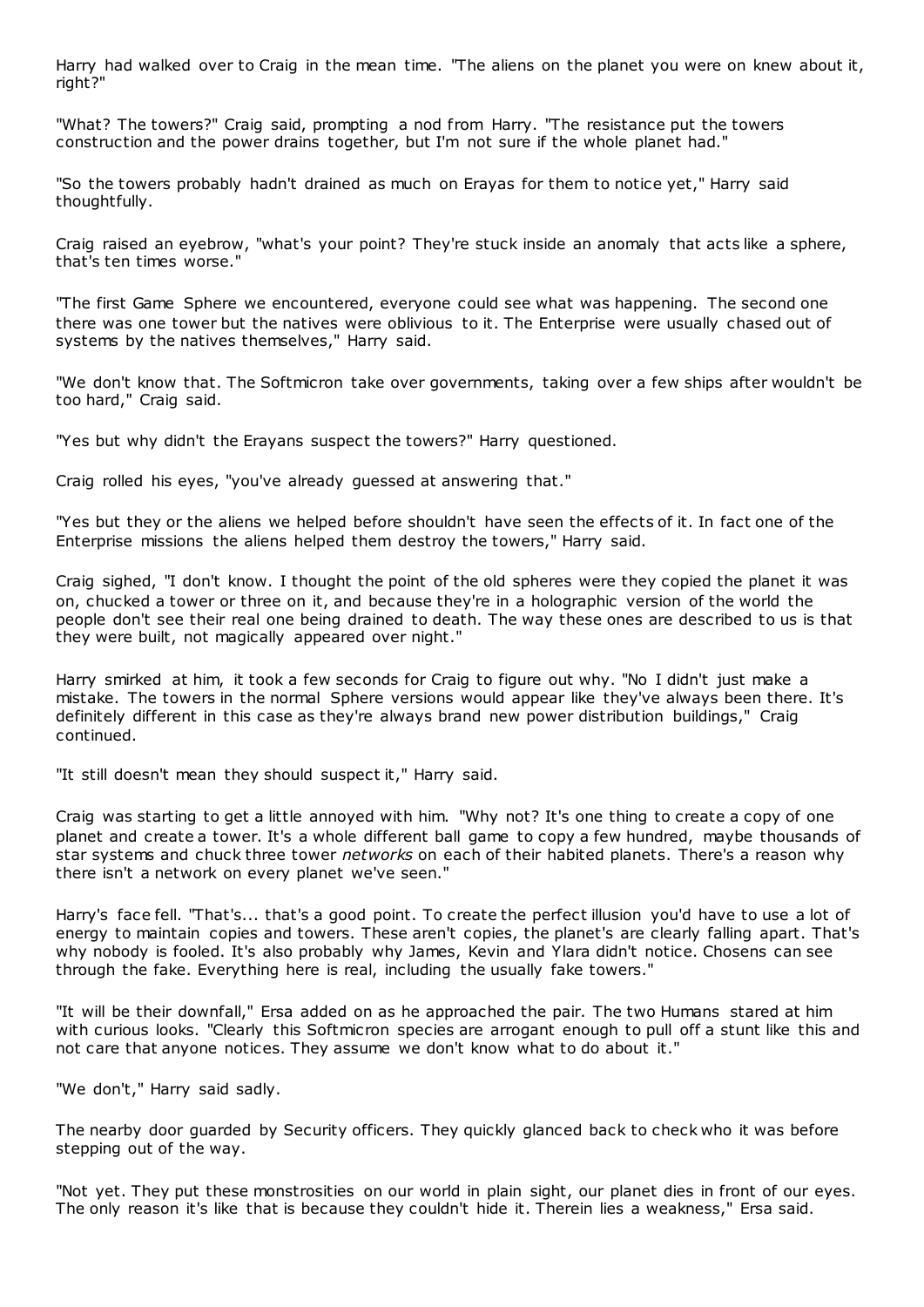"The weakness is the towers themselves. If we can find a way to defeat them quicker..." Craig said.

"Well we've made a few friends while we're here, perhaps it's not a matter of taking on the towers alone," Harry smiled.

Yana walked over to them as well. "Your Enterprise may have undone your efforts before you've even started. It had a reputation before it attacked our towers, or tried anyway. We'll not be able to help you anyway, we're crippled."

Harry stared at her, he felt guilty for even saying anything. Then he noticed the aliens at the table had stopped arguing, some had been listening to their conversation.

"First things first," the new arrival said. "We have two problems we need to solve. Then we can worry about striking the Soft back."

"Chakotay, I was running the meeting," Harry said meekly.

"Great job of that by the way," Chakotay muttered. "One; we have a planet guarded by ships with similar weapons to the Soft. Our awayteam is trapped in some sort of underground tower with the kidnapped crew of the Enterprise. Two; a planet stuck in a power draining anomaly that causes hallucinations needs evacuating."

"We know that. James is the only one that can go back in, the Enterprise needs to be powered up. There's nothing to do unfortunately," Harry said.

Craig shook his head. "I wish there was a way to avoid an evacuation, save the planet."

All of the aliens were forlorn. Ersa tried to hide it. "It's too late. Even if the anomaly disappeared and the towers were destroyed, the damage is too great. Our top scientist estimated it would collapse in a matter of days," he said the last part quietly.

"Days?" Chakotay stuttered. "The Enterprise can only survive in there for a few hours at a time, it takes time to power it back up. Even then we can't keep doing it. An entire population..."

"Before we lost sensors the population of our world was a mere five hundred thousand," Ersa whispered.

Yana gasped, her hand flew to her mouth. Her whole body started to shake. "That can't be."

"That's not all. After we lost sensors, our towns, villages, camps were invaded by these creatures. I imagine that number is far lower now," Ersa said.

"How many of them are now ruthless killing machines though," Craig said.

Chakotay sighed, "the Enterprise is not going back in that anomaly until we have a better plan." Craig's eyes widened by quite a bit, he directed that stare at him. "I don't like it either but Lena stayed behind to help these people. We should at least respect that."

"I know it's a mild problem compared to that, but we still have the awayt eam to recover," Harry said. "I think I know how to deal with that without it getting in the way of the evacuation."

"Oh?" Chakotay was curious.

"Well, they already know Voyager and it's very likely they'd recognise Enterprise. We need a new player," Harry said.

Ersa understood and smiled. "I'd be happy to assist. I still know my way around a helm control."

Chakotay understood but he didn't look impressed. "Harry, we're trying to help these people, not drive them further to extinction."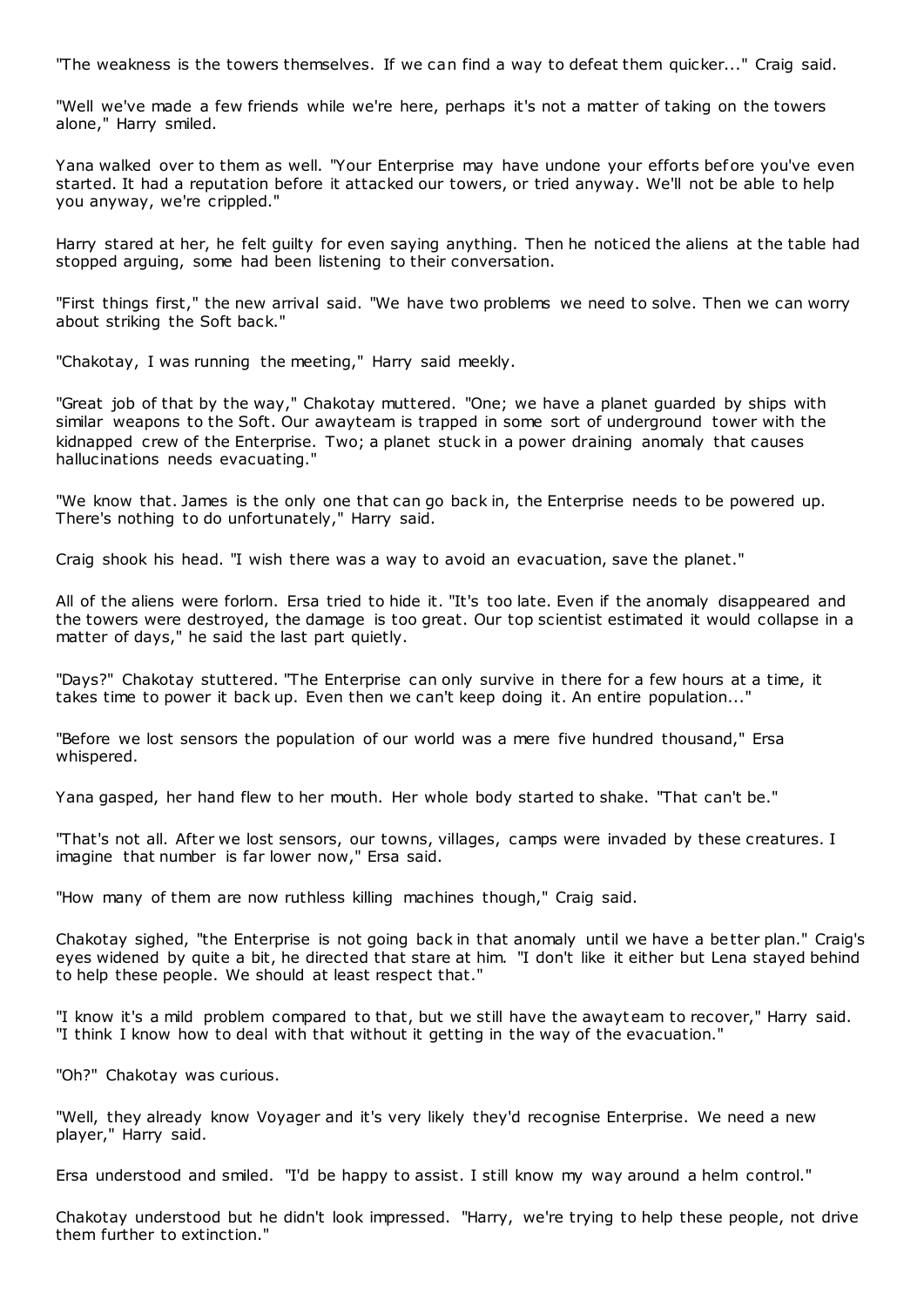"They have Enterprise weaponry, no Deck Thirteen instability to open portals on. Also no pesky anti-Human vendetta," Harry smiled eagerly. "Oh and Tom left me in command, so..."

Chakotay smirked back to his and Craig's surprise. "Well, can't argue with that. The question is, who goes?"

"That's quite a story," an alien man said.

Lena sat restlessly before him, waiting for the alien doctor to finish using a device on her. "Yeah well, I missed a lot of it.

"I'm afraid I have too. Despite everything you say, you managed to come here in one piece," a woman said. She didn't say it suspiciously, her voice and face showed a curious interest.

Lena sighed. "I'm a Slayer, we're... the Chosen kind are immune to Game tricks. No I don't get why either."

The woman who lead her into the camp knelt down in front of her. "Your species can do this, so why are you alone?"

"No, just me and my brother. My species are called Humans. Slayer is something else," Lena said awkwardly.

The alien man stared at her with interest. The other aliens seemed more confused than before. "Interesting," he said.

"So your brother was the one that took the ship back outside. I think I understand," the leader said.

Lena nodded, "yeah and I have no idea how long he'll be. Two hours, minimum. We need to find a location where he can transport you, that's safer than standing around on the surface. With one group it's fine as it was immediate, but I have many more people to warn. You can't stand around waiting for hours."

"Perhaps I can help with that," one of the women said. "Our new orbit meant that we had to evacuate to the northern hemisphere. That should narrow down the search."

"Great," Lena was less than enthused.

The leader smiled warmly at her. "These tunnels were built when we relied on a type of fossilised mineral for fuel."

"Mines?" Lena questioned.

"Yes. A lot of them were filled in and built over when we developed our cities. The ones left were in villages and open areas. There won't be that many left to search," the leader said.

"Do you have a map or anything?" Lena asked.

"The only ones we had were digital," the leader answered like she expected. "However we mapped quite a lot of it while trying to find this spot. It should help. Eigan, can you retrieve it?"

One of the men nodded, he hurried off to the back of the cave.

"You'll have to be careful though. Cave ins happens a lot. The planet is struggling to hold together," the leader said sadly.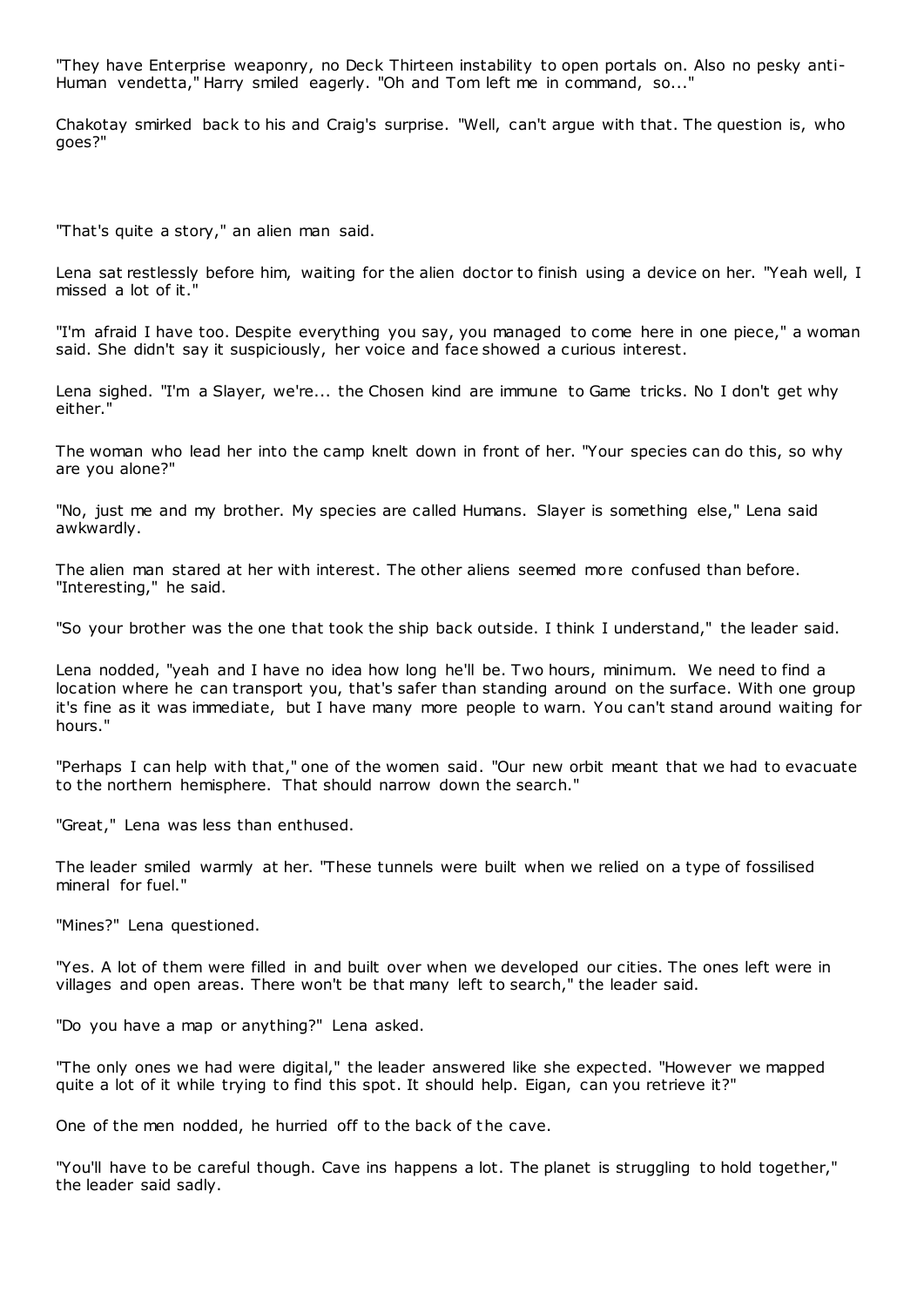"I noticed," Lena said quietly. "I still don't know where to take you for the beam out. Anywhere closer to the surface, big enough for everyone?"

"No, I'm afraid not," the leader answered.

"Maybe we should just come with you," one alien suggested.

Lena's shoulders slumped, the doctor sighed as he was trying to treat her arm at the time. "I wouldn't recommend that. Those things that attacked you, well there's a good chance they can sense people like me. I may be leading you right to your deaths."

"But with no unified place for us all to wait for the transport, we're dead in a few days anyway," the leader said.

"What, days?" Lena stuttered with her eyes wide.

"Yes, I'm afraid so," the leader said in a low voice. "You mentioned you had trouble convincing the past two camps. With us standing with you, there won't be much argument."

"I guess so," Lena said.

"I'll discuss it with the others. Rest for the time being," the leader said.

She walked away with most of the aliens. The only ones that stayed behind were the doctor and a male alien deep in thought. Lena glanced at him with worry.

"What?" she had to ask.

He seemed startled for a second. "Oh I'm sorry, I was just trying to remember it all."

"Remember what?" Lena questioned.

"The myth my mother told me as a child," the man replied. Lena grew even more worried but for different reasons. He laughed when she scrunched her face. "Oh don't worry, I'm not thinking you're a messiah or some doom prophet."

"Oh good, there's enough of that crap going on," Lena muttered.

"No, but the term Slayer is familiar to me. I haven't heard it since I was a child. I wonder if I remember it all," the man said. "There was one. The greatest that ever lived. However he was exiled by his kind, considered a criminal and the people here feared him. Yet still he fought for what was right, kept us safe."

"A Slayer myth. It must have been a long time ago," Lena said.

The man nodded, "yes, it's a few hundred years old. Six if I recall correctly."

"What happened to him?" Lena asked.

"That part's up for debate. There is no ending. He simply stopped making history," the man replied.

"Why was he exiled?" Lena questioned.

"From what I understand of the story, he did not follow the rules. He attempted to mingle with us, share his life. He had a daughter. That sort of thing," the man answered. "They considered his desire to still live his life dangerous. Ridiculous, isn't it?"

Lena smiled weakly and stared down at her lap, "yeah it is."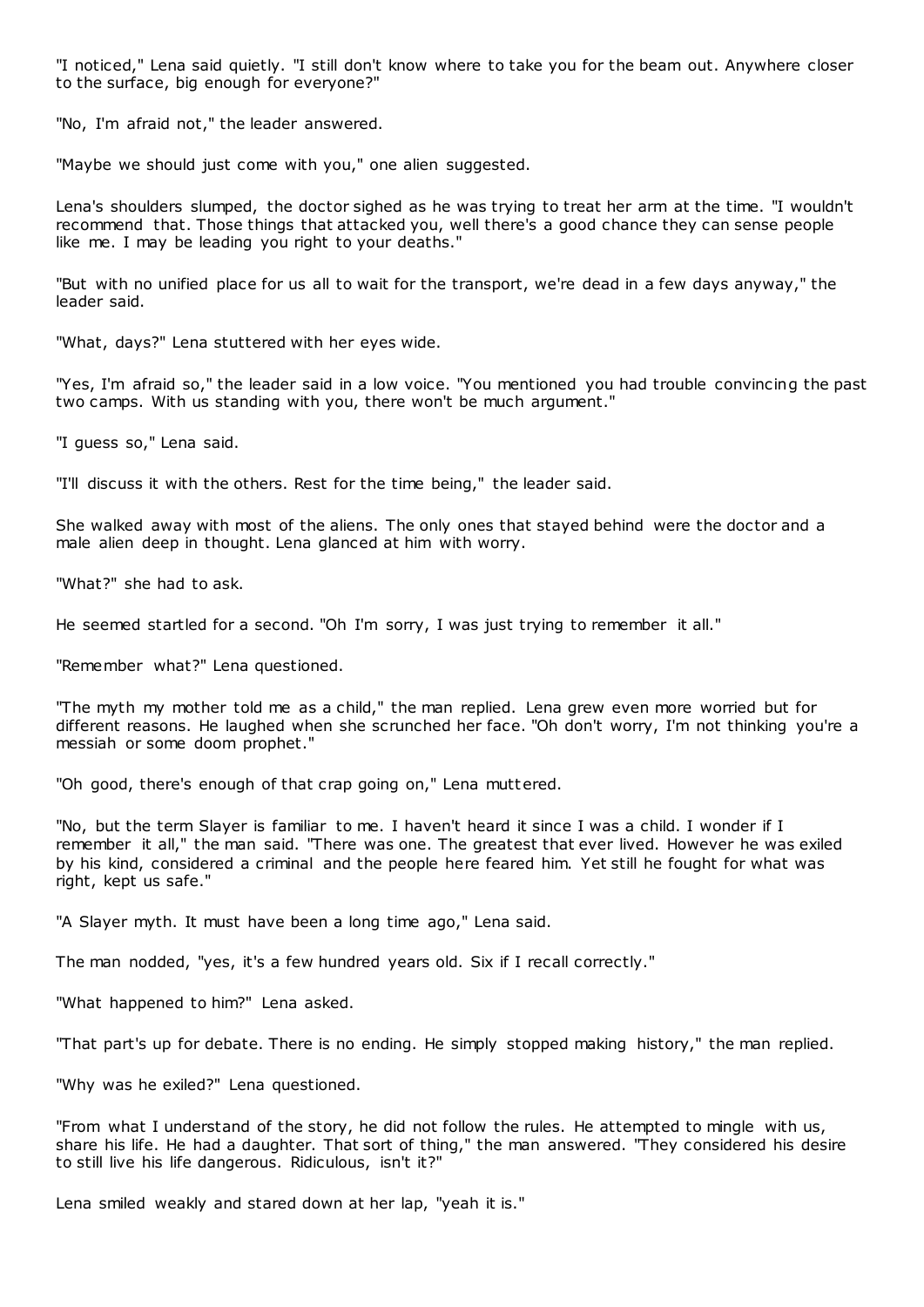"It's believed that his sister's sacrifice at a young age inspired him to do it. Six hundred years ago a man with such strength and power was probably terrifying to us. It's assumed he fled with his daughter," the man said, his head dipped. "I guess we'll never know now."

Tom paced in the very little space there was left until he heard a light groan behind him. His head turned to the first person rescued from the pods surrounding them, she tried to sit up against the nearest thing she could. He quickly hurried over to kneel down in front of her and help if she needed it.

"Danny."

Their eyes met. Hers widened in shock. "Tom?"

"Yeah," Tom said, wincing when she did as well. "We got your distress call."

Danny tried to express her confusion but her face felt a little tight, frozen in place. The Doctor saved her from bothering any further, "I doubt it was one of the people in the pods."

"I guess," Tom said, disappointed.

"Pods?" Danny stuttered. Then she noticed them. The walls lined with these strange alien pods. They were hard to miss now that her eyes were beginning to re-focus. "Ohno, they didn't?"

"Didn't what?" Tom dared to ask.

"Try to turn us into those poor Evil Slayer imitators," Danny answered. Her face finally was starting to relax a little, allowing her to show her disgust. "There's nothing hot about screaming banshees who try to rip your throat out."

Tom had to unleash a smirk. "You haven't changed."

"And no, there's no sign that you've been tampered with," the Doctor said from afar. Danny noticed he was working on a pod almost opposite to her, then looked around to find two others like her lying unconscious on the floor. "It seems the only goal here was to contain you."

"Oh good," Danny sighed in relief. "So is Voyager here?"

"Not at the moment. Two alien ships chased it out of orbit," Tom replied.

Danny's hopes were immediately crushed. Her face tightened in a grimace. "Let me guess; old fashioned looking things with wings, weapons that eventually adapt to your shields and then the kicking ass starts?"

"We're not sure on the details. The signal's a bit fuzzy down here," Tom answered honestly. "Though I'm sure I heard that the shields were holding."

"That sounds about right. The weapons first analyse how your shields work. When they know what'll hurt them, they'll change to something that will work," Danny said.

"Well, at least that narrows out the Softmicron," the Doctor tried to look on the bright side.

Danny struggled to get to her feet. Tom offered a hand to help her but she didn't even notice it as she pulled herself up on her own. "No, it really doesn't."

"Sounds more like Borg before we ruined them," Tom said.

"If the Softmicron have a tower network on a planet, they'll have no problem getting a hold of the planet's ships. That's the problem. We never know who's really attacking us," Danny said.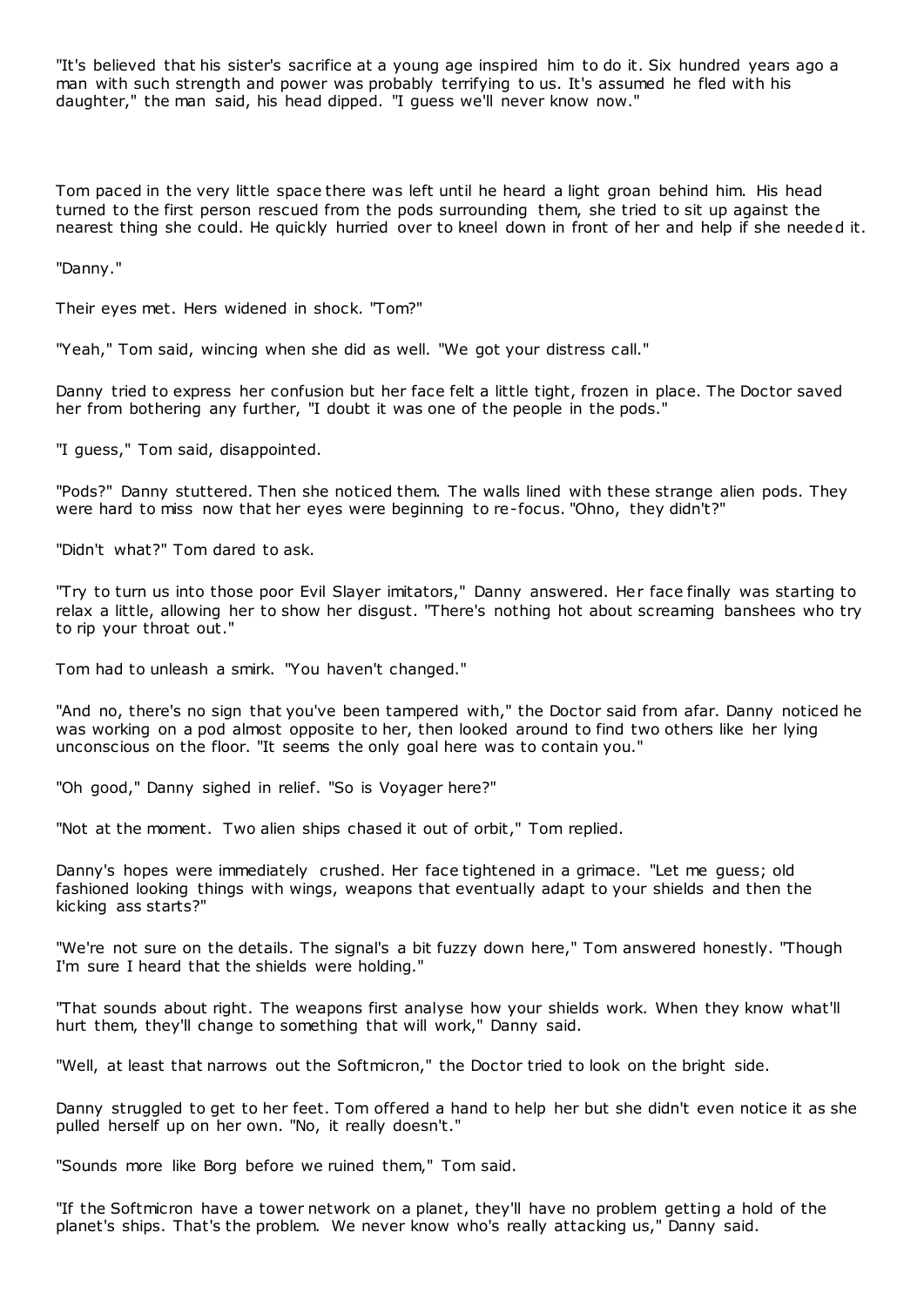The Doctor turned himself away from the pod he was working on. "We have reason to believe this facility was not built by them. It's clear from the poor fellows that have been inside these pods for hundreds of years, and the decay of the building itself."

"The Softmicron could have sucked this planet dry a few hundred, probably thousands times over in that time period," Tom mused aloud. He noticed Danny sniggering, or at least trying to stop herself from laughing too loudly. "I'm going to have to start watching my words again, aren't I?"

"Yes to both comments," the Doctor answered with a smirk.

Danny made a more obvious gesture that she was trying to stop laughing; she took a deep breath in through her nose and put a hand against her chest. "All right fine, this place can't be Softmicron. The ships that attacked us though definitely was."

Tom felt himself frown, "uh, you just said that you never know who's attacking you."

"Yeah but this one was pretty damn obvious," Danny said.

"To you, but you'll need to fill us in," Tom said. Danny smirked at him, making him groan a little. "Why was it obvious?"

"Many reasons. The only ships that should have been attacking us didn't pursue and looked nothing like them," Danny replied. "Before you say that it was poor timing or whatever, we'd never seen them before."

"Your reputation alone may have angered a species you hadn't met yet," the Doctor pointed out.

"True but that's not all," Danny said, nodding her head once. "We were boarded. Our sensors were damaged, we didn't know where. The crew was scattered around the ship to repair it from the last fight when this happened. I got a call from Triah, wondering why I was on the bridge." Tom appeared to be a little lost, he wondered if he'd accidentally turned two pages instead of one. "I wasn't anywhere near the bridge, but I couldn't tell her that or... I didn't hear from her again anyway. Maybe I should have."

The Doctor looked towards the only other girl lying on the floor, Danny did the same and felt a little relief. He turned his head back to focus on her, "the Softmicron infiltrated your ship. Your crew w as small, spread out thin. Easily exploitable, especially for shape shifters."

Tom folded his arms tightly as he tried to put the pieces together in his head. "Rachel said there was a bright light and a sudden stop. She said nothing about this."

Danny turned her attention back towards the ex pilot. He worried as she seemed to be confused by what he said. "Rach is here too? Where?"

"She's with B'Elanna. Why, is there a problem with that?" Tom questioned, worry was all over his features by now.

"No, I just assumed that I was the first you thawed," Danny replied.

"We didn't have to," the Doctor said.

Danny opened her mouth to reply but decided against it. Instead she brought her right arm up to rest her chin in her palm.

"So, bright light and stopping?" Tom tried to remind her.

Danny sensed the tension in his voice, her eyes narrowed a little. "Of course the ship stopped. Some moron Soft probably found the manual steering."

"Well excuse me if two survivors from a shape shifting invasion have two different stories," Tom huffed. The Doctor laughed quietly to himself as he continued to work on the pod he was at.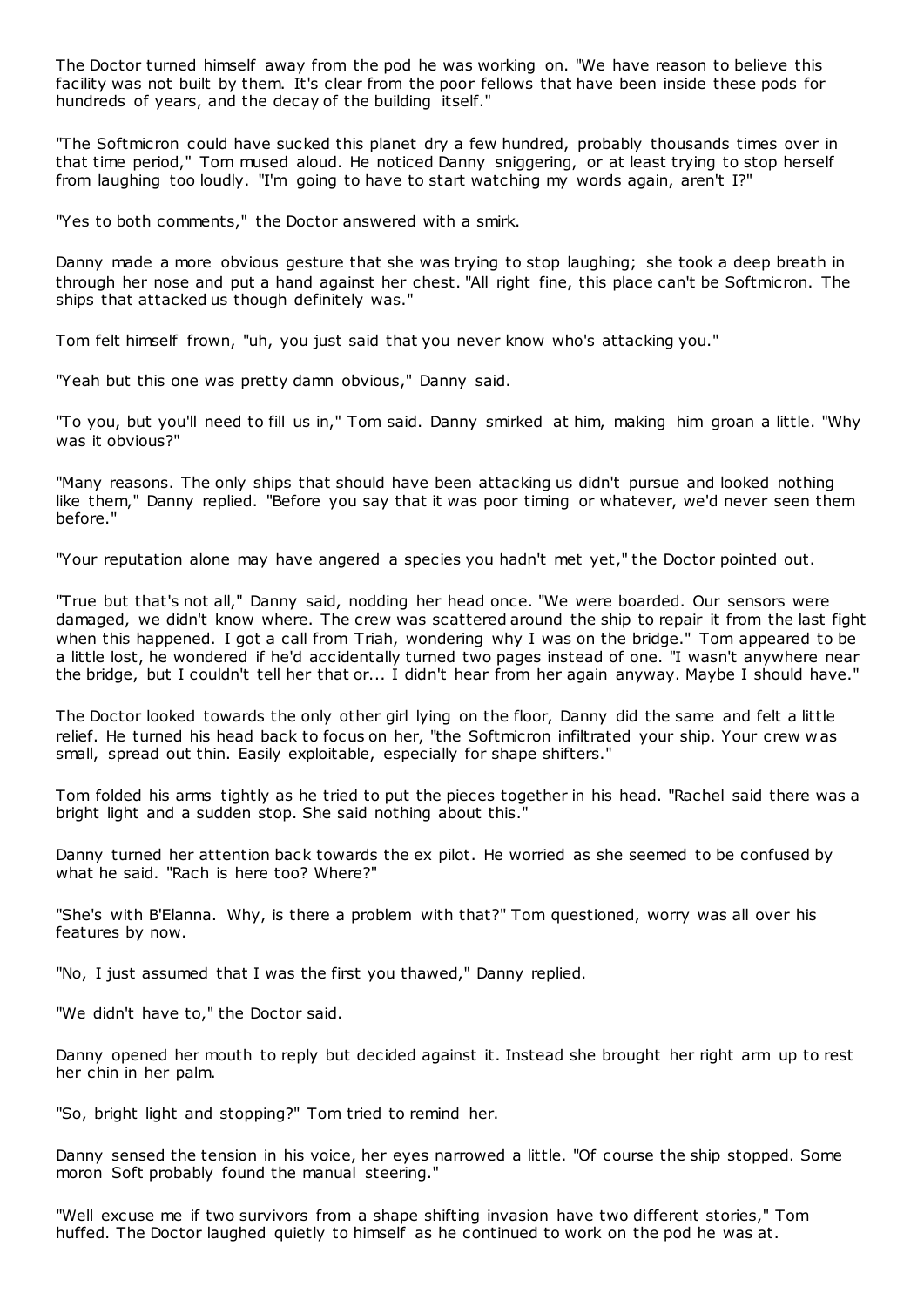"The light, I don't remember that part. Rach probably didn't mention the shape shifting because Triah didn't announce it to the whole ship, just me," Danny said.

"She did say she wasn't a member of the crew. The Softmicron wouldn't need to imitate her or trick her for that matter," the Doctor said.

Tom felt a little ganged up on now and a tiny bit embarrassed, the anger he still felt was enough to stop his cheeks from blushing. "I'm the only one here with some common sense, but sure just hand wave away a perfectly legitimate concern as irritating and stupid Tom. Sheesh."

"The last thing I remember I was hurrying back to the bridge. I think I was in the turbolift... yes that's where I was, I'm sure," Danny said.

"Great," Tom groaned.

"I forgot the last attack broke them. I don't think I had even remembered that before, yeah," Danny said, her hand dropped back to her side.

Tom sighed once he was sure she was done. "Okay so Softmicron took over the Enterprise, dumped you guys here in an abandoned and similar lab to theirs instead of one of their own. They decided to take the Enterprise for a spin, got bored, left it and then Shoytin found it. Finally the ship just pops up randomly in the anomaly." The Doctor and Danny stared at him as if he was Kathryn after a hundred cups of coffee. "Hey, you try figuring it out."

The Doctor tried to shake off his bemused stare. "It doesn't add up, that's true."

"Who's Shoytin?" Danny muttered.

"Here I thought we'd have all the answers once we reunited," Tom sighed in disappointment.

Danny glanced between the two, then down at the others on the floor. "There's not enough of these pod things for everyone."

"No. Miss Rachel found other labs just like this one. She and B'Elanna are searching for the only two people missing," the Doctor said.

"Oh," Danny's head dipped to stare down at her feet. "Probably only one then."

"How so?" Tom warily asked.

"I doubt anyone had a chance to tell her, only Liza and I knew and she headed for Engineering," Danny started to answer before raising her head back up. "The Soft took care of their biggest threat before they took us. I doubt they wanted to take the chance of bringing her to a place like this."

Tom slowly approached her, staring at her intently. "Their biggest threat? What are you talking about?"

## **The Enterprise:**

"The repair crew found her on Deck Two. It looked like someone just left her where she fell," Craig said, his face now very pale. James walked alongside him, his mind appeared to be elsewhere. Craig ignored that for now and continued, "with only Naomi and Nikki available, I'll doubt we'll know what happened to her until the Doc comes back."

They both turned the corner. Craig immediately stopped, prompting James to as well. Barely a metre in front of them two crewmembers were kneeling on both sides of a gurney. A body lay on top of it. Craig frowned and turned his head away to avoid looking at it, but he noticed that James' expression hadn't changed. He instead focused on that. It confused him, even more so when James took one more step forward to get a closer look and still didn't seem surprised at all to him.

*"You going too?"*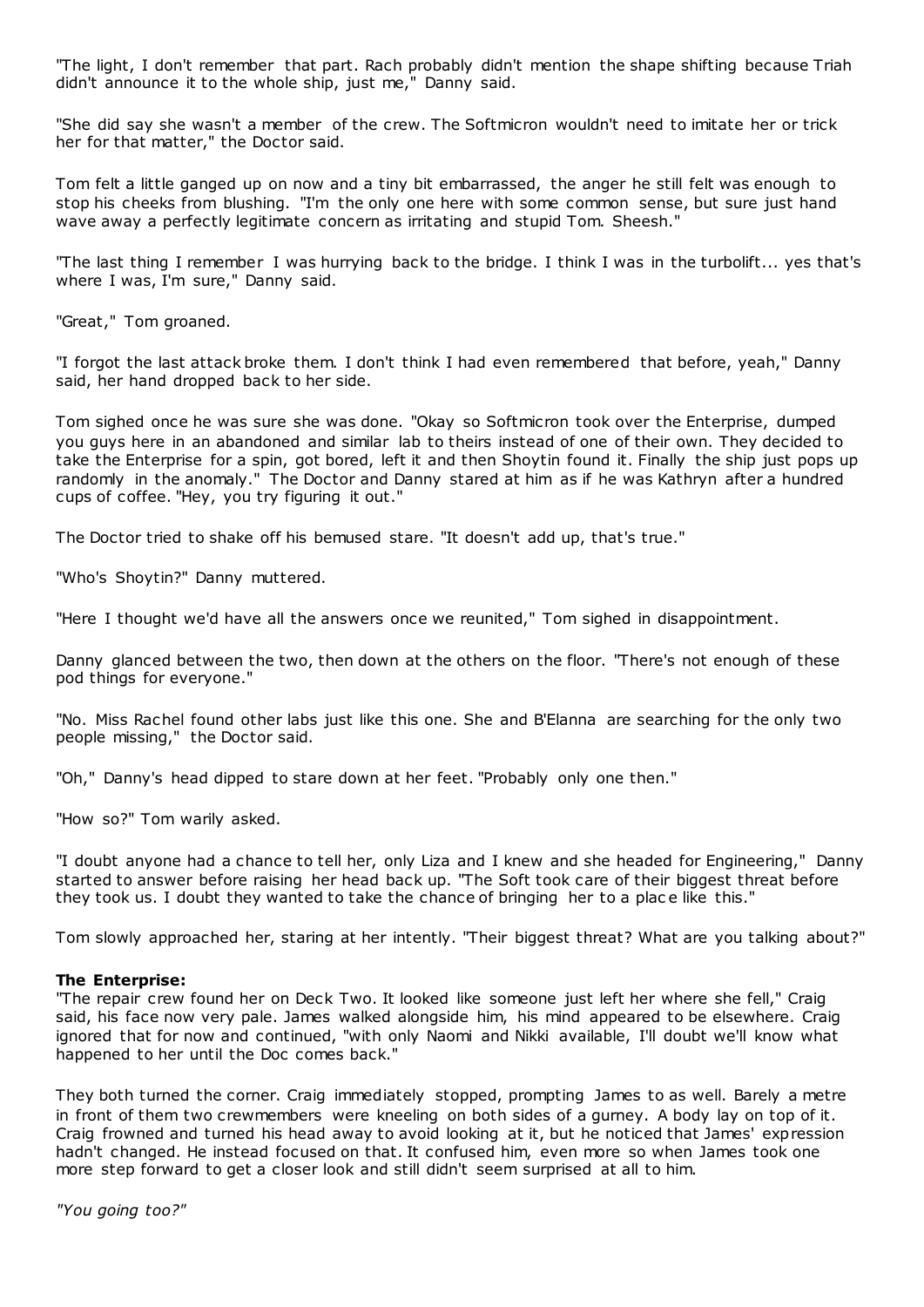*The haunting image of the enormous cube continued to fall towards them. It felt like it was going slower than normal as if it was taunting them by prolonging the horror. It brushed against the nearby rooftop, it was only a matter of seconds now.*

*"May as well. I know for sure that I wasn't in it, same with Ylara," James replied.*

*Sandi nodded, "yeah, should make the difference."*

*A child's cries got both of their attention. It came from the building they stood nearby. Both their heads turned to see a tiny girl bawling her eyes out.*

*"Ohno. We haven't got time," Sandi stuttered.*

James ran over to pick her up from the ground. He looked ahead, up at the looming cube about to fall *on their heads, then straight ahead of him. All he had to do was run ahead a few metres and she'd miss the cube's landing spot. It would only take a few seconds, he felt he had the time.*

*Once the girl was safely on the ground out of the path of the cube, James turned on his heel to run back into the Game's shadow. Only it landed right in front of him, just missing him by a few centimetres.*

*All he could see was a vast sea of purple. Whatever was there before was gone.*

"How did she even get here?" Craig questioned quietly. He still couldn't bare to look at the figure lying on the gurney. He also couldn't understand James' lack of reaction, but he didn't dare ask.

James stepped forward one more time to kneel down next to it. The two crewmembers sensed they should wait out of their way for now, so they did, leaving the two men alone with the body.

"The last we saw of her..." Craig stuttered as he tried to wrap his head around it.

"The Game Cube in Newcastle, I know," James finished for him. He stared at the body's face, she looked so peaceful to him. There was no signs of any injuries on her either. If he didn't know any better, she appeared to have died naturally. "Sandi wouldn't have let that kill her. She survived in the Games Matrix for centuries. I always assumed that was what she was doing all over again."

"Yeah I guess," Craig almost whispered. He walked forward, while still avoiding catching a glimpse of her. "We're in a Sphere, so I guess it's not that farfetched she'd make it inside from the Matrix. But the Enterprise? The odds are ridiculous."

"That's never stopped us before," James said as he stood back up. Craig stared at him as he was once again by his side, getting more and more concerned that the look on his face was blank. "That's how they knew about the sphere. She did and lead them to destroy it. The Softmicron killed her and dumped the crew on some pre-industrial planet."

"Are you all right?" Craig decided to ask after all.

James barely nodded. "Yeah, I hoped that she was one of the people on that planet."

Craig frowned, "you knew before this that Sandi was on the Enterprise?"

James looked at him with a little guilt in his eyes. "She's all over the logs we heard."

"Why didn't you say anything?" Craig asked.

"There's already a lot going on without adding to it. Right now, all I can think about is Lena," James answered. Craig understood completely, he felt it himself. For once he felt just as helpless as James was, instead of more than. "I don't want to leave her alone there any longer than I already have. She's... she's been through enough."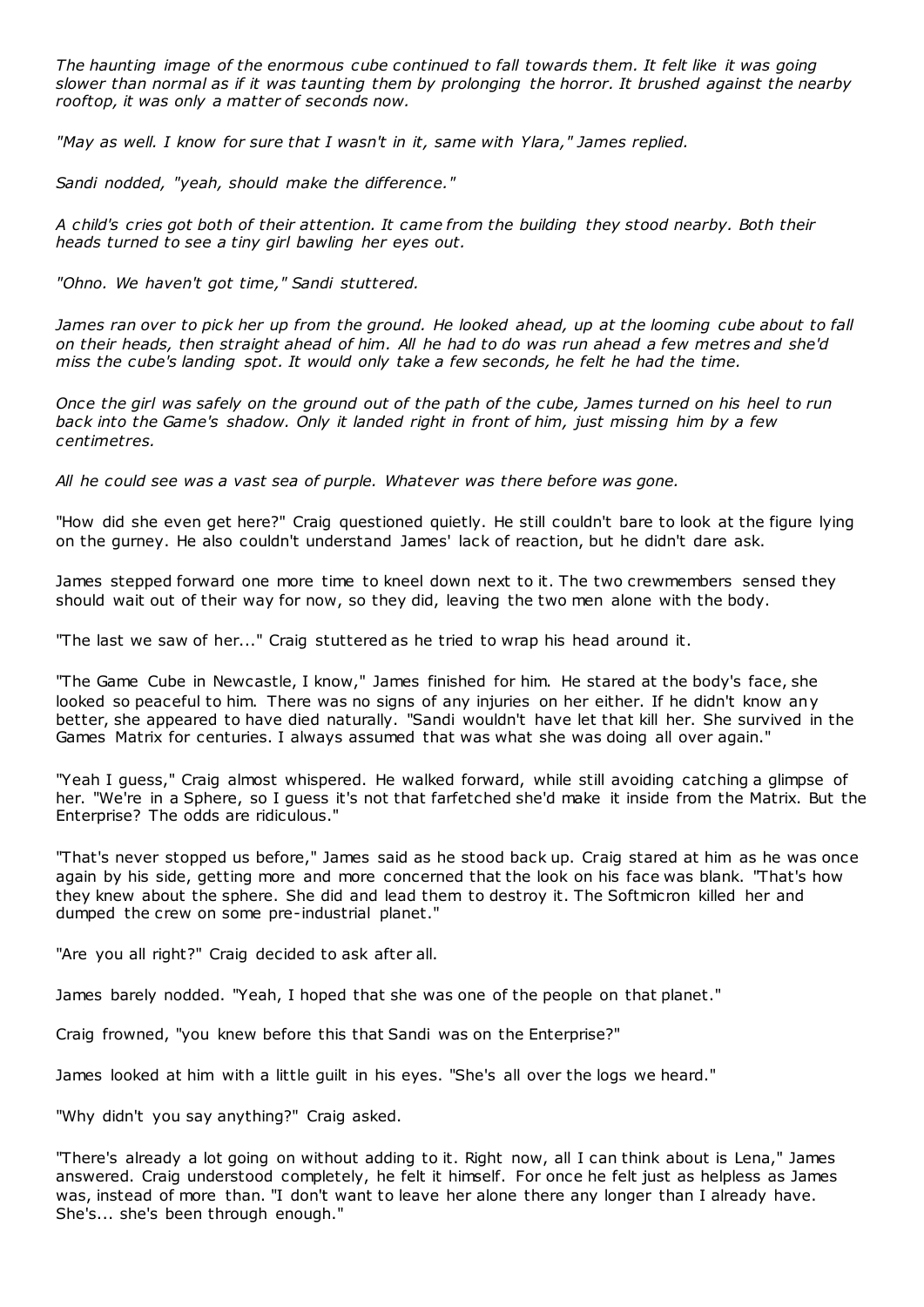"You know I've been thinking about that. You and Lena are all alone in this, no one can really help. We'd be more of a burden in this situation," Craig said. "But despite these towers and spheres being Chosen defeatable only, you asked us to help back at Shurouva. It worked; we destroyed the network and saved the planet." He quickly glanced at James to see his reaction so far, he seemed to be listening, or at least he hoped so. "Sandi enlisted the Enterprise to destroy the sphere, saving at least two worlds. No offense, but I doubt you or Sandi would have achieved this without the help from others. There's got to be a way we can help here too."

James glanced towards him with the same blank face, yet Craig saw a glint in his eyes that told him he said the right thing.

"The Enterprise won't be ready to go for another half hour or so. Plenty of time to brain storm..." he continued.

"There might be a way, but we'd need a little more time and power than half an hour," James said as he turned to walk away.

"But I thought you wanted to get to Lena as quickly as possible," Craig said, quickly following him.

James nodded, "yeah I do but you're right. I need a team to pull this off, and there's only one way I can think of that'll get us there and back in one piece."

"Oh? Are you going to share it, or are you going to keep it to yourself and beat up a bunch of surprised terrorists again?" Craig asked with a smirk.

"I was thinking of telling you when the scene ends, but I could just not bother at all," James said, Craig hoped in jest.

*"Kim to Anderson. Report to the Transporter Room."* Craig's face fell. *"I'll need you on the Katane."*

"Wait, can't someone else do it? I want to be on the Enterprise and..." he said.

*"Jessie's already going and I have no one Tactical or Security wise to come with me. Kim out."*

Craig looked to James, expecting him to be annoyed or worried by now. His face still hadn't changed. "Jessie's going? You may as well just induce her now, cos taking her along to a dangerous mission..."

"Maybe I should beat up a surprised Craig," James butted in.

Craig laughed nervously, "I wouldn't be surprised. But you know what I mean."

"I know, but she insisted. What am I supposed to do? Order her around?" James said, finally smirking at the thought of that. "I'm bad enough without being that guy."

"You mean you don't want to be the clobbered in the face or worse guy, cos you've told a pregnant woman to stay somewhere safe," Craig said.

"My experience says no," James nodded.

They both reached an open Jeffries Tube entrance, Craig hung back while James kept going until he was directly in front of it. A random thought slipped into Craig's mind, filling him with dread. He couldn't let him leave without sharing it with him.

"Before you return to the anomaly, there's something you have to know. It may help with the Lena intervention, it may make it worse, but you need to know it."

James was about to climb into the tube when he spoke, he straightened back up immediately. "Is this what you were going to tell me the other day?"

Craig nodded, "it is."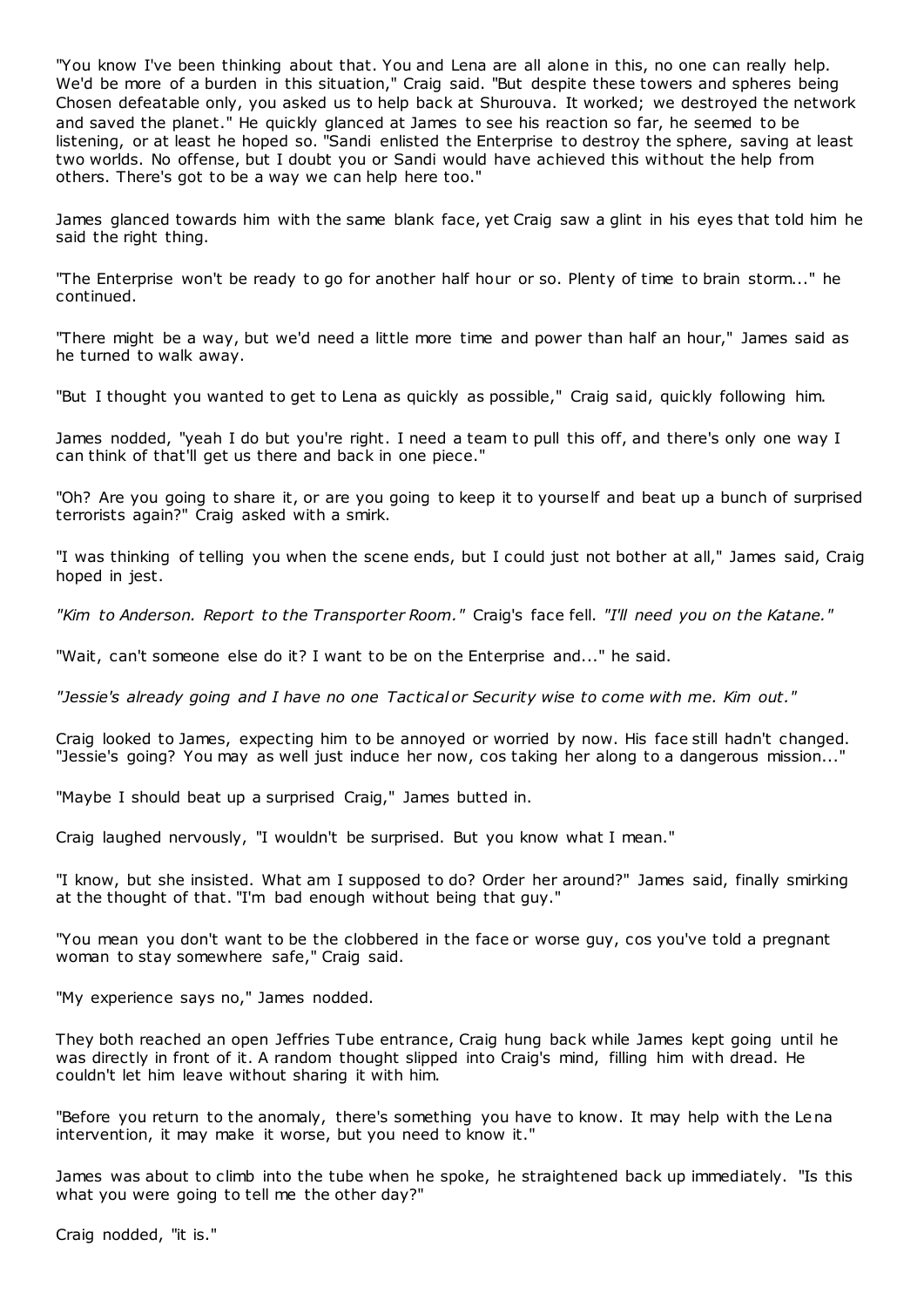Huddled in different sized groups, the aliens followed the torch lit underground path further underground. Lena stayed behind them, fully on her guard. Or at least it appeared that way to the aliens in front of her, as she held a rifle in one arm ready to fire. Her eyes told a different story as they drifted from one group to another.

One group close to her glanced back at her a couple of times. Lena recognised the look of fear in their faces before they picked up their pace. They didn't look back again.

She tried to forget about it but it wasn't the first time it had happened. There was now a large gap between her and the refugees. Amongst them were dozens of children seemingly unaware of the danger. One of them looked like she was alone until a teen boy hurried over to take her hand. The girl grinned up at him, killing any worry he had on his face.

*"Why? You do it all the time," she asked innocently.*

*"That's not the..." There was a sigh. James did this everytime she tried to help him, it couldn't be a coincidence. He always looked worried too. Lena gave him a smile to cheer him up, that always worked. For the moment it didn't. "I fight to keep you and everyone else safe. If you run in before me and pick a fight, it makes all of that a waste of time."*

*"But... I'm thirteen now, I can help," Lena said. She didn't understand why he never got what she was trying to do for him. "You've been doing this alone for ages. I wanna help you."*

*James finally smiled at her, but it didn't relieve her like it normally did. His sore mood had passed on to her. "I know, I was the same at your age. Just relax. You're Human first, Lena. Don't forget that."*

Lena tried to concentrate on something else, anything to distract her from these old memories of hers. There was nothing much to do besides hope that the next camp was close by.

The lab was a lot busier than their last visit. B'Elanna looked around at all of the extra faces, nodding at every familiar one. Rachel hurried over to an unknown man with a big smile on her face.

"You've been busy," B'Elanna remarked to the Doctor.

"Of course," he smiled.

Tom couldn't help but sneak a quick glance at Rachel and the man as they embraced each other. When he looked back he passed B'Elanna a wink, she just rolled her eyes in response.

"Oh Antony," Rachel sighed with relief. Tom glanced over again, just in case he missed anything. "I was so worried."

"Tom, seriously," B'Elanna groaned loud enough to get his attention.

Zare's eyebrow raised quite high, "some thing's never change." The Doctor shook his head. "How did the recon go?"

"Not well, at first. We were ambushed before we could find our last two people or even the other labs," B'Elanna answered.

"At first?" Danny said.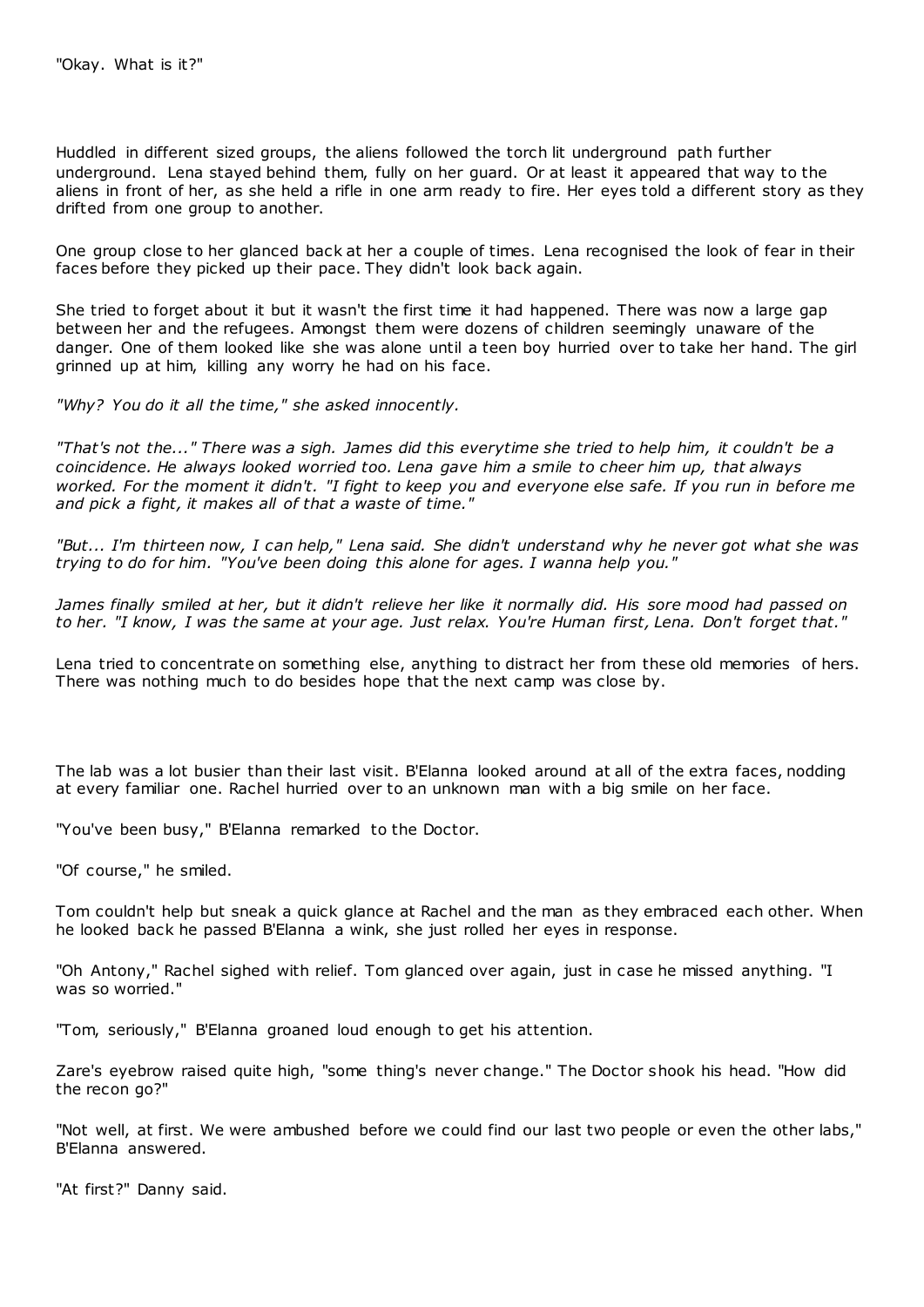"We did however find something interesting instead. It could be a control room or just a big database, but it's still something that might tell us what's happening here," B'Elanna explained.

Tom was now more interested in what B'Elanna was saying instead of Rachel. He stepped forward, his hand rested against his chin. "Am I the only one who heard the word ambushed? Ambushed by what?"

"I'm going to assume one of those experimental aliens James and the others encountered. Only this one was native to this planet," B'Elanna replied uneasily. "Black eyes, fast, strong."

"So are we all on the hope the lifesign that was lost was one of them, not one of ours page?" Tom stuttered.

The Doctor frowned at him, he wasn't the only one either. Zare said it first, "everything's a badly said question with you isn't it? See, it's infectious."

"It isn't Pick On Tom day until October, so stop," Tom muttered.

"I'm so glad that's an official holiday," B'Elanna smirked. Tom scowled at her. "I hate to say it but it's more likely one of the Enterprise crew, or another kidnap victim that was lost. We'd better stick together from now on."

Danny turned towards the two others she stood with, then glanced towards Rachel. "Who is missing at the moment?"

"Roberts, Evans, Marsha..." Rachel started to answer, until another name came to mind. Her eyes shut tightly. "Liza. I haven't seen her yet. The others are still inside those pods in the other labs I found."

"We'll have to get there at some point. That should be top priority," Tom said.

"I'm sure the four armed killing machine will have something to say about that," Rachel mumbled. "We were almost at one when he appeared. I don't understand why I never had any problems walking around until now."

"If it's anything like the ones in the towers, it was probably *woken up* by a Slayer beaming in," Zare said. The rest of the group looked at her, each with their own worried expressions. "It may be safer if we split up after all."

Tom disagreed, "in the end the tower away teams were pursued by these things, while the only Slayer was hunted by a vampire. I don't think it's as obvious as you think."

"Yes and you're forgetting that it attacked B'Elanna and Rachel, not us," Ian pointed out.

"Oh and we heard something before I called for you. It's why I called for you," Tom said.

"I'm sure they were already roaming the halls before I arrived. I just mean that it and probably others will have more of an incentive to attack," Zare said. "Though I don't have an idea why it attacked them first."

"It makes sense, doesn't it? They were close to the other lab with people in," Ian said, gesturing his hand for some reason. The awayteam looked a little baffled to say the least. A few of the Enterprise crew took a few seconds to seemingly understand and nod. Ian only notic ed the confused ones. "Oh of course you don't know. We have a Slayer of our own. It probably saw her as a bigger threat than Zare here, no offense."

Danny's shoulders slumped, her head fell slightly. Ian spotted it right away and frowned at her.

Zare sighed, "I don't think that's it and none taken."

"What?" Ian was more than confused.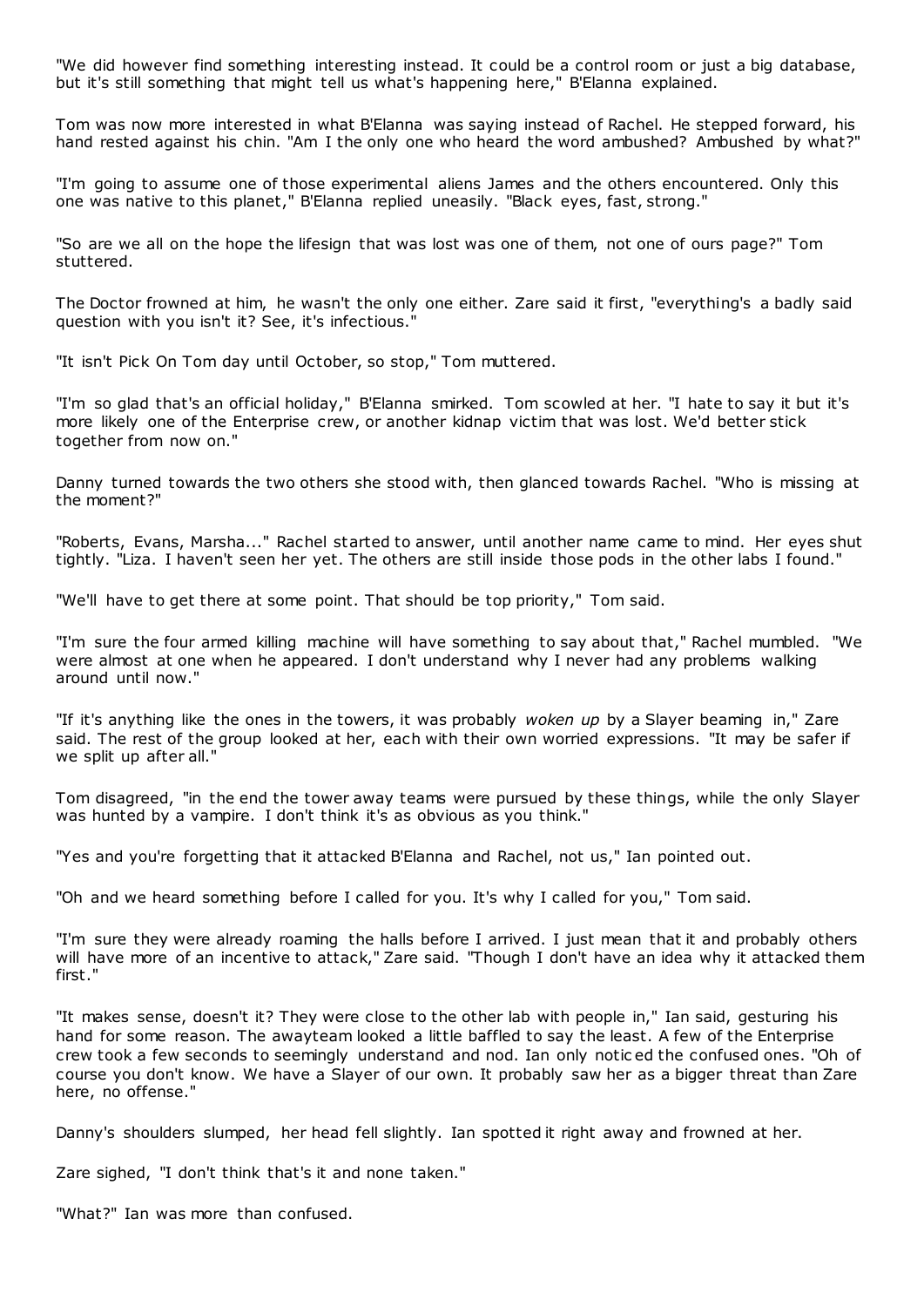Rachel started to tremble, "my god, of course. How could I forget Sandi? She's missing too." The Enterprise crew started chatting amongst themselves anxiously, Ian was amongst them.

"No, it's okay. She was probably the one who sent Voyager the distress call," Ian tried to calm everyone down. "Rachel was able to get out, why not her?"

Danny shook her head, "no Ian, she was never here. I found her..."

B'Elanna was more annoyed than confused, she made an angry groan loud enough to echo around the room and silence everyone. Tom cringed and looked at her. "Sandi?" it was almost a growl by this point.

"Danny told us while you were gone. Sandi was the one who lead the Enterprise into its tower mission," Tom said awkwardly. "The Soft took care of her before kidnapping the crew. I guess we got a little caught up with your tale to catch you up."

"Oh so it's my fault?" B'Elanna snapped. The whole room erupted into anxious and angry chatter again, all except one.

The Doctor clapped his hands together, shutting everyone up again. "None of this is important right now. Our priority is to rescue the people in the other labs and find the other two who are missing."

The guilt seemed to have brought Rachel's head and mood down even further, she was having trouble looking anyone in the eye. "I was counting Sandi in my crew count. There should be only one, Liza, and I've got a feeling that we won't need to find her."

"Oh?" Tom said warily.

"One lifesign disappeared, and I really doubt they put one single person into a different room to everyone else," B'Elanna muttered.

"They could have ran out of pods," Tom said meekly.

"True, but I haven't found any other rooms like it and one had a few empty pods," Rachel said. She forced her head back up, "before the bright light I saw her running somewhere. It's likely my spell hit her too. If anyone could send a message to Voyager from here, it would be her." Danny frowned in her direction.

The man she had referred to as Antony shook his head in a *not again* way. "I swear, your spells always seem to run away from me. Poor Liza."

"We shouldn't count her out just yet. The experiments seem to be quite feral, I doubt they'd kill her just for doing that," B'Elanna said.

"Doc's right, we need to get out of here and awaken our people first. Hopefully Voyager will be able to come back for us with re-enforcements while we do that," Tom said. He turned to Zare, she didn't look like she liked the plan at all. "We don't have enough to assume. Split up and they could attack the rest of us. Stay together and at least you'll be around to fight it."

"Fine, I'll cover the rear," Zare said with a nod. Danny snorted into laughter, almost everyone of course rolled their eyes. Zare was the only one who didn't, she turned to Rachel. "Do you feel comfortable leading the way?"

"Not comfortable, those things barely noticed my spells. There's no other choice though," Rachel said.

"Okay, let's go then," Tom said with enthusiasm.

Triah pulled a disgusted face and started to fidget. "Is it cleaner out there? Cos if so, I'm okay with this. I mean there's things in here that look like..." she stared towards one of the rotten bones on the floor and grimaced. "Oh god, it is. I'm out." Zare grabbed her arm to stop her from running off first.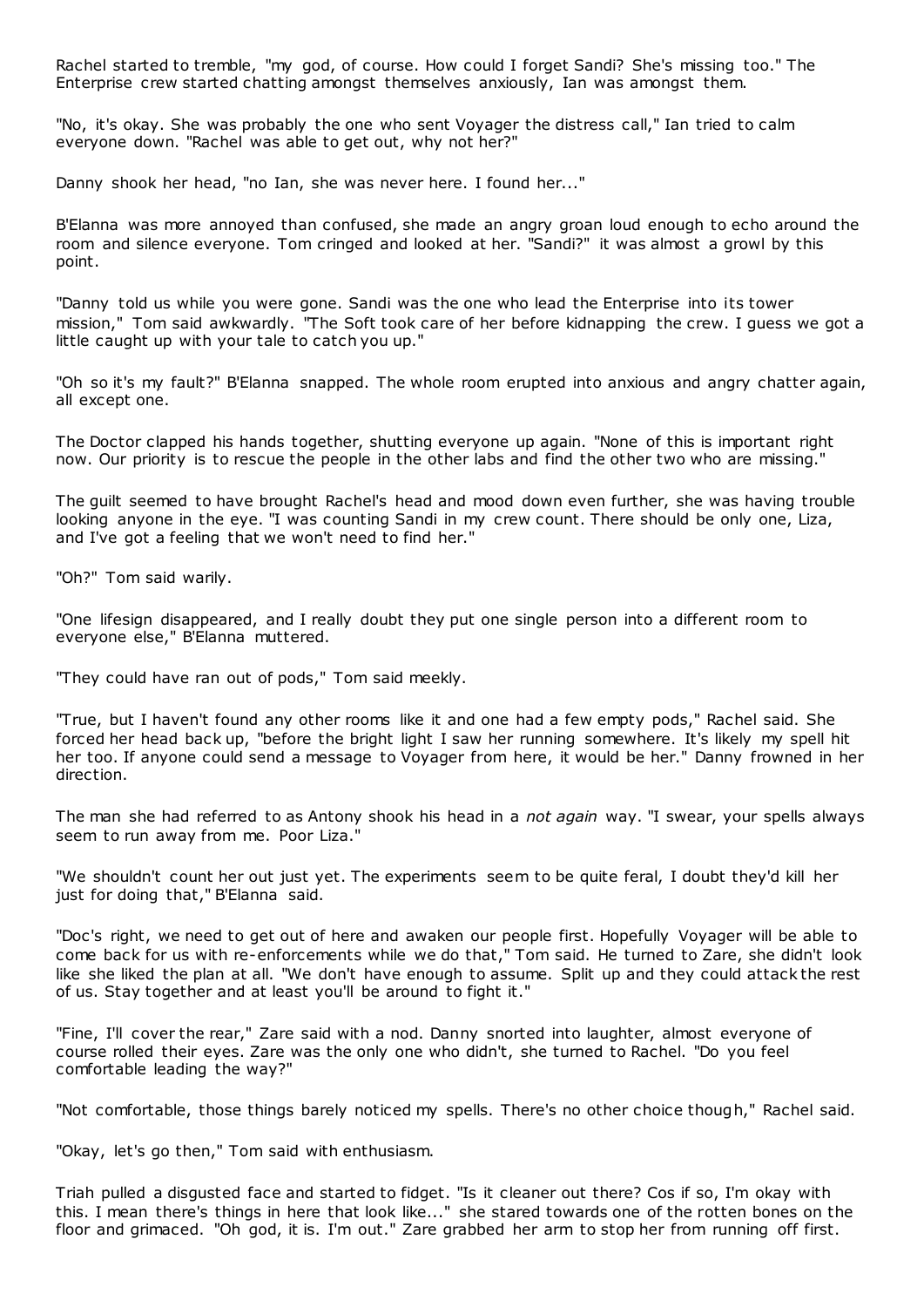"Ohno." Most of the refugees were saying the same or similar things. Lena maneuvered her way through the group to reach the ones at the front.

The path had been getting darker with every step. With the torches still lighting the way, it made no sense until now. The ones next to the refugees were no longer working. The path ahead of them was black, the torches much further back barely lit up where they were.

Lena reached the front. Her voice startled the aliens at the front, "what is it?"

"Oh, we couldn't see you coming," one of them stuttered, relieved that it was just her.

The leader stared at her grimly. "Just put your hand out."

Lena did so and was shocked when it scraped by some rocks before she had straightened it out. Her attention went quickly to her tricorder. "A cave in. I don't understand it, I didn't detect it." The light from tricorder barely cut through the darkness, she gave it several taps. It brightened up a little and started to bleep at her. "Ohno."

"What?" the leader questioned.

"I'm losing power. I can't believe it," Lena stuttered. While it was still bright enough to see she tapped it quickly.

One of the aliens bit his lip nervously. "There's not much left. A small device is better than nothing. I wouldn't be surprised if the anomaly drained the fire lighting our path too."

"No, the cave in would have blown them out," the leader pointed out.

Lena felt the blood rush away from her face as she read the tricorder. Its light dimmed back to how it was before. "This path... it's leading us right into the tower's foundations. No wonder the land's so much weaker here, and my tricorder..."

"I don't understand," the leader said.

"It's a long story. We need to turn back," Lena said. Most of the group started talking over each other, a lot of them in panicked voices. "The way is blocked anyway, what choice is there?"

"Colony three was just ahead. There's a longer route to it we can take," a male alien said.

"Just ahead?" Lena stuttered. "I... no, it's too dangerous. I'll get them, you stay here."

The leader stared at her with wide eyes, not that she could see that. "How is the power plant dangerous? Everything should be drained at this point. We should stick toge..."

"No we shouldn't," Lena unintentionally snapped. The leader and the others at the front were taken aback. "The things that were attacking you are directly above us, they were built in the tower." They looked at her like she was insane. "I told you there were buildings on this world that caused it, didn't I? This *power plant* is it. Trust me. There will be a lot more of those things the closer we get."

"If we stay here we won't see them coming. The long route will eventually bring us to one of the exits to the surface. We might as well go with you part ways," the leader said. The mention of the surface made the rest of the refugees very nervous.

One of them spoke up in protest, "we go to the surface they'll kill us, especially if they're not far away. If we went to the camp instead...

"How far is the exit from the power plant?" Lena asked.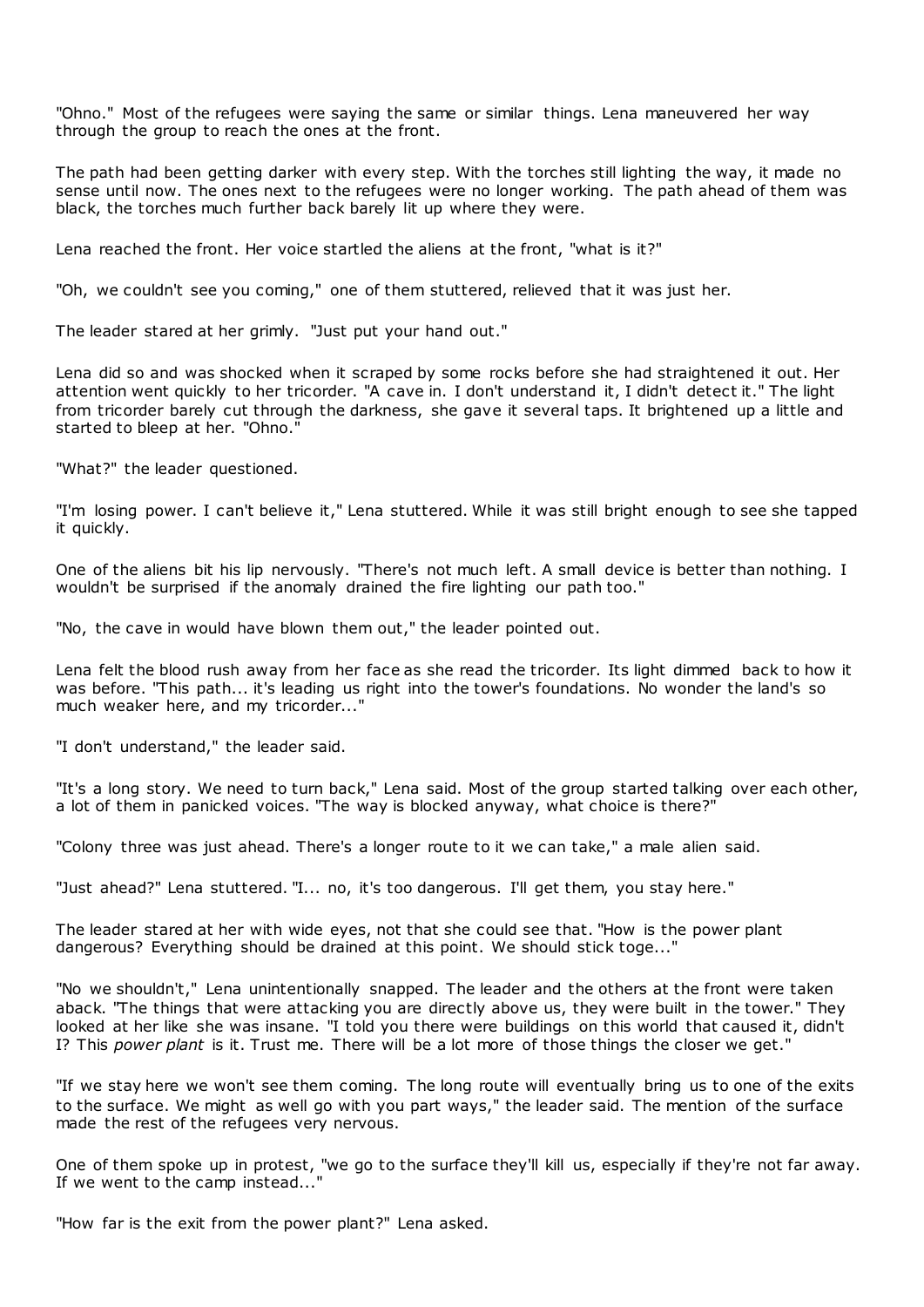"I'd say a twenty, thirty minute walk," the man Lena spoke to earlier answered. He was busy trying to squint at a paper map in his hands. "It leads to Mujkai village, an old mining village."

Lena turned away from the dead end and thought about it. The faint looks of dread on the people's faces, even in the lack of light, helped her make up her mind. "All right. We'll keep going until I have to go to this camp. Nobody goes to the surface until I either come back with the people, or if you hear screams and fighting. Okay?"

"What if your ship arrives?" one alien asked.

"Or if my brother arrives, fine," Lena answered. She turned back to face the leader and the people she stood with. All but the leader gave her a nod, her head was turned slightly their way and looked deep in thought.

"At least we won't be out in the open this way," the alien who protested earlier said in relief.

"I'll come with you," the leader eventually said. Before Lena could object she continued, "you need somebody with you to gain their trust. In fact you may need two of us, as they might think I'm your hostage."

"But sir," the protesting alien said.

Lena sighed impatiently, but she knew she was right. "Okay. First sign of trouble and you run, got it?"

"Of course," the leader nodded. She barely gave the protestor a passing glance, "you're not going. It's my job as the leader of the camp. Stay safe."

"You still need a second person, you said it yourself. I'm the only one volunteering," the protestor said. The alien doctor raised his hand, but it was too dark for most of them to notice.

"You're reckless and impulsive. I need someone with a level head that won't do something stupid," the leader said harshly. The alien doctor cleared his throat to get her att ention. "Physician Loren, good idea. We may need you. It's settled." The protestor snarled through his nostrils and stomped off towards the centre of the refugees.

Lena glanced between them, "if we're done here, let's go."

"That was easy. Too easy," Tom commented.

Zare stared up at the hole in the ceiling above her while everyone else hovered outside an open door nearby. Rachel stepped into the door frame.

"It's clear," she said.

Tom nodded at the group. They carefully made their way inside. He stopped to look at Zare with worry. "That must be where B'Elanna and Rachel were attacked."

"It's up there," Zare muttered.

Tom's eyes widened so much they nearly bumped into each other. He tried to shake it off. "Perhaps we should split up after all," he dropped his voice to a whisper.

Zare briefly glanced forward at him, then back up at the hole. "I think it's..." She turned almost fully around while still looking up. The part of the ceiling where she was staring at creaked, putting Tom even further on edge. "Can you hear that?"

"The creak," Tom whispered as he edged for the door.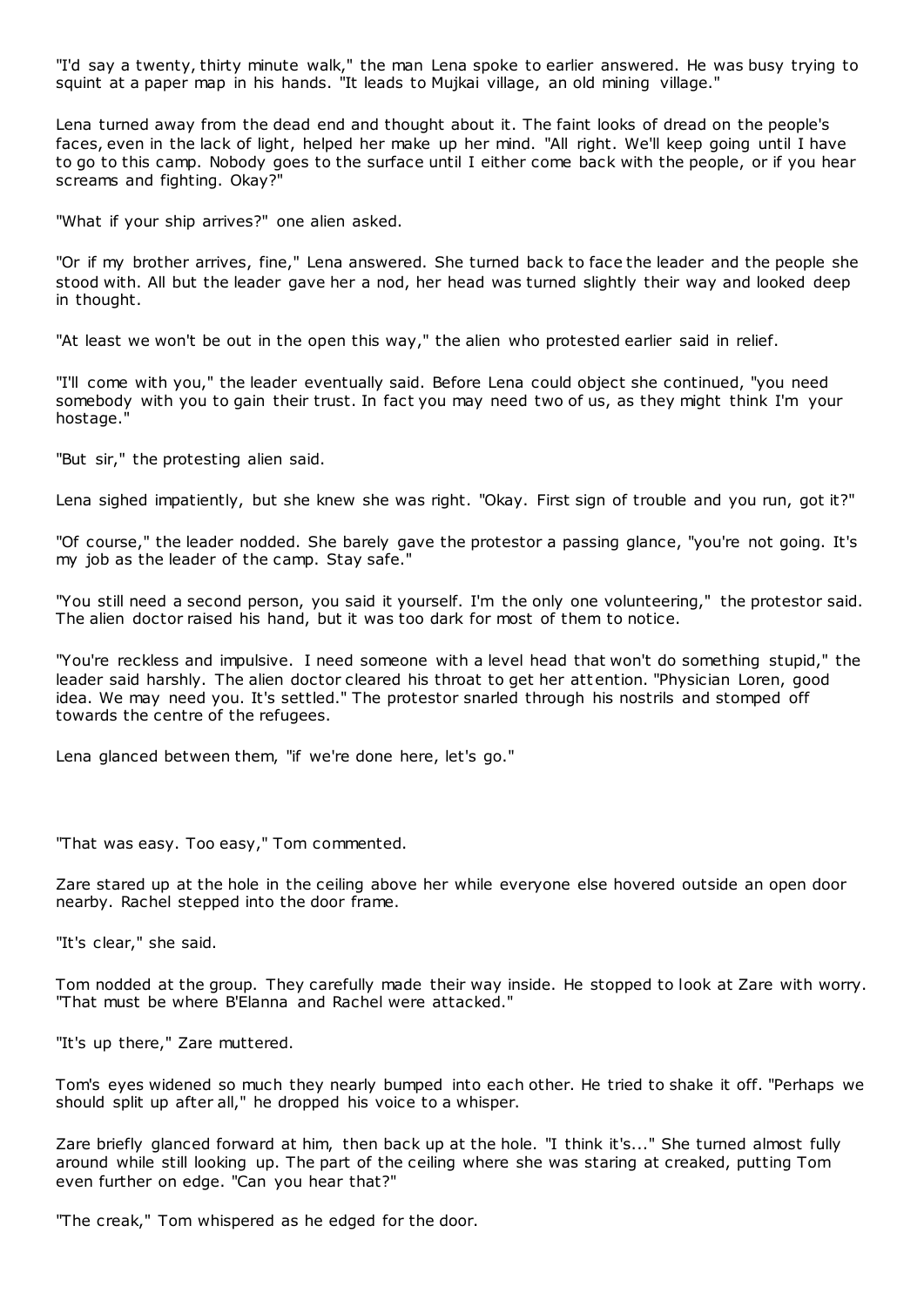"No, the scratching sound," Zare whispered back.

Tom almost didn't want to hear it, but he tried anyway. He wasn't sure whether to be relieved that he couldn't or not. Another creak made him step into the room.

"Guys, change of plans. We should go to the other lab first," he whispered while pointing at the ceiling.

The Doctor's forehead was overtook by worried lines. "Where is it, I'll follow you when I'm done here." Everyone turned to him. "They shouldn't be able to hurt me, unless I'm unfortunate enough to get hit in the emitter. There's only two here, it won't take long."

Tom peeked outside just in time to see Zare standing with her back to him, and her phaser rifle pointed up at the hole. That didn't make him feel any better. "Now would be good."

Everyone but Rachel and B'Elanna hurried back outside, then down the corridor away from Zare. B'Elanna quietly stepped over to Tom's side. Rachel meanwhile walked over to the Doctor.

"With a Slayer here it's suddenly shy. It makes no sense," she whispered.

"I'm not taking any chances," Tom whispered back.

Rachel headed over to the pair. "I told him where the other lab is, I'll tell you as well. You two go, I'll see if I can get a protection spell on Zare."

"No, I'll stay until you're finished," Tom said. Rachel was surprised, B'Elanna more so. "The Captain is always the last to leave."

B'Elanna smiled and shook her head. "Yes, Captain's sure are stubborn." Tom shook his head. She turned to Rachel, "you said it wasn't far when we were last here."

"Um yes. Turn to the right at the first junction, five doors down. It's partly open, you can't miss it," Rachel said nervously. "We went left last time, good thing too."

B'Elanna nodded and turned to Tom. He gave her a smile. She ran off to join the rest of the group waiting for her, just out of sight around the corner.

"I think it's eating something," Zare said uneasily.

Several different images flashed through Tom's head, making him shudder horribly. "Rach?" He was grateful that the other woman was already quietly chanting something under her breath. "Zare, don't do anything, just guard the Doc and..."

"I know," Zare only mimed.

Rachel pointed her hand towards Zare, her whole body began to shimmer like B'Elanna's did earlier. "That's it. Hopefully it won't detect her for a while. We should go," Rachel whispered. She hurried off.

Tom sighed in relief, "okay." He glanced back at Zare one more time before following her.

Zare carefully stepped backwards towards the open door. The distinctive sound of a pod being open made her look over her shoulder.

"These pods are far more damaged than the others," she heard the Doctor say quietly.

Zare looked up at the hole one more time before walking inside the lab. Once inside she saw what he meant immediately. Several of the pods had their doors ripped apart, some were smashed to piec es. Nobody was inside any of these extremely damaged ones, which made Zare more worried than relieved. They were broken into for a reason, she thought. The one the Doctor was working on didn't appear damaged, yet the light inside it was flickering on and off.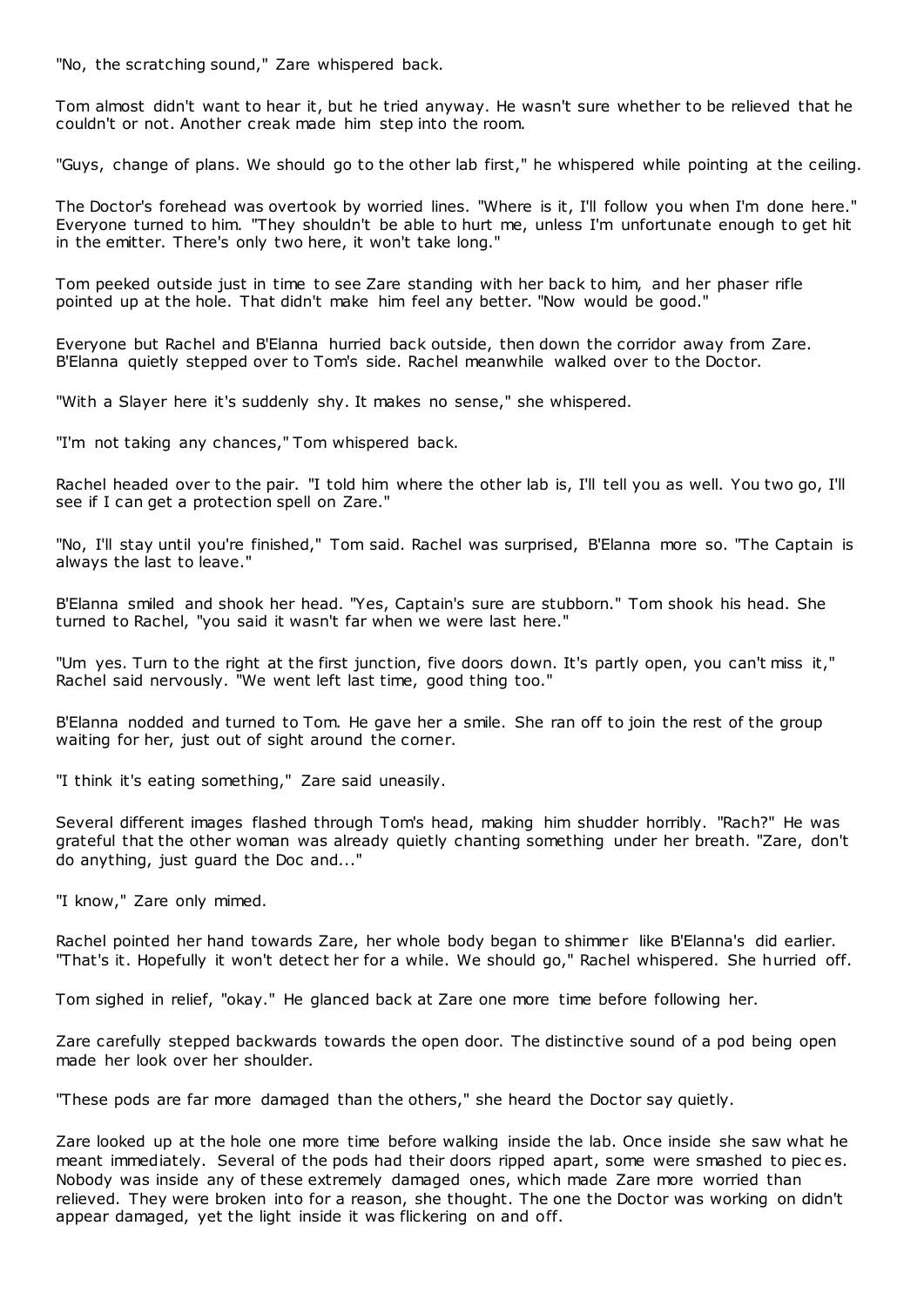She hurried over when the Doctor began to lift the woman out of it. "It's all right, I've got her." He gently lay her on the floor and immediately began to scan her with his tricorder. "Her pod was starting to fail. Another hour or so and she would have run out of air."

The door was her main focus again. As long as she could hear whatever it was scratching around above them, she couldn't relax. "I don't understand, why didn't it attack?"

"You want it to?" the Doctor said in a bemused tone.

"No, but if it did I'd know what I'm dealing with," Zare mumbled. The Doctor briefly glanced up at her, she noticed it in the corner of her eye. "James told me they went straight for him, it makes sense that they would. At least until the Soft sent Frenit after him instead. Here it's avoiding me and attacking others, why?"

"I see. I think it's more interesting that we're apparently not in a Softmicron structure, yet we're encountering similar experiments," the Doctor said.

What he said made her shoulders tense up, her heart started beating a little faster. "My god."

"Yes, the others seemed to have brushed that off. I guess there's a lot going on," the Doctor sighed.

"No, it's definitely Softmicron," Zare said quietly.

"I agree, the evidence suggests..." the Doctor said while treating the woman on the floor.

Zare glanced towards one of the broken computer stations in the centre of the room. "At least it is now."

B'Elanna headed straight for the computer in the centre, the others carefully looked around the similar room they had woken up in. Tom stopped at one of the few pods that still had lights emanating from it. He quickly scanned it.

"Something's been bugging me," B'Elanna said while she studied the console.

"Just some*thing*?" Ian questioned with a slight smirk.

B'Elanna ignored that for now. "If the goal here was to create super humanoids, which they've obviously done, why is no one here? The building is sinking, these things are smashing the place up..."

"Maybe the bosses, scientists have been murdered. They turned on them," Tom tried to answer.

"Perhaps, but it doesn't explain why the Soft have similar..." B'Elanna said.

The whole room jumped as a loud bang shook a nearby wall. The ones who dared to look saw two of the pods on the wall had shut down, one even started to tip towards the floor, tearing up more of the wall as it did.

Something made her keep looking backwards to check, not that she could see the refugees from where they were. There was a bad feeling lingering in her chest.

The two aliens behind her were getting more anxious with every glance she made. The leader felt she had to say something. "Something wrong?"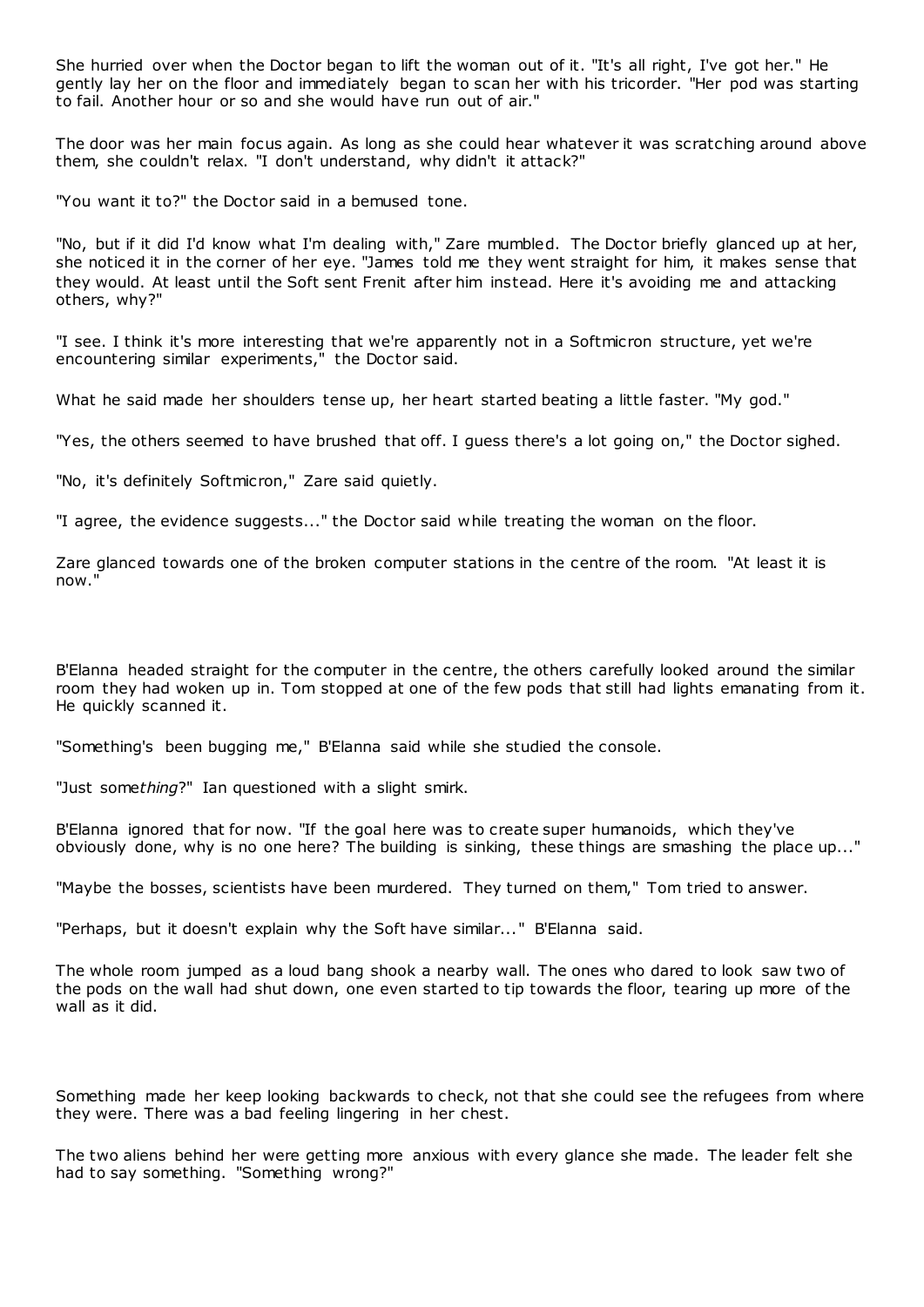"No," Lena answered instinctively. That feeling again made her look backwards again. Once she was done she looked down at the tricorder. Its faint light had given up as well, now it was just a worthless piece of metal. "I hope not."

The downward sloped path they walked on levelled off, from there it was lit like all the others they had walked down. The two aliens seemed relieved, but to Lena they seemed dimmer, like the tower or the anomaly was absorbing the energy from the fire too.

An opening was not far ahead of them. The aliens were surprised when she stopped suddenly. The feeling was back, but this time it was straight ahead that was giving her a knot in her stomach.

"Stay back," she told them while pointing her rifle.

The alien doctor stepped forward to place a hand on it. Lena frowned and looked down to push it away. Then she noticed it. The rifle was starting to flicker on and off like the tricorder did before. Angrily she hung it back on her shoulder and reached into her jacket, only to be reminded that she lost her sword during the Frenit fight. "Great."

"We should turn back. There's no one on guard duty, that on its own is suspicious," the leader said.

"Ohno, I insist you stay," a voice behind them said. Everyone swung around to see the protesting alien walk down the hill towards them. The leader narrowed her eyes at him. "Oh, don't look at me like that. You should have known. What did you say I was? Reckless, impulsive."

"More like stupid. This isn't going to help anyone," the leader hissed.

Lena heard footsteps behind her, she swung around. The alien doctor looked over his shoulder as well. Several figures stepped out of the shadows of the entrance ahead of them.

"I'm stupid? I'm not the Slayer who came here without a functioning weapon," the alien couldn't help but laugh.

"Enough!" the leader snapped.

The alien stopped a good few feet away from them, passing a malicious smile towards Lena. "It's almost like you're new at this, little girl. That can't be so."

"Eigan, stop this foolishness," the alien doctor grumbled. "These things will kill us. We should go."

"And lead them to the others? Oh Doc, I didn't know you had it in you," the alien laughed while pointing at the newcomers.

"He's not Eigan," Lena said. The alien pretended to look shocked and faked a gasp. "He's a Softmicron."

Eigan smiled pitifully at her. "Oh, was I that obvious?"

Lena turned so Eigan was on one side, and the newcomers were on the other. They were standing strangely still, it didn't look like they were even breathing. Their unblinking hollow eyes stuck out the most to her. She instead focused on Eigan on her right. "Go, I'll take care of them."

Eigan laughed sinisterly. "Without a weapon? Yes please, that should be interesting." To his surprise she stepped over to him instead.

"Not for you," she said. As soon as her fist started to raise the people behind her lunged forward. Their feet scraping against the dirt got her attention, so she quickly turned back and rushed forward.

The alien doctor ran forward to escape, Eigan stopped him by grabbing his arm. "Now, now. You wanted to come. You brought this on yourself."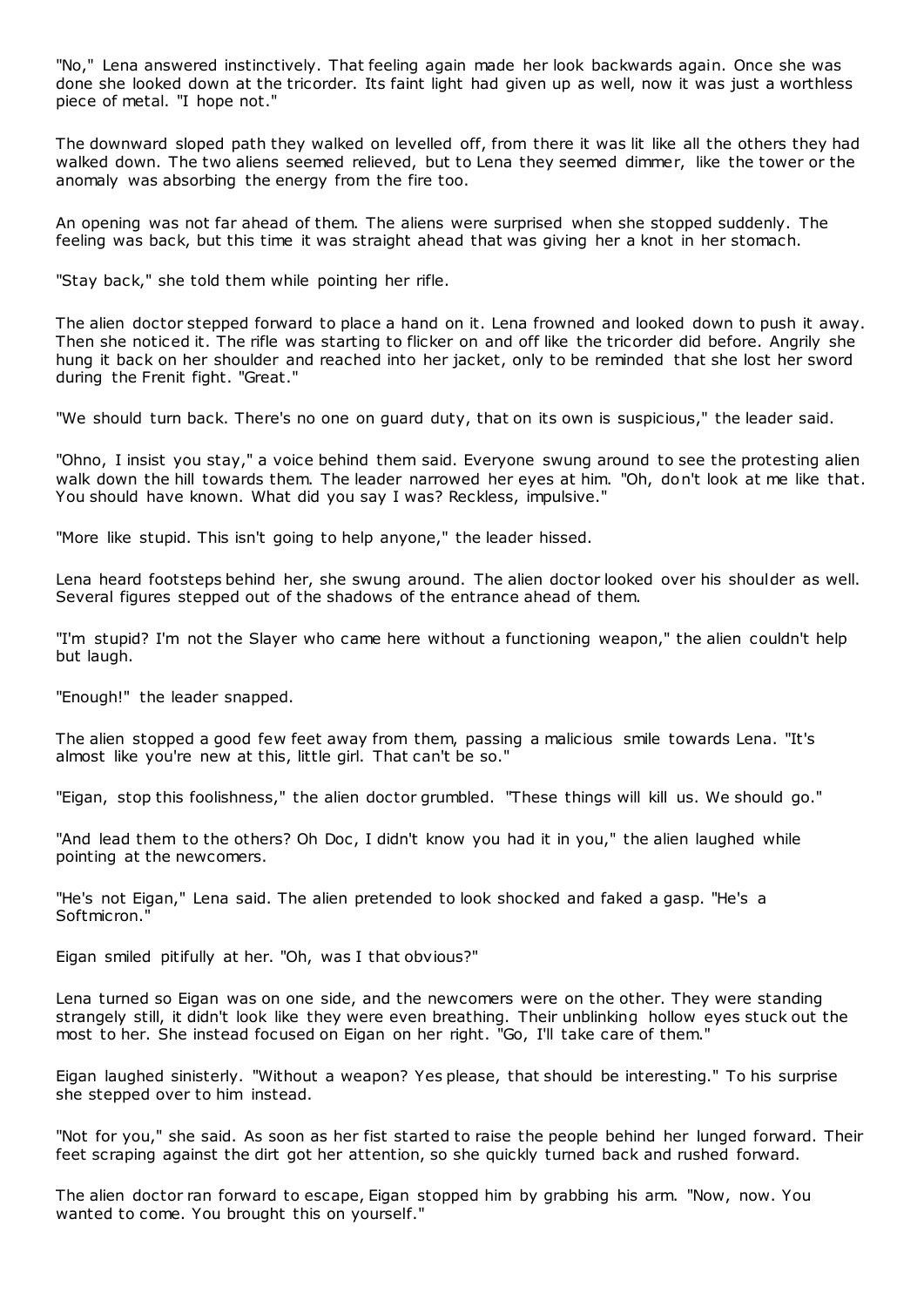Lena swung the rifle at the first alien that reached her right in the face. It broke in half as it struck, it also knocked the alien to the floor. The remaining two tackled her to the ground. As soon as she hit the floor they started delivering the punches.

Eigan grunted as the alien doctor pulled himself out of his grip. Eigan responded by clicking his fingers. One of the aliens attacking Lena bolted up, it then shot after the runaway alien so fast it was a blur to anyone watching. He screamed as he was pushed to the ground.

"Stop this now!" the leader bellowed at him. He just smirked as she confronted him.

Lena blocked a few hits, then kicked the last one away with her right leg. It rolled away just in time for yet another one to appear from the entrance. She focused on the alien doctor as his screams faded away. For the first time she was thankful the corridors were so dark. She could just make out the outline of his attacker standing back up.

"What is the point of this? What will this do?" the leader demanded.

"He's one of the aliens who attacked your..." Lena had time to spit out before the newer alien ran towards her. She ducked and rolled away from this one. "Planet. They're..." She blocked an incoming punch from the other, then hit back. "Shape shifters."

"She knows," Eigan laughed. The leader glared at him. "What? Did you really think the Slayers would invite you to their ship?" The one Lena didn't hit punched her hard to the ground. "That one may be too stupid to notice, but the other might not be."

"Slayers can't sense us. We could have escaped this wretched planet," the leader snarled.

Lena looked up at her, her eyes shut tightly. Another alien appeared while the one still standing threw a kick at her. A quick roll to one side helped her evade that. Quickly she leapt back onto her feet.

"But no... you thought it would be better to kill her," the leader said. Eigan just smirked in response. "The other will come. What will you do then?"

One of the new aliens grabbed Lena from behind while the other charged at her.

"He'll find a group of refugees lost, waiting for his beloved sister who will never return," Eigan sneered. "We'll escape and at least one overpowered freak will be out of the picture."

"James," Lena mumbled to herself, her eyes shut tight again. Before the alien could strike her she swung both of her legs up to kick it away. The one holding her responded by throwing her into the rock face while her legs were still off the ground.

"Once we have his ship we can invite a few of our own and well..." Eigan sniggered. The wall Lena crashed into started crumbling, rocks fell all around her. She quickly crawled out of its path just in time for it to collapse completely. Rocks still managed to hit her and the remaining aliens, knocking them to the ground. Eigan merely covered his eyes as dust overtook the whole area, like it was nothing. "We'll have this fun all over again."

Once the dust started to settle he noticed a shadow in front of him. He smiled, assuming it was the leader. Then he noticed her lying on the ground beside him. Before he could glance ahead of him again a fist flew into his face. The leader's eyes widened as his body slumped to the ground next to her.

Lena coughed to try and keep the dust out of her lungs, everytime she breathed in afterwards it would just happen anyway. It was the least of her worries as she heard more footsteps behind her. Slowly and discreetly she turned her head to one side.

*As if it came out of nowhere, a female Borg drone appeared behind James.*

*"Look out!" Lena screamed, but the drone had already swiped its artificial arm across the back of his head.*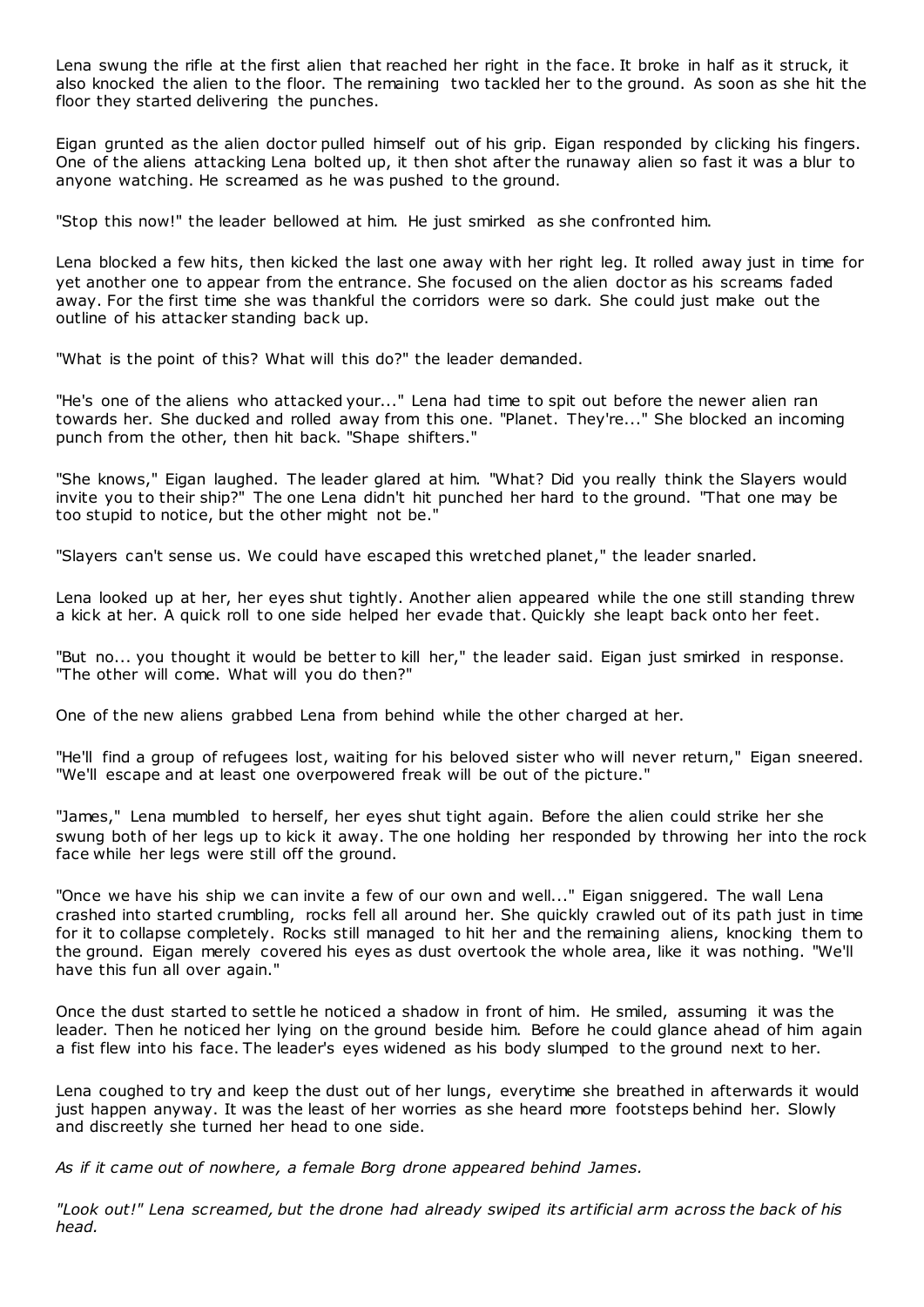Lena only had time to see yet another face in front of her, before its owner delivered its own punch. The force sent her flying backwards onto the ground. She barely noticed, the girl's face was all she could focus on.

Her short brown hair now down to her knees. Her matching eyes were carved out and replaced by a void of darkness. The face that was usually so expressive just looked like a mask, devoid of anything with a soul.

The girl standing before her was no longer someone she knew, someone she considered a friend long ago.

*The blow was hard and brutal enough to knock him to the floor. Lena could only wat ch as he struck the ground.*

*The Borg drone stared at her with lifeless eyes.*

"Tani," Lena said barely above a whisper.

She was just a shell, programmed to follow orders. To kill. It approached her to do just that. Lena didn't have a choice. She dragged her failing rifle out and aimed it to fire, instinctively it picked up speed.

*The axe flew towards the drone, but it just grabbed it. The grip it held snapped the weapon in half. Lena saw the pieces fall down beside her unconscious brother, bleeding from his head.*

*Rage filled her heart. It took complete control of her. Before she could think about it, a fist flew at the one responsible, over and over.*

Lena's finger went to press the fire command, but she hesitated. The blow would kill her. She instead reached to change the settings. Due to the power failure it took a few tries. The shell of Tani didn't show her the same mercy. Instead it raised its foot over her head.

*"You killed my brother," she cried over and over. Unaware that the body lying nearby still mov ed but gently, she continued throwing punches. One left her open, the drone used it to pierce her neck with the assimilation needles.*

The controls blackened out completely.

*Voices rushed at her with such force she screamed as loud as she could to be heard. Skin crawled, her blood ran cold. Her body fell to the floor.*

Somehow the shell stopped right before its foot touched her face. She looked up, expecting it to be attacking her. Instead she saw it frozen above her, a blade sticking out of its stomach. It t hen disappeared in a flash. The shell collapsed to the ground beside her.

"Tani!" she screamed so loud the rocks started to fall from the remaining walls again. Her body was pulled up to her feet, she was being dragged back up the hill. The shell on the floor didn't move. Its eyes still black and wide open. Her screams followed her and her rescuer all the way out of the tunnel.

The cold air hit them both hard like a punch to the ribs, it rushed to Lena's lungs, forcing her to stop screaming and breathe. It hurt to do it. Everytime she inhaled it felt like the air was attacking her, forcing her diaphragm to jump up to defend itself. An arm was around her shoulders, keeping that part of her warm at least. Another hand reached over to put an oxygen mask over her mouth. Once the hand moved away, she brought her own left hand up to clutch onto it.

As it got easier to breathe she noticed they weren't even outside yet. Her back was resting against the rocks as well as the arm on her shoulder, she could still make out a rock face opposite her. The cold air lingered in from her left. They were close.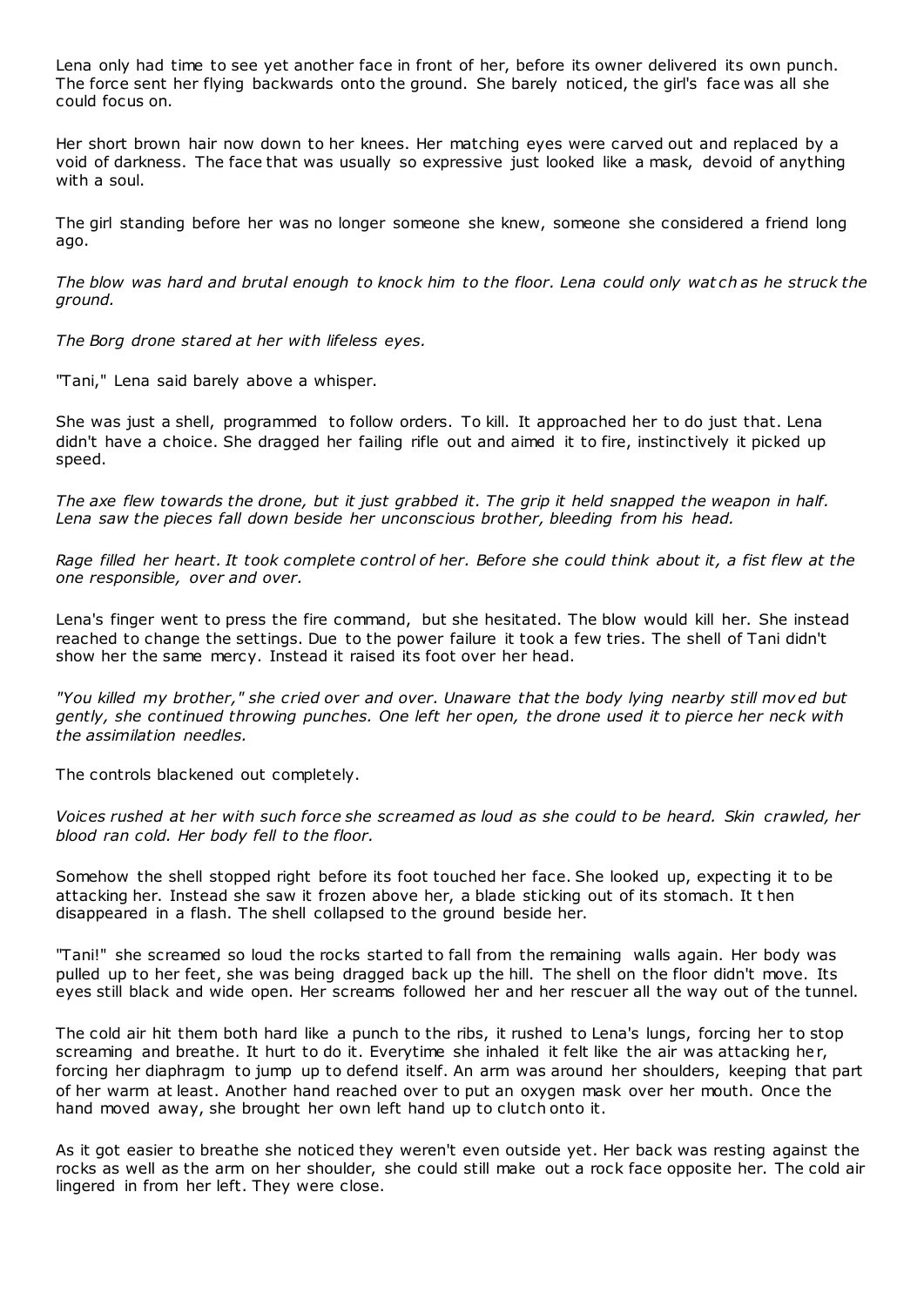Finally she looked up and left to see a figure with a visor and mask on their face. It didn't matter, she knew who it was. Still she couldn't relax. Tani's face was carved into her mind.

"How could this happen?" she thought. "Why?" Her body started to ache, her energy faded. The fight she suffered was catching up with her. The area around her began to fade away.

B'Elanna side stepped closer to the door, carefully she peered around the door frame.

"Careful," Tom said for the twentieth time.

Both ways were clear. She pulled herself back just in time for another loud bang to knock the second pod off the wall. Everyone cringed as it smashed into pieces onto the floor.

Tom was even more worried than before, he was starting to sweat. "Time to go. B'Elanna, you remember where that other lab you found was?"

"Not from here. I'd have to go part way back to the corridor we left Zare," B'Elanna replied.

The wall was cracked, it was groaning under the strain.

"Better than here, go," Tom ordered while pointing at the door.

Everyone carefully headed for it while B'Elanna kept a watchful eye on the corridor. Only Tom was left when the crack turned into a small hole, large enough to fit a fist through. He lingered on the still active pods in the lab, his heart sank. B'Elanna grabbed his sleeve and pulled him outside.

"Which..." Triah stuttered.

B'Elanna answered by running down to the right. The others quickly followed her.

"Ready."

The Doctor nodded, he carefully picked up the still form lying in front of him, t hen straightened to his feet. Zare glanced at him briefly, then back up at the ceiling outside. He ran by her and down the corridor, away from the hole in the ceiling. Zare was a little less careful when she knelt down to pick up a body sitting against the wall. She needed to hurry. Once the man was over her shoulder she ran after the Doctor.

The ceiling above them started to groan, something scratched behind them.

Zare noticed the Doctor picked up speed, she did so to catch up. They just reached a junction. "It's okay. It isn't following. Which way?"

"Once we hit the junction, we turn left," the Doctor answered.

B'Elanna stopped to look behind her. Everyone else did as well, Tom hurried over to her side. "What?"

"Zare and the Doctor, they'll not know where to go," she said.

Tom cringed, "they'll run right into that thing."

"I'll tell them. I've been wandering around this dungeon for weeks," Rachel said.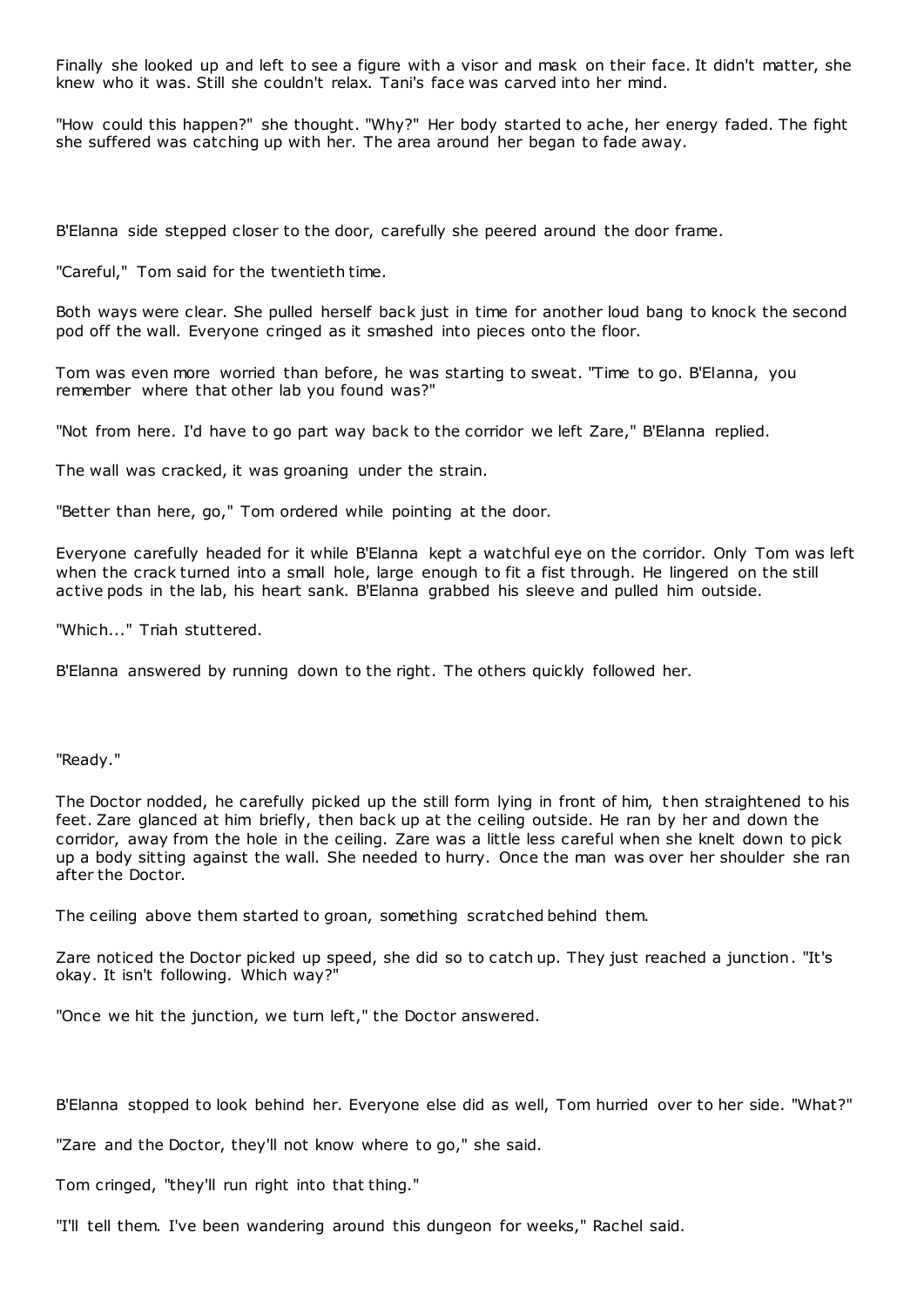Antony didn't like that at all, he stood in front of her to stare down into her eyes. "Not alone you're not."

"Weeks, do I want to know what you've been eating this whole time?" Ian muttered. Triah gave him a disgusted glare.

Rachel overheard and glared back. "Only you would go there. And no, I should. Next to the girl, I'm the only one who can deter these things."

"He's right. Nobody goes alone," Tom butted in. He pointed at Triah who shook her head, then at Ian. "Once you've got them, bring them to the lab you and B'Elanna found."

"You don't need to tell me once," Rachel muttered.

She hurried off in the other direction. Ian and Antony ran after her. The rest of the group continued going down the same way.

"Lets hope there's something useful in there. We've got a long wait ahead of us," Tom said.

The three plane style ships hovered slowly in orbit, as if they were waiting for something. Whatever it was they didn't have to wait long. A flash in the distance made them fly away from the planet towards it. They soon apprehended the Katane as it approached the planet.

"They're hailing," one of the alien crew said from the back.

Yana gave Ersa a knowing glance. He nodded back and climbed to his feet. "Open a channel, Markal."

The alien nodded his head. He typed in a few controls. The black metal visor blocking the viewscreen lifted up so they could see the three ships ahead of them. It immediately changed to show a brightly lit and advanced bridge. Three aliens manned it. The Katane crew were surprised to see that they were four armed like the aliens described from the surface.

"This is Commander Ersa of the Katane. What's your business here?" Ersa said.

The alien closer to the front of the bridge scowled at him, showing a lizard type tongue briefly. "You first. This is our territory, not yours."

Yana frowned while everyone else worried to say the least. Ersa kept his internally. "I was under the impression that this was a pre-warp world."

"If it were, you would have no business here," the alien on the screen said suspiciously.

"We're looking for someone. They attacked our homeworld," Ersa explained. The two aliens at the back glanced at one another, the leader watched Ersa closely. "A silver vessel, large and badly damaged. We heard they abandoned ship near here."

"You heard wrong Katane. That ship was stolen. No one from it is here," the leader hissed.

"You wouldn't want them on your planet. Can we at least rule that out?" Ersa said calmly.

The leader looked back at his comrades. One of them shook his head. The leader turned back to stare at Ersa. "That is not your concern. Leave at once."

"So there is?" Ersa said. "Let us help you find them. The crimes they committed on our world have left us devastated. We deserve retribution, don't you agree?"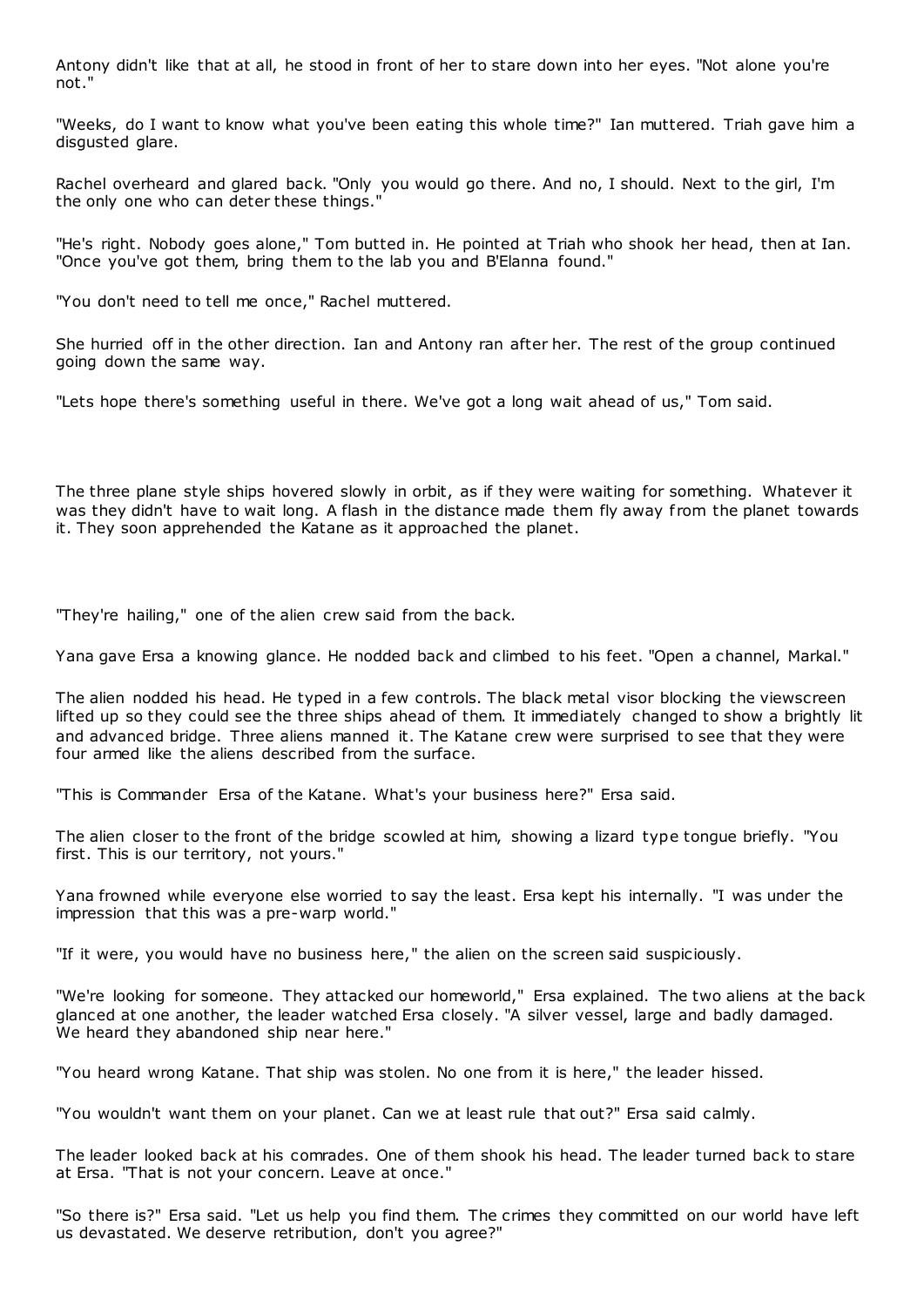The leader smirked at him as he leaned closer to the screen. "I would if you didn't already have Humans onboard." Ersa's face tightened. "You tried to hide them from us, but we're not stupid. Hand them over and I'll think about sparing your vessel."

"What's with the attitude? We only have two. Their entire crew need to be punished," Ersa improvised.

"That we can help with," the leader sneered. He raised both of his right hands. The screen changed back to space view.

"They're charging weapons. At least I think so, it's some sort of energy build up," another alien said.

The door at the back of the bridge opened. Harry and Craig hurried out of it to join Ersa. He shook his head. "I don't know how they got through your fake sensor readings."

"It's all right. These ships are probably more advanced than the ones we encountered at Shurouva," Harry said. The ship trembled, he quickly grabbed onto a nearby railing. "Plan B."

Ersa rushed forward to the only unmanned station. "Hold on." He typed in a few commands, then the ship lurched violently to the right.

Yana tightly gripped her station as another two hits slammed into their shields. Craig tried to stumble over in between them, he eventually made it over. He noticed the planet come into view on the front screen. "How much time will we have?" he asked.

"Little more than ten of your minutes. Why?" Yana answered.

"I'm going to need some of the tricks you used to get on Voyager," Craig said. Yana looked at him in surprise.

Hidden by the surrounding mountains and the lack of light, the Enterprise stood on a small patch of raised land. Its few lights near the top of it barely pierced the darkness.

Inside the starship it wasn't much better. The only lights came from the few consoles online on the bridge. One of the bigger command chairs had been uprooted from the floor and laid down so the back was on the floor. The top half of Lena's body rested on top of it. Everyone on the bridge stood around her.

"The air's getting a lot thinner on the surface. I don't think we have much time left," James said.

Kiara knelt down on the spot. She reached out to brush a strand of hair out of Lena's eyes, then she stroked the side of her face. "Will she be okay?"

Jessie smiled down at her. "Yeah, she just needed a rest." Kiara didn't believe her but she smiled back anyway. Jessie walked away with James at her side. "I'm definitely no expert here but that wasn't just the oxygen being a little thin."

"I know," James sighed while glancing down at the floor.

"I know a panic attack when I hear about one. What on earth happened?" Jessie said quietly.

"Tani... she was one of the experiments," James answered even if he still had trouble believing it. Jessie's eyes were very wide. "I didn't know until I'd already killed her. I had no choice though."

"You probably did her a favour," Jessie smiled sympathetically at him. "I wonder how she got here."

James shrugged. "I don't know. Maybe it was like Janet and she was kidnapped during a tower mission. Or it happened when the Enterprise was abandoned."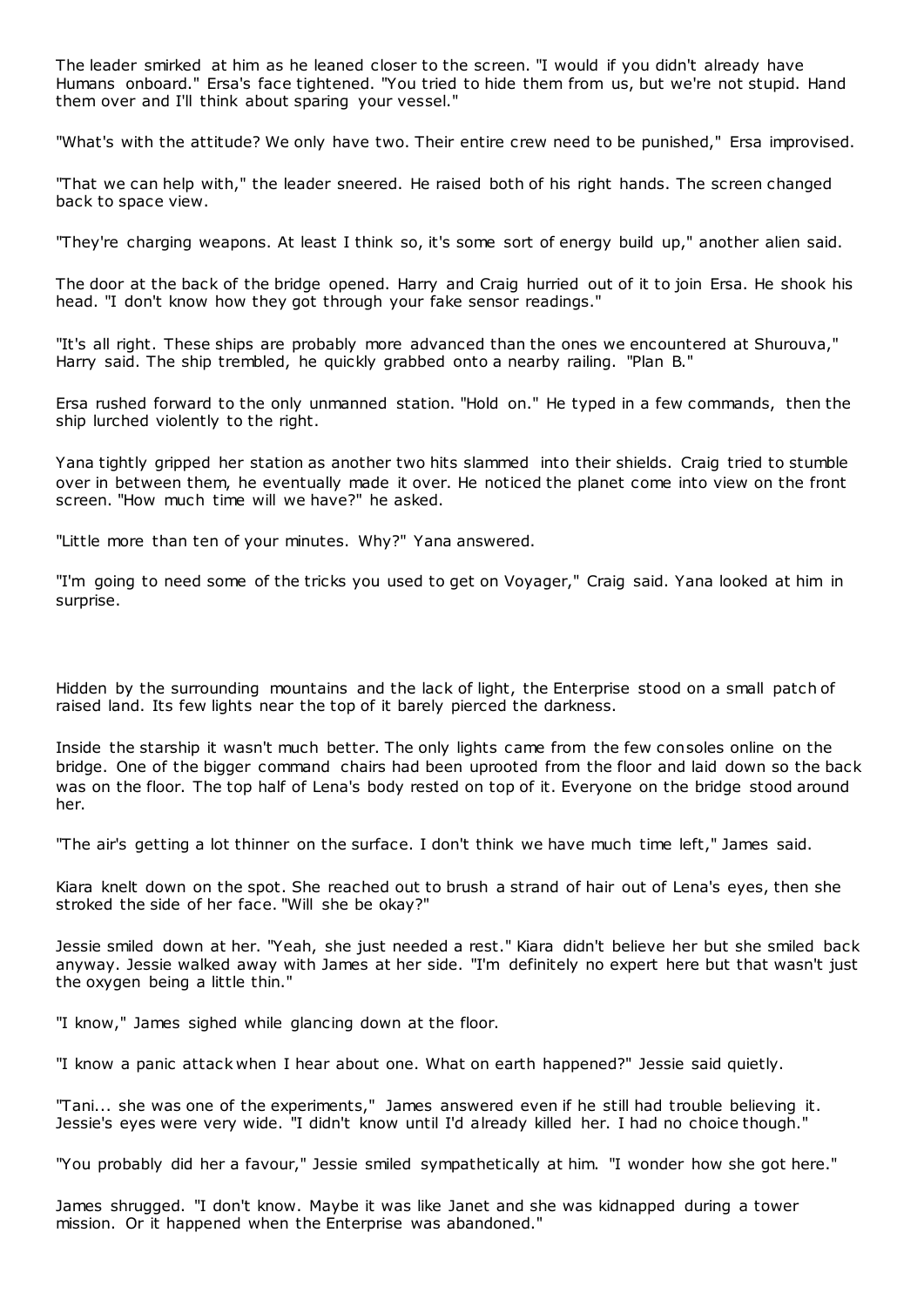Kiara sighed in relief as Lena's eyes began to open. They widened in panic as they spotted Kiara. "What?" she said weakly.

"It's okay. James found the people you rescued and got them beamed up. Then he found you," Kiara said softly. "It's fine."

"No..." Lena stuttered. James and Jessie looked over as she tried to sit up. "No it's not. Why?"

James walked over, he was about to kneel down on her opposite side when she dragged herself onto her feet. The glare she was giving him was very Janeway like. Then she spotted Jessie in the corner of her eye and it only made her madder. "What the hell is the matter with you?"

"Lena," James said as soft as he could. He was shoved roughly, thankfully it was a little weaker than usual so he kept his footing. "What... why are you mad at me for? You were the one that ran away, worrying me half to death."

"Look if you want to bring your about to burst pregnant wife with you, that's your business. But don't bring my daughter into this hellhole," Lena spat at him. "Beam me back and take her home, now!"

Kiara climbed to her feet to put a hand on her arm. "Lena, it wasn't his idea. I want ed to come."

"Oh... I'm sure Duncan wanted to come too but do I see him here?" Lena grumbled. She looked around anyway. "Nope. So you can say no to kids!"

Kiara's shoulders slumped. James shook his head, "Kiara was worried sick about you, this isn't helping."

"James can't tell us what to do, Lena. Kiara's like you, if she wants to do something she'll do it," Jessie said. "As for me, if he said no I'd probably sneak onboard somehow."

Lena rolled her eyes while James stared at his wife with a raised eyebrow. "Oh so we're all stupid are we? Great," Lena muttered.

"I'm glad you think you were, it's a start," James said.

"So what did you do? Lock them up in a room without consoles, knocked them out?" Lena questioned bitterly. "Why are they on the bridge for that matter?"

"Parts of the surface can still handle large buildings that weren't built by shape shifters, so I thought it could handle a starship landing on it," James replied. Lena didn't look any calmer with that answer. "No one hallucinates down here."

Jessie nodded. "The two hour journey alone with a sore loser was interesting to say the least."

Kiara frowned at her. "You had a stack of jokers hidden, I'm sure of it."

Lena stared between the two, her eyes wide. She instead focused on James. "You really are hopeless aren't you? What was the point of bringing them? You didn't have to do it."

"You're only proving yourself wrong," James muttered in response. Lena stared at him blankly, though her eyes were still full of anger. "You need help Lena. You can't keep..."

"I need help!? You're the one killing people all willy nilly. If you're not killing, you're endangering people," Lena snapped.

Jessie stepped forward, her own eyes started to burn. "Now wait a minute..."

James put a hand on her shoulder, "it's okay. If you want to hate me for what I did to Tani, fine, be my guest. I however wouldn't have brought Jessie or Kiara here if I didn't think it was safe to do it. I brought them here to help you cos I obviously couldn't."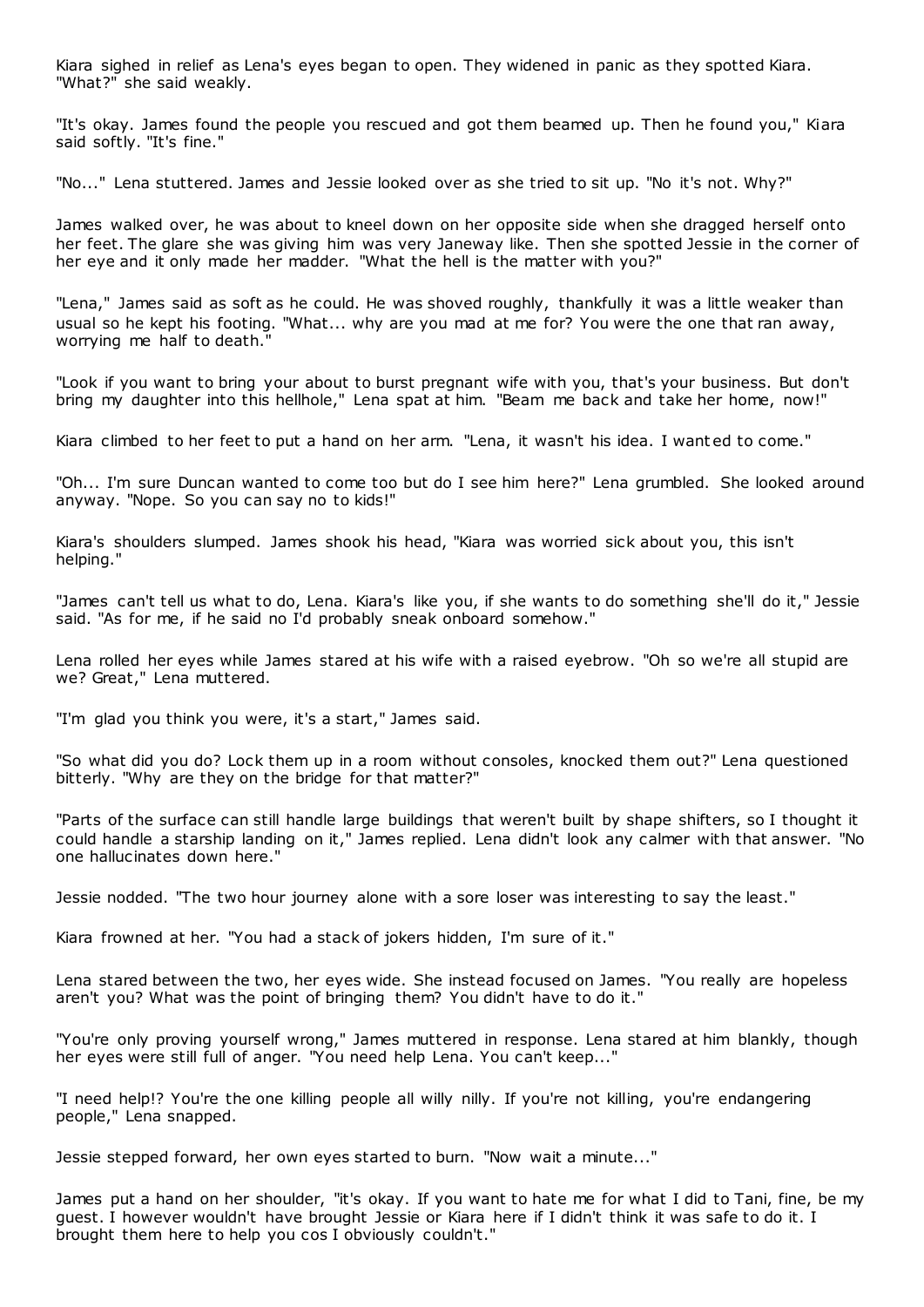"What are you talking about?" Lena demanded.

"Only a few weeks ago you weren't even here," Jessie said carefully. Lena's fac e froze, both what was said and her reaction made Kiara wince. "I don't want to sound harsh but that's what makes this whole thing so... I don't know, terrifying? What you've been through needs more than a few days recovery. You can't sleep it off or even cry it off..."

Lena sighed impatiently, "I'm fine. What's the big deal? I thought coming back from the dead was a good thing."

"It is, it's great," Kiara said. "But do you remember what you were like only a week ago? You've gone from being mostly catatonic to raging super hero in that little time. Emphasis on the word raging."

"Super hero, now I've heard everything," Lena muttered.

James cringed a little, "I don't like the term anymore than you do, but it fits. You've been so dead set on trying to save people, do your job, you've forgotten yourself. It wouldn't be all bad if I didn't get the idea that it's almost like a distraction for you."

"Unlike some people I'm not selfish, so excuse me for doing my job. Someone has to," Lena muttered. She walked off towards the Jeffries tube hatch. Kiara hurried after her.

"Are you all right? Do you want me to stay?" Jessie questioned.

James turned to her, his head gently shook. "I'm fine, she's just... It doesn't bother me."

"Liar," Jessie smiled warmly at him. She gave him a quick hug which turned into a longer one from his side. Once he let go she gave him a nod and followed the other two girls into the Jeffries tube. He heard her complain only a few seconds after she climbed in. "God, I'm knackered already."

"It's okay, you should stay," James said.

"Crap he heard me," Jessie's voice whispered to herself. James smirked a little. "I'm fine, really." Another few seconds she complained again, "I swear these are smaller tubes than Voyager."

Metal was being shredded like paper, the sound of it echoed down the corridor. Zare held her hand out to one side, signalling the Doctor and one of the recently awoken Enterprise crew to stop. They already had, frozen by the sounds they were hearing. The one she carried before lay blissfully unaware against the wall next to the Doctor. He crouched down to get ready to carry him away.

An inhumane screech even stalled Zare from stepping forward for a moment. She steeled herself forward towards the broken door. Once she was there it took everything she had not to gasp. The entire lab didn't even look like one. Scraps of metal were scattered around, wires shredded and some still sparked uncontrollably. They weren't the only things ripped apart, it was hard not to gag at the sight.

She didn't have to worry about that for long. The humanoid hunched like an animal over the top of a smashed pod focused on her abruptly. It dropped what it was holding and pounced for her. Zare just had time to swing the rifle out in front of her, but not enough to fire it. It pushed her to the ground.

Outside the Doctor and crewmember winced at every noise they heard, they both felt utterly helpless. The Doctor then noticed several figures running towards them.

## "We're too late," Ian stuttered. "Zare?"

The Doctor gestured to the door. Rachel scowled towards it, she shook her head. "It's seen her, I can't give her another cloak spell. I'll have to try something else.'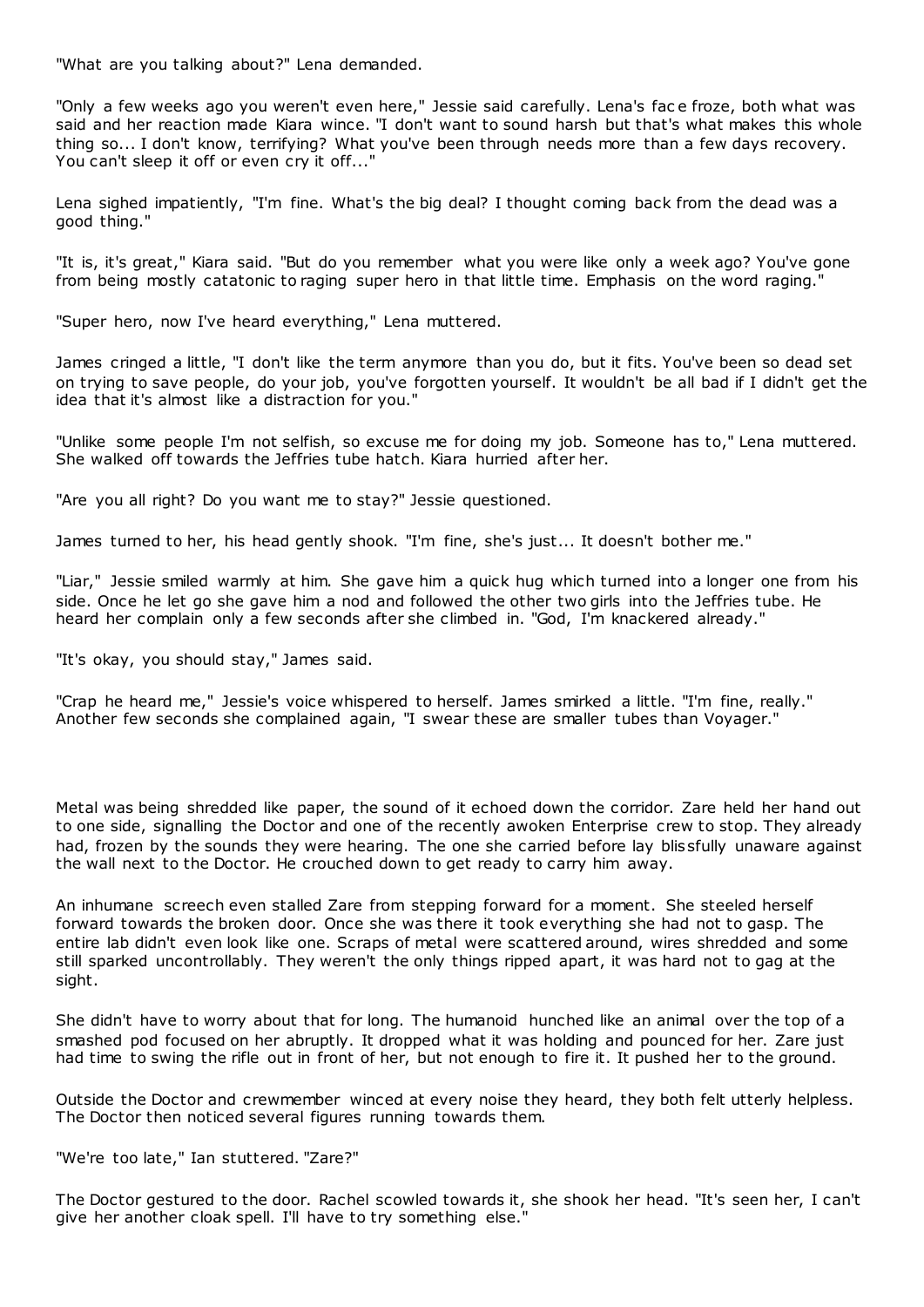"Get back!" Zare screamed.

Rachel stumbled backwards, almost bumping into the two men with her. It was just in time as the creature rolled on its side from the door and literally into the wall. Zare staggered out, already covered in cuts. The Doctor was about to tend to her when she waved him off. "Get whoever's left out of there. I'll keep it busy." She followed the creature through the hole in the wall. The screeching sounds continued.

Ian hurried forward to help the Doctor lift the unconscious person up to their feet. Antony dared to have a look inside the lab, what he saw made him feel sick. "Oh god."

"Get these two out of here, please," the Doctor said in his direction.

Antony looked at him with a pale face and nodded. He ran over to help Ian with the unconscious man. They and the crewmember already awake rushed down the corridor Rachel and the others c ame from. Antony looked over his shoulder while he did so. "Rach?"

"I've got a few tricks left in me yet. I'll watch your back," Rachel said to the Doctor. He looked at her worried, but nodded anyway.

The Katane twisted around to the left in a corkscrew pattern to avoid a few more hits. It fired some back of its own. Only two of them hit the enemy. One more hit from them made the Katane shields flash into sight.

"The shield strength's lowering. Re-modulate the shields," Harry ordered. "How long?"

"Almost..." Markal answered. He glanced up at the viewscreen, the planet filled the whole bottom half of it. A flash appeared above it, something flew from it. "Now."

Ersa typed in a few commands, they felt the ship dip down. It felt to the Human crewmembers like being on a roller coaster. Everyone clung onto something to avoid being pulled into the ceiling.

The alien ships continued forward while the Katane dropped towards the planet. They seemed more interested in the ship flying straight towards them. They noticed it veer off to their left early to sneak into orbit but they had already seen them. They sped along to follow them. Meanwhile the Katane levelled off to skim the edge of the planet's atmosphere.

Chakotay smiled at the viewscreen, the alien ships and Voyager's tail were showing on it. The red alert lights and klaxon were already on.

"Predictable," he said. "Do it."

Damien groaned in disgust at Opps. He reluctantly tapped in a few commands.

Everyone else kept a close eye on the viewscreen. A few seconds later the tail of Voyager shimmered and then disappeared from sight.

"Temporary cloak is active," Damien muttered.

"Andrews, change course. Lets keep them on their toes for a bit," Chakotay ordered. "Tactical, alias with helm. Fire weapons with every course change." Jodie just did a hand gesture to show her acknowledgment.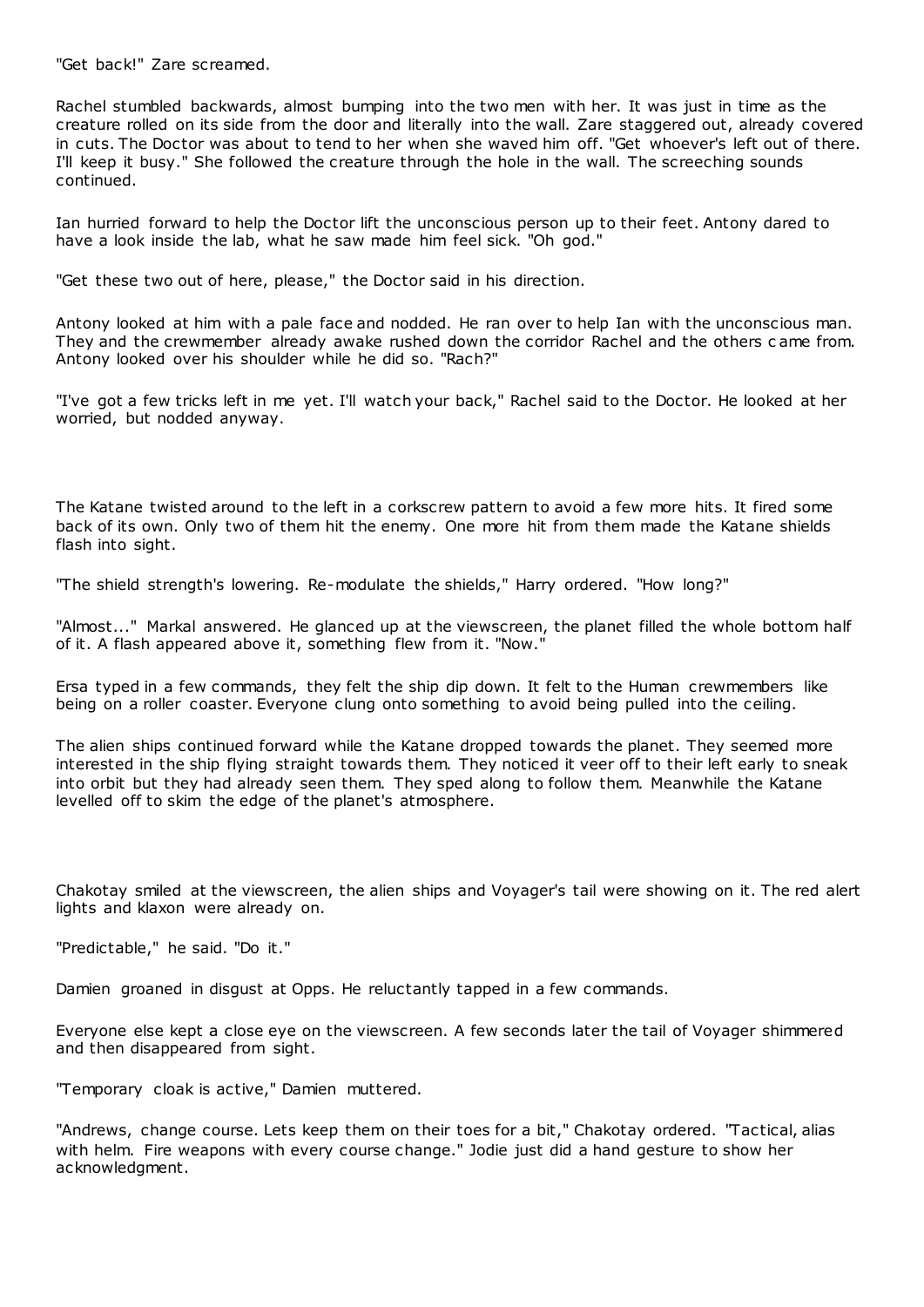Harry watched on the Katane viewscreen as Voyager disappeared. He sighed in relief.

"That would have been handy when we attacked," Yana pointed out.

"It would but only Damien knows how to make one, and he's not easy to convince," Harry said. He turned to Craig, who was busy fiddling with a tricorder, "ready?"

Craig glanced towards him, "sure."

"Isn't this cloak thing risky? What if the shape shifters believe they're gone and come for us?" Ersa questioned.

"They won't," Harry said while pointing at the screen. Ersa just missed a phaser beam hit the alien ships out of nowhere. "Yana, energise."

Yana nodded, she pressed one command then glanced behind her at the two Humans. They disappeared in a shimmer.

Kiara followed the trail of violently opened doors and linear corridors so far, but now she was at a loss. The crossroad she reached gave her no new clues. She was about to resort to dipping between the two when a clatter to her right echoed down the corridor, followed by angry grunts. Kiara quickly followed that, luckily she didn't have to go far. She had forgotten how big this ship was, the chase wiped her out way back in the Jeffries tube.

"Lena?"

Kneeling on the floor, head to shoulders inside a wall panel, the person ahead of her could have been anyone. A distinct voice swearing inside of it confirmed it was definitely her.

"You know why I'm here, right?"

She heard a sigh mixed in with the shuffling sounds inside the panel. "I'm fine!" Lena's muffled response was.

"No, not that," Kiara said, shaking her head. "Why I came back from Q training early."

The corridor was silent for a moment. Lena seemed to be still as well. Kiara waited for her to say something, anything. "No," was all she got.

"I missed you, and I felt bad for hurting you. I guess I also wanted to show you the progress I made, so you'd be proud of me," Kiara explained through the lump in her throat. Her torso started to tremble as she spoke. "Most of all, I wanted to help you with this."

"Q's teach you how to re-wire a hacker's power distribution thingy?" Lena muttered a little impatiently.

Kiara's hands flew to her hips, her eyebrows dropped down in anger. "No, and what? Why are you doing that?"

She was still inside the panel, but Kiara definitely heard a scoff fly out of it. "You think big brother will let me go back down there? Hardly."

Kiara had more than enough now. She stomped over to pull her out by the arm. All she managed to do was pull her elbow back slightly. "That's just it, right there! You've got this huge burden on your shoulders, why not share it to lighten it a little?"

"I can handle the heavy lifting, that's the point," Lena mumbled. Kiara tried again to pull her out, this time she succeeded but not in the way she expected. Instead Lena pulled herself out, bumping her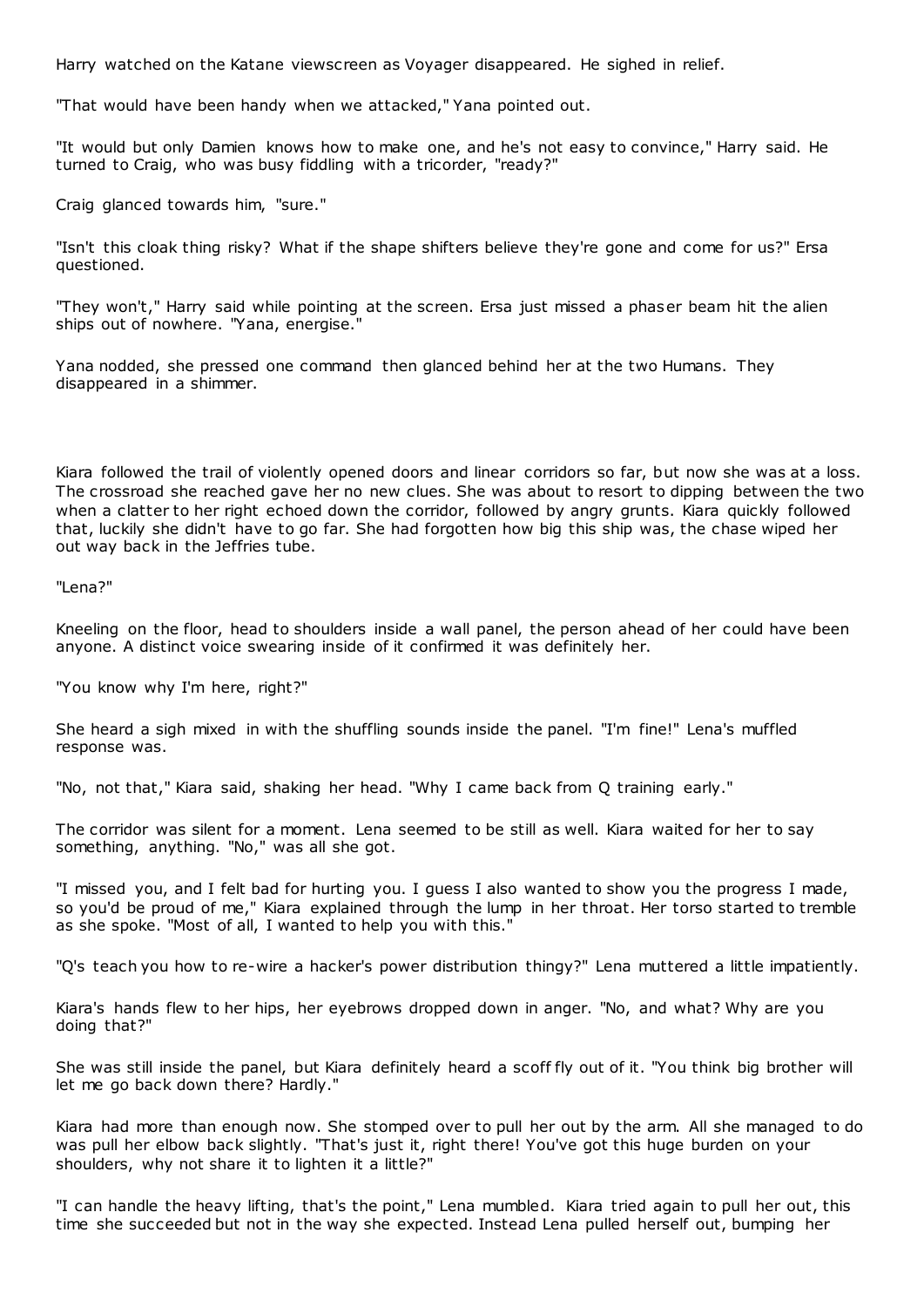head on the edge of the panel in the process. "Damn it," was the response to that. When she straightened herself up Kiara steeled herself for the Janeway death glare, but instead all she could see were her tired eyes losing their spark.

"Lena please, that's why I left this ship in the first place," Kiara quickly pleaded before she could. "It's why I'm back now. I wanted to be useful, to you. I want to help you so you'd live."

"It's not your job to help me. You're my daughter, not some minion or something," Lena said bitterly. "Besides, I ruined that for you so you can't."

Kiara's bottom lip threatened to slide further out while her trembling worsened. "No you didn't, I did. I can't help you now as a Q, but I can in other ways surely. Like now."

Lena gestured to the open panel, which now that she was out of it was clearly just a cluttered mess of wires. "Be my guest."

"No," Kiara said sternly. Lena turned to stick her head back inside it again. "You're not alone in this. Without us James wouldn't have been able to save you. He'd have to stay onboard the ship wouldn't he?" Lena stopped only to lightly sigh. "With us here on the surface you two can rescue another camp or two, we can beam you back. Tell me, how easy was this rescue mission when it was just the two of you?"

"We only failed the first camp because James..." Lena protested.

Kiara firmly shook her head, "you failed cos you had little time after faffing around with a backup EMH, as well as charging in without really thinking about it."

"Please, when did I ever come up with plans? Sometimes you have to act fast, which he's forgotten," Lena snapped.

"When did you start blaming James for everything? You were one of the few people on his side not long ago," Kiara asked sadly.

Lena's eyes widened as anger started to boil over. "I'll call him out if he does screw up, that's more than fair. He'd do the same."

"That's not what's happening here and you know it," Kiara said.

Lena was about to snap back when she spotted Jessie approaching from the same direction Kiara had earlier. Kiara noticed a frown on her face and looked over her shoulder to see the newcomer as well.

"How did she climb down so many decks like that?" Lena wondered quietly.

Kiara shrugged then turned her head back. "We still have time. Do you want to tell me?" Lena's eyebrow raised. "Why are you so angry with him? It's obvious to me, so it'll be obvious to everyone. Why do you insist on fighting alone?"

"I..." Lena said as the anger in her eyes fizzled away. There wasn't much left once it was gone, Kiara was instantly reminded of what she was like when she returned. It scared her more than she liked.

"God, you couldn't have picked a computer on Deck Two or something?" Jessie complained breathlessly once she caught up.

"He didn't ask you to chase me, did he?" Lena asked plainly.

"Nah, he wanted me to stay. I should have," Jessie said, finally catching her breath. Once she did she pointed a stern glare her way. "What are you doing anyway? You're not planning on leaving alone, again?"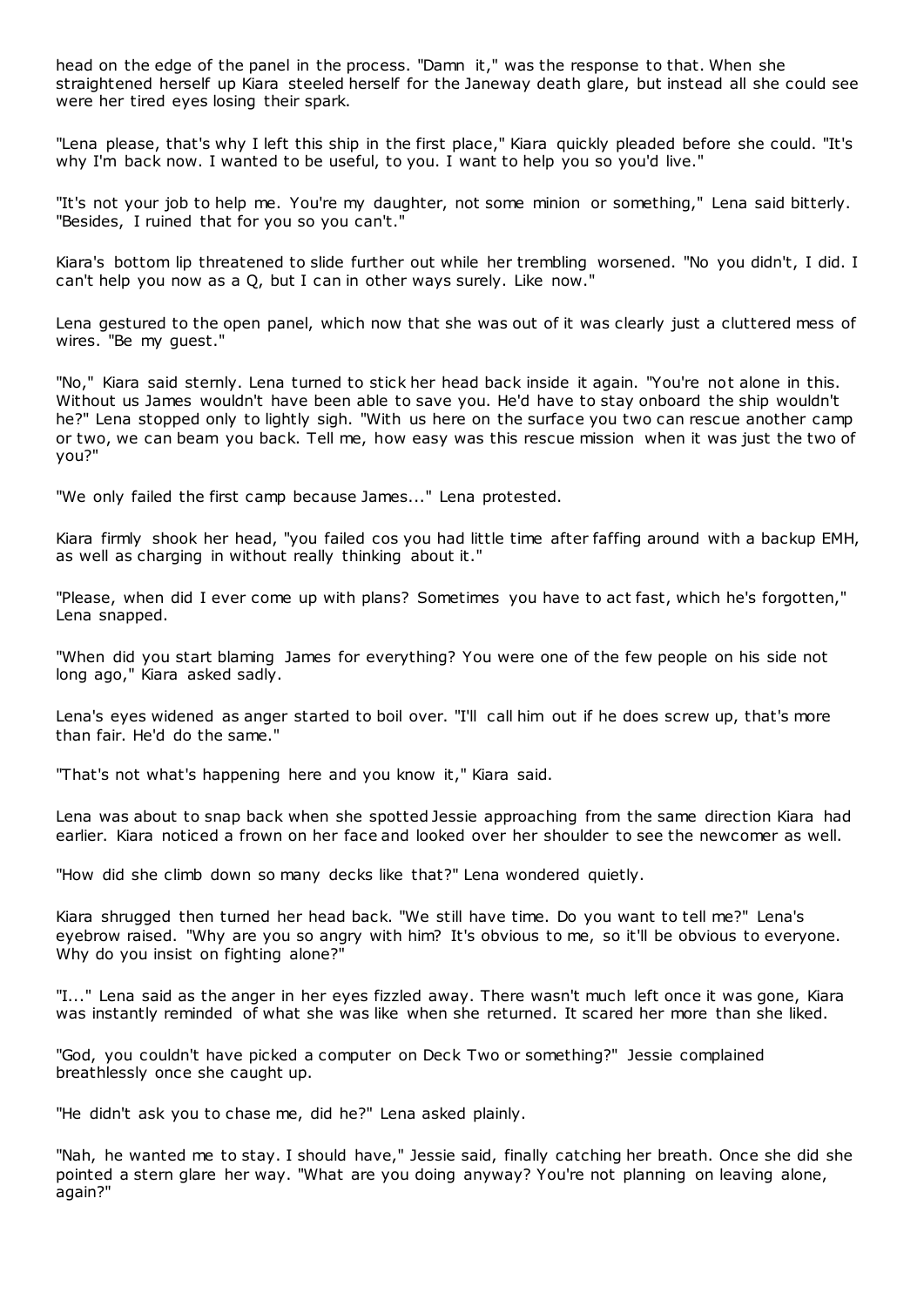"What choice do I have now? You and Kiara are here, it'll take you another five hours to climb back to the bridge. Who'll..." Lena said.

Jessie rolled her eyes while she had been talking. "Yeah, yeah. I came down here as I remembered James saying something about a map. One of the refugees had one. I thought it would be useful. I guess you thought your previous plan of running in blind and hoping for the best would be more efficient."

"Jess," Kiara complained, her eyes shut tightly.

Jessie shook her head a couple of times. "Sorry, I get a little pissy after climbing down a hundred decks, crawling through stick thin tubes, only to find the girl I want to help is running away again."

Lena looked away at nothing in particular, but Jessie wasn't done talking. "I can't describe how strange and off putting it is to have been gone for so long, and come back. Whether or not you feel it's a good thing right now is irrelevant. The journey from the resurrection to normality is bloody hard, indescribably strange but it's worth slogging through it. If you try to rush through it, pretend nothing's wrong, then you'll end up flipping the dark side button a few too many times and lose who you are in the struggle."

Kiara looked down at the floor and bit her lip gently. Lena continued to stare towards the wall.

"Or you'll do what I did. Isolate yourself so much that even the people who love you will lose hope and give up. Forget dying, that's the loneliest feeling in this world. I wouldn't wish that on my worst enemy," Jessie said. "I hope I'm wrong, but you're starting down that path. There's still time to walk away from it though. I'll get this map and all four of us will figure out a plan together. Okay?"

"Fine," Lena mumbled, surprising Kiara into glancing back up. She noticed her expression hadn't changed from before, but agreeing with one of them was a step forward at least.

The bright lights in the lab were giving almost everyone nagging headaches. B'Elanna was the only one that didn't seem bothered about it, she was too engrossed in one of the alien computers. Tom stood beside her anxiously tapping his folded arms.

"Environmental systems, security protocols, power control... this is definitely the main bridge of the building," she said.

"Great," Tom said unenthusiastically.

"It will be if I can figure out how to use any of them and which consoles they are," B'Elanna said. Her finger pointed at one part, "no, maybe that one's environmental control. It's very similar to this one."

Danny stepped forward while squinting her eyes. "What? You can't tell."

"Strangely enough the names of the systems are not in English," B'Elanna said in a mocking tone. Her finger tapped one of them. "This one, I think is a data bank." The tapping seemed to activate something. Lights shone out from the glass floor, generating a 3D holographic image of a oval shaped building hovering in the air. Tom had to tap B'Elanna on the shoulder so she could turn around and see it.

A computerised voice began to speak from one of the computers. At first it was gibberish, then the universal translators in their commbadges worked to turn it into English for them. *"System defences activated star cycle fourteen, graviton shift three."* The holographic building lowered a little while an image of the hills rose up from the glass. *"Interphasic shields active."* The building fell straight through the land as if it wasn't there at all. Once it merged the image of the hills

disappeared. *"Energy conversion period active. Estimated endurance time; seven point nine hundred star cycles. Re-activation protocols awaiting command. Life cycle almost complete."*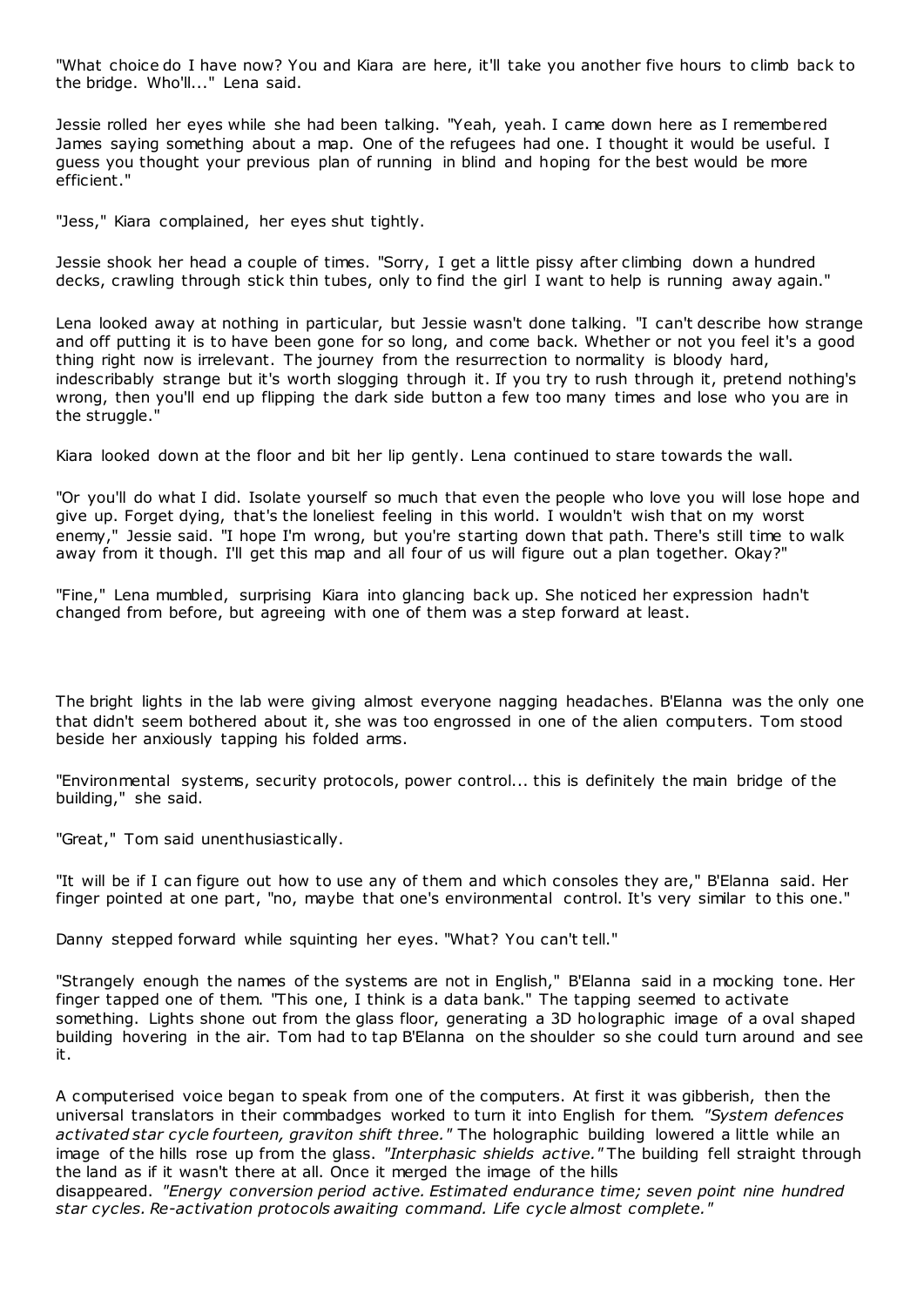"What the hell," was all Danny could say.

"I'm still going to need a translation," Tom said while pulling a face.

B'Elanna's eyes sparkled with enthusiasm. "Amazing. Drawing energy from the planet was not its primary function. It's a means of hiding itself from detection."

Tom stared at her with wide eyes, he wasn't the only one. "Come again?" he asked.

"Really?" B'Elanna was surprised at his confusion. "System defences were activated and the building lowered into the ground to hide. The energy conversion didn't begin until then. It talks about endurance time. It looks like its time is almost up."

"What on earth do people who make things like this need to hide from?" Triah asked.

"The locals are just simple people in a pre-industrial age. If I understand right, star cycle means a year on this planet," Tom said. Everyone waited for him to continue. He just shrugged. "I was thinking out loud."

B'Elanna smiled at him, "you're on the right track. Its cycle is almost complete, which means its been here for seven hundred of this planet's years. We don't know how long that is, but it's obvious that it wasn't being hidden from these people."

"I dunno, seeing that thing floating above your head would be worrisome to us, let alone primitive people," Danny pointed out.

"Could it be the Softmicron? Did they build and hide it, or was it being hidden from them?" Tom wondered.

*"Softmicron. Class two being, shape shifting abilities,"* the computer said. *"Threat level three. Inferior technology and limited weaponry. Infiltration threat only."*

"Inferior technology?" Tom stammered. B'Elanna gave him a similar worried look. "The Soft are inferior to whoever built this? I'm getting 8472 in Borg space chills from this. This can't be good."

B'Elanna turned back to the computer. "Maybe seven hundred years ago they were inferior. Now..."

"Now they have similar technology; energy draining buildings, that can hide by the way, strength boosting pods. The tables have turned," Danny commented.

"The tables have... how do you figure?" Triah mumbled.

Danny shrugged casually, "think about it. These people hid this thing and haven't come back for it. The Softmicron meanwhile are using similar stuff. What happened doesn't take a genius to figure out."

Tom felt the blood drain from his face, B'Elanna looked back at him to see it. "I hoped I was the only one thinking the same thing," he said.

Only a mile or so away, Craig and Harry stood near the entrance to the mine that tunneled nearby. Harry was busy working on a device stuck in the ground. Craig kept fishing around in his pocket with one hand, while the other kept a firm grip on a phaser rifle.

Unlike the awayteam's time outside, the pair were lucky enough to have beamed down at night. Nobody was around, the planet was too primitive for street or path lighting. The only light they had came from the device Harry was using, his tricorder and the rifle.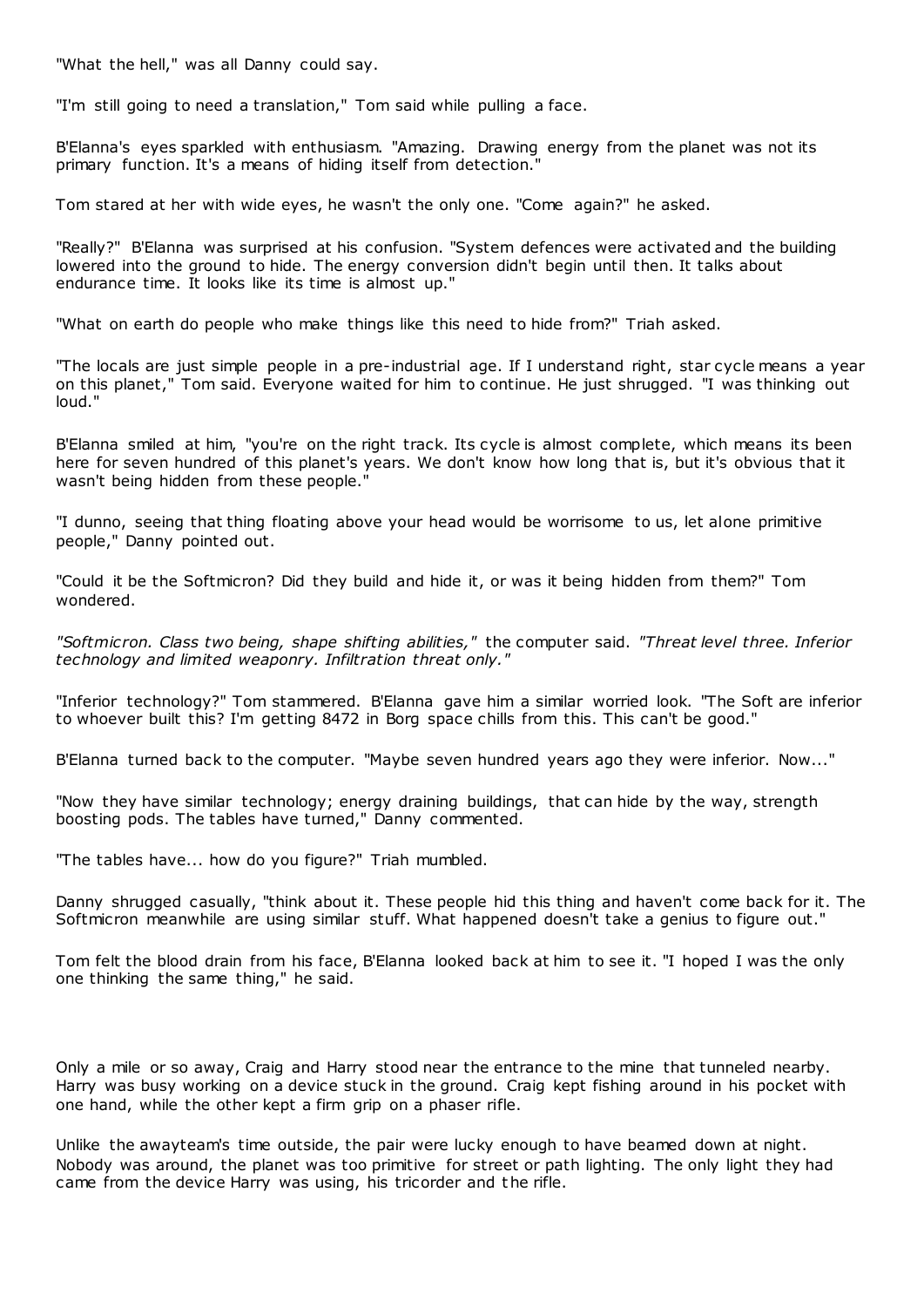The device whirred into life, Harry smiled at it. "Great, that's the last one. Hopefully that'll be enough for the Katane to get through the interference from the mine."

Craig pulled a device from his pocket to quickly check it. It flashed once so he put it away again. Harry looked over with a frown.

"What was that?"

"What?" Craig pretended to be confused.

Harry shrugged, "I thought I saw another light. Oh well." He tapped his commbadge with his spare hand. "Kim to Katane. The transport emitters are in place."

*"All right, Jita scan for localised lifesigns."*

The pair waited, Harry patiently but Craig not so much. He was getting more and more tense by the second.

*"Confirmed. We're picking up the structure. They're spread out throughout. Not all of them are Human."*

Harry sighed in relief. "That's okay, lock onto the Humans, a hologram and any other biosigns that match the ones we gave you. Hopefully the Enterprise didn't pick up any unknown aliens on its mission."

*"Okay, it'll take a while to selectively transport. Standby."*

Craig reached into his pocket again, his eyes closed. "Yana." Harry glanced at him again with a bigger frown, just in time to see him disappear in a transporter beam.

"What the, Craig?" he stuttered.

Tom looked around for anything that he could understand, anything to distract him. The thought of what he had just learned was still nagging away in the back of his mind. The hologram of the structure was still hanging around in the centre of the room. The rest of the group stayed along the edge as if it would hurt them. B'Elanna kept herself occupied by continuing to study the controls.

A lot of the room cringed as distant screams echoed above them, then another but louder not far from them. The walls shuddered and groaned.

Triah rubbed her own arms, she seemed to shrink inside them. "Oh god, they're getting closer aren't they?"

Ian glanced over to a very worried Antony, he kept glancing at the door expectantly. "Maybe we should go check on them. Anything could have happened," Ian suggested.

Tom stopped at one of the computers, this one seemed to be covered with dozens of little screens showing empty corridors. "Hold onto that thought. I think I found the Security console."

B'Elanna looked over, "really?"

"Hmm, I don't see anything," Tom said as he scanned them. "Here I was expecting corridors filled with black eyed monsters."

Antony sighed, "Rach, you'd better be safe."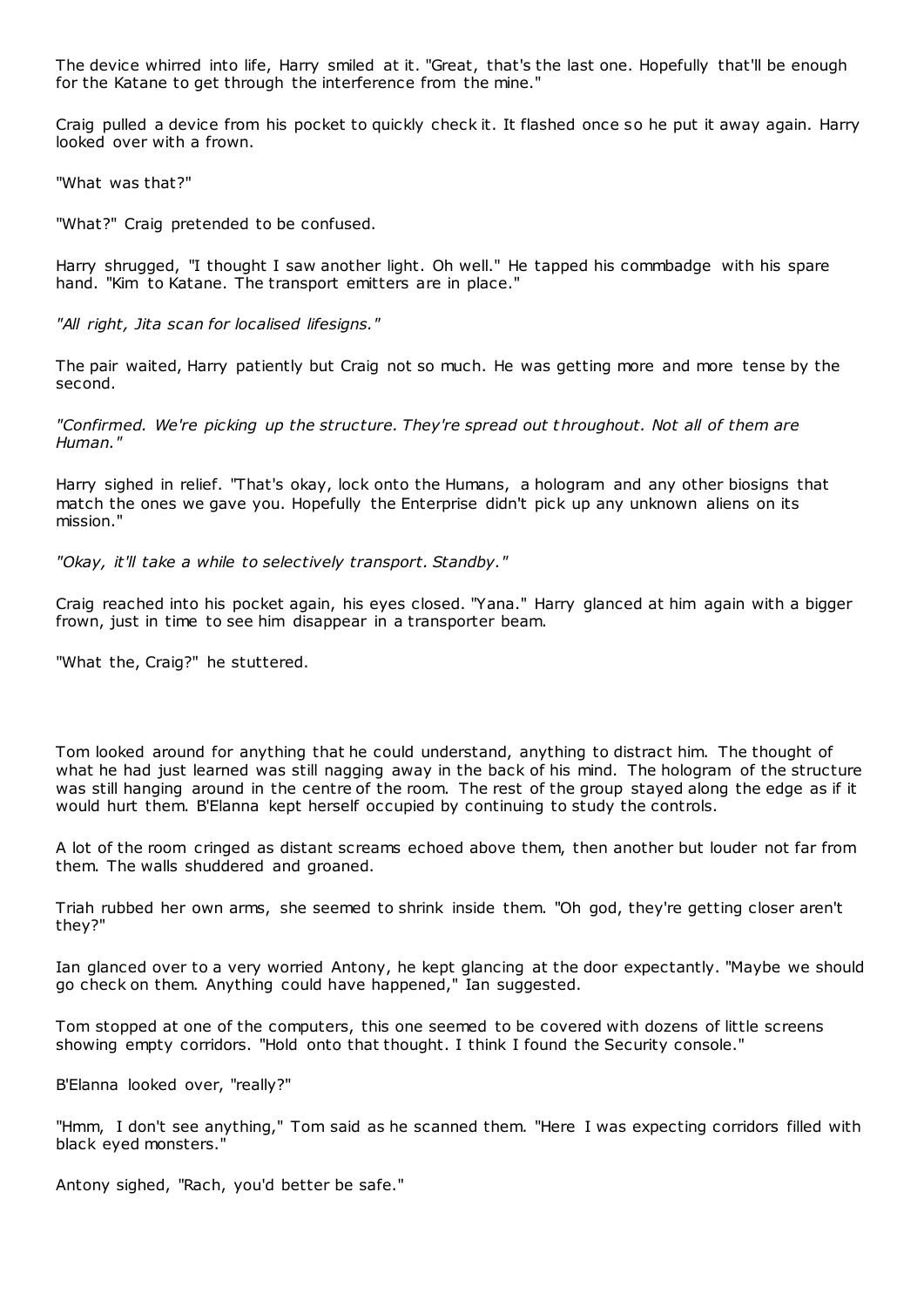"This place is huge, this can't be it. I don't even see any rooms," Tom mused. His finger tapped anywhere to see if anything changed. It took a few tries as a few taps only enlarged images. The one to the right made them all disappear and different ones filtered in. His eyes widened as every single one of them displayed similar rooms to ones they'd been in. A lot of them were ripped to shreds or just burning rubble. He gestured his hand so anyone curious knew to come over. "Guys!"

Just as he did so the door nearby trembled from a single knock. Everyone froze on the spot. It did it again and again, each time it got more frantic . Antony gave in and ran over to open it. The whole room were relieved to see the Doctor holding a female crewmember on the other side.

Only Danny walked over to join Tom, she regretted her curiosity as the first screen she saw w as littered with not just rubble, but dead people as well. "Oh god."

Tom's eye was on a different screen. The door to that particular lab was open, something was there but he couldn't make it out. There was barely any movement but it was enough to get his attention.

"Rachel, where is she?" Antony panicked. He looked outside to see they were the only arrivals.

The Doctor gently put down the woman he was carrying as quickly as he could. "There were two of them, one came through the ceiling. She stayed behind."

Tom jumped as the slight movement turned into a lot, it happened so suddenly too. He swung around. "Doc, you're with me." He didn't give anyone any time to argue with him, he just ran out of the lab. The Doctor frowned and followed.

Danny tried to find the screen he was looking at. None of them really stuck out any more than the others. Then she found it. "Uh... oh boy." Everyone left were now looking at her in suspense. The lump forming in her throat stopped her from saying anything.

Her leg was about to give out. It screamed in agony. One more step, she thought. It could barely handle that, she stumbled to the floor. The best Rachel could do was crawl on her hands and knees. The blood from the gash on her face dripped onto the floor, that was the last thing on her mind.

The few metres she had to crawl felt like it took ten minutes, not seconds. While she dragged her damaged leg, it brushed against some wall debris causing her to recoil and almost scream out. Instead she forced herself to sit against what was left of the wall. She was so close, she could see it perfectly.

Footsteps approached but at this point she didn't care to even check. She couldn't run or even crawl. There wasn't much energy left in her.

"Oh my god," an unfamiliar voice stuttered from where the footsteps came from.

Somebody ran by her, just stopping a foot or so away to crouch down. He blocked her view of it, all she could see was the back of this young man she hadn't seen before.

*"Craig, Craig? What the hell are you doing? Will you just answer me,"* Harry's voice rang out from him.

Craig couldn't hear him. All he could see was the woman lying in the doorway in front of him. He didn't see much wrong with her. A deep scratch on her arm, a bruise on her face, several cuts. She even still had a rifle in her arm. Something just hit her and she fell, he didn't understand it. His hand shook as it went to check for a pulse.

Rachel shook her head, even that took a lot of effort to do. "They... two of them. I tried."

Craig couldn't hear her either. He had his hand on her neck for a good minute, he felt nothing. A tear dropped from his eye, dribbled down his cheek and escaped from his face. It dropped down on the girl's. Harry's voice tried to get in touch with him again, this time he heard it. He grabbed the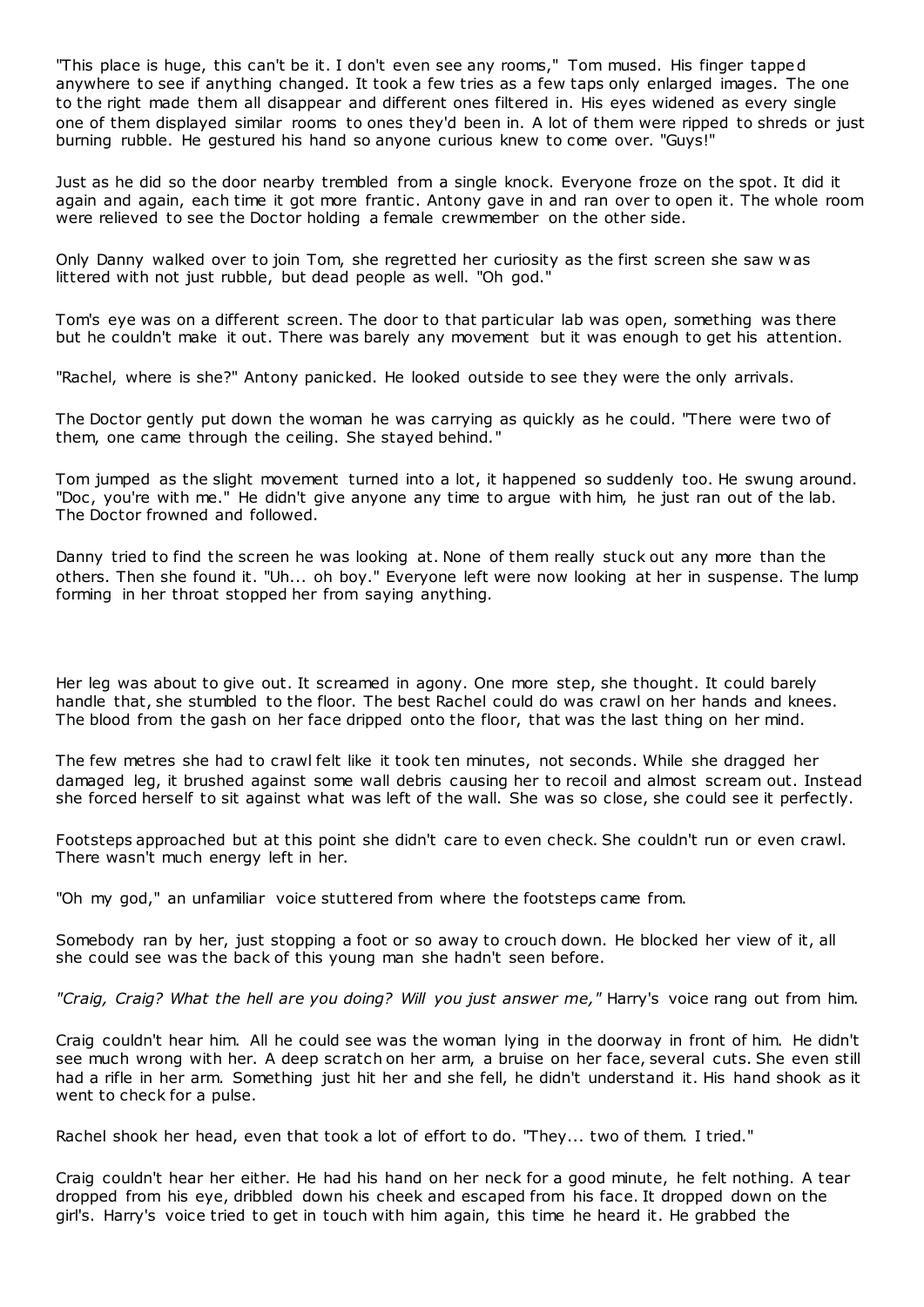commbadge from his chest to put it on her shoulder, doing so he tapped it. His whole body was shaking but he had to get back to his feet.

"Harry. Just beam me back, there's a woman nearby too. We'll need medical attention," he said through the tears.

Rachel stared after him as he walked away. A device was pulled from his pocket. It flashed once from a numerical display. She couldn't see it anymore as he placed it onto a wall.

*"Craig, what was the point in beaming in? We were gonna transport any... fine. Get him out of there."*

Tom and the Doctor ran around the corner. Both of them stalled at the sight in front of them. The Doctor ran forward first, but the two women disappeared in a transporter beam before he could get there. Tom noticed the third person in the corridor, he wasn't sure what to make of that.

"Craig?" he said.

"Tom. It won't be long," the figure said quietly. Tom and the Doctor heard the pain in his voice.

"What are you doing here, on your own?" the Doctor asked.

Craig glanced down at the floor. Tom and the Doctor then saw the device on the wall counting down to something. "I'm... I'm helping."

"Is that what I think..." Tom stuttered. He barely got a nod. "We're still here."

"You won't be," Craig said. His hand went up to touch the device again, he kept a tight hold of it. "I'll delay it until you leave, if you're worried. They won't beam an explosive onboard, so they won't get me."

"Craig, don't be a fool. It's got a countdown for a reason," the Doctor said.

Craig turned his head slightly, the Doctor and Tom saw his tear streaked face and the haunted look in his eyes. "What is that reason? The Softmicron keep building more and more of these things, we lose more and more Slayers. They're..." He closed his eyes, more tears escaped through the cracks. "They're people, good people trying to help. Soon, there will be none left."

"Craig. She didn't look that bad, she was beamed away," Tom tried to assure him.

"Who'll be next?" Craig said, obviously ignoring his words. "James, Lena? God... she's not, she's just a sweet, funny, clever girl. What did she do to deserve this? I can't stand it anymore."

The Doctor stepped forward, it made Craig recoil back a little but his hold on the devic e didn't waver. "You can help her." He got a bitter laugh, so quiet he only just made it out. "You can help by being by her side, supporting her. That's enough."

"Where was Zare's support? Who was by her side?" Craig stammered. "Kevin, Sandi. They all died alone, didn't they? It'll happen to Lena too. I can't stop that. I can't, won't watch it. I'd rather die."

Tom felt he knew what to say, he had to. "Lena died as her support system fell. Her mother, Kiara, Chakotay. If you die here things will happen as you think."

"I brought her back into this hell. She knows that," Craig muttered bitterly. "She won't care."

"So you'll die an idiot. A self pitying idiot," Tom said but not in a harsh tone. It was still enough for the Doctor to stare at him bewilderedly. "If you want her to live, stay around. Help her. Damn it, atone for what you've done. Take responsibility. Lena needs you more than you realise."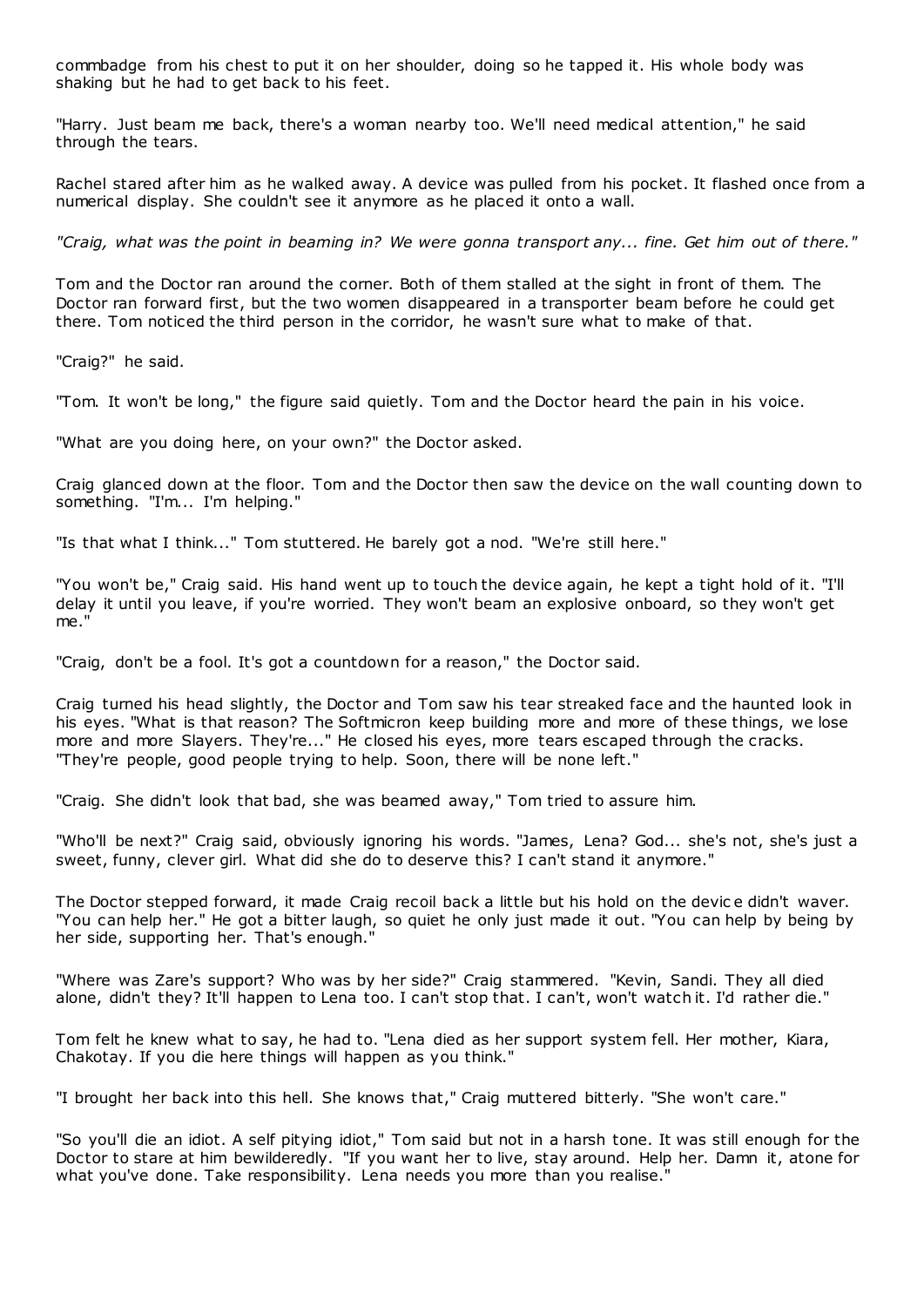More tears fell, the lump in his throat throbbed. He stared at the countdown on the device, it seemed to slow down as he did. A hand clasped his shoulder. Sometime during his stare Tom had approached him. The Doctor was right behind him.

"Come on. We can all help her together. That's the Voyager way, isn't it?" Tom said with a friendly smile.

To his relief Craig finally moved his hand off the deadly device. They walked quickly away. It wasn't long before the transporters took them away from it.

"The Katane's saying they've got everyone," Damien said in a bored voice.

Chakotay stepped forward towards the helm. "Get us out of here, warp nine."

"Aye, aye," Nathan said while typing in the commands. The viewscreen showed the stars streaking ahead of them.

The alien ships had no idea, they missed the flash of light behind them. On the other side of the planet the Katane did a U turn to warp off in the same direction.

The tower lurked in the distance, little more than a shadow in the dim light. Lena couldn't keep her eyes from it. The people hurrying by her, shivering in the freezing cold didn't seem to see it. Her eyes had adjusted, gotten used to it being there. It was taunting, almost daring her. As long as it existed it would continue to drain the very soul of the planet. If it was gone, maybe they'd have extra time to save more of its people. At the very least there would be less of the monsters to bring terror to the remaining survivors.

The ground beneath her right foot began to crack, she slid it to one side before it broke apart any further.

"One sec, the transporters need a bit of a boost," Jessie's voice rang in her and James' ears.

Lena slowly looked across at the people standing near her, mostly gathered around her older brother. He had given up his thick jacket at some point while she was thinking, or even during the journey to the surface. As her head instinctively turned back to the tower she noticed a trio of kids huddled inside the coat. She was about to remove her own for anyone else who needed it when the comm link in her ear protection sparked up again.

*"Okay got it. Like before it'll be one mass transport. Stay together."*

This was her last chance, she had to take it.

*"Um James... one lifesign's disappeared."*

James' head darted around, his eyes wide. He then noticed a pair of discarded ear muffs lying on the ground. "Lena."

*"If I don't transport now I'll have to find somewhere else to steal power from..."*

"It's okay, do it. I'll go get her," James said. He didn't wait for Jessie to object, he walked quickly away from the group. All of them stared after him, unsure what was happening. They disappeared in a transporter beam seconds later, leaving him behind.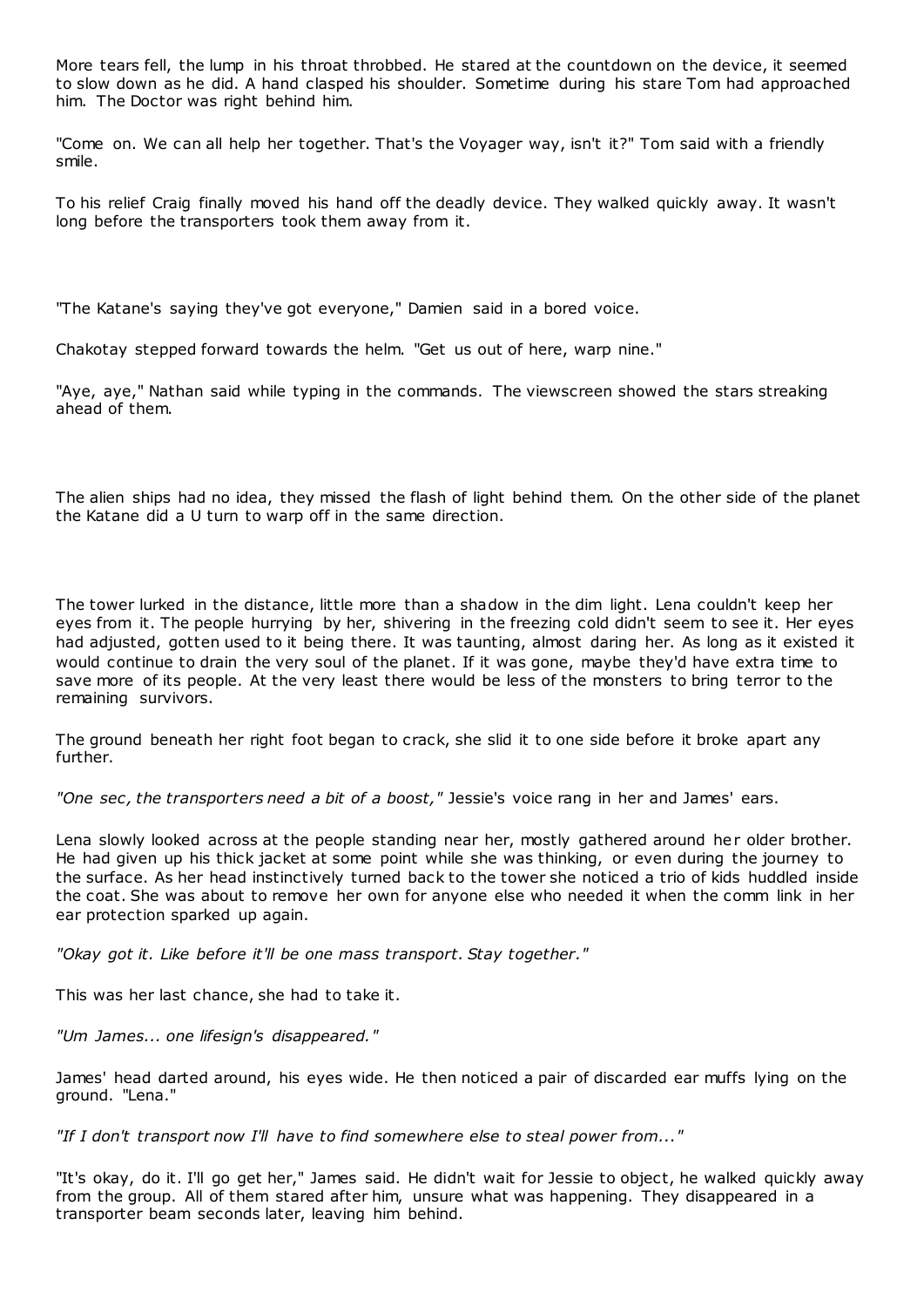*"Why? She knows we can't stay here much longer, we don't have enough power to rescue any more if we do."*

James looked around, a dark shadow caught his eye. He focused on it for a while. It pierced the sky and blended in with the black clouds that lingered there. He knew exactly where she had gone. Ten years ago he would have done the same thing.

"The experiments. Hundreds of them she said. They'd make the survivors last few days, well..." he shuddered at the thought.

*"I won't talk you out of it. Just please be careful. I'll work on the transporters."*

James nodded. He ran towards the hills as fast as he could. Even when he reached them he couldn't see any sign of her. The star in the sky was long gone, the flashlight in his hand barely made it through the thick black in front of him. He knew it wasn't going to find her that way, so he stopped and listened.

Nothing was around, no wildlife, no wind, no people. The deathly silence and his limited view were a deadly combination, it made him feel like he was standing in nothing. At least now one of them was useful. It meant he could hear Lena's footsteps so clearly, even her light breathing, he knew exactly where to start climbing.

The air seemed to be getting thinner the longer he walked. It was making this steep hill harder to climb up. The sounds were getting louder. His eyes began to adjust to a shadow not far in front of him. It seemed to have stopped. The flashlight was pointed in its direction, it was immediately slapped out of his hand when he did. It clattered to the ground, its shallow light barely shone on him and the figure in front.

"Lena..." he said.

"What are you doing, James? You're..." Lena spat at him.

The fear he had felt before when she had ran off alone again was quickly taken over by anger. "Me? I'm not the one running off on my own again, towards an army of genetically enhanced aliens."

"I'm the Chosen. This is what we do, remember?" Lena said.

"No, no it's not," James said, throwing her off. "There's no point to this Lena. You don't need to kill anything, the planet will do it in a matter of days, maybe hours. This is just suicide,"

"Hmph, I forgot I was talking to the master of doing suicidal things. You're nothing but a hypocrite," Lena scoffed.

"Maybe, maybe not. The difference here is I've had people who talked me out of that, held me back, helped me grow out of it. One of them was you," James said. "I realise you're going through something I'll never understand, but I do understand the need to distract from the pain, and gain control of something. The helplessness is overwhelming. I know, I've done all this myself."

"It isn't anything like that. A lot of people have suffered, died to make me a Chosen. I should do something with it, otherwise it was all for nothing," Lena said, the pain dripping from her voice.

James remembered being a little relieved to see her look like her old self again at the start of the mission. She seemed eager to help out, spend time with him as well. The few smiles and jokes appeared genuine at the time, looking back on them he wondered if they really were. What she said struck the wrong chord, he didn't like it one bit. This was the real reason she went with him. He didn't want it this way. "You're Human first, Lena. Please don't forget that."

"I know that but..." Lena looked a little hurt at those familiar words.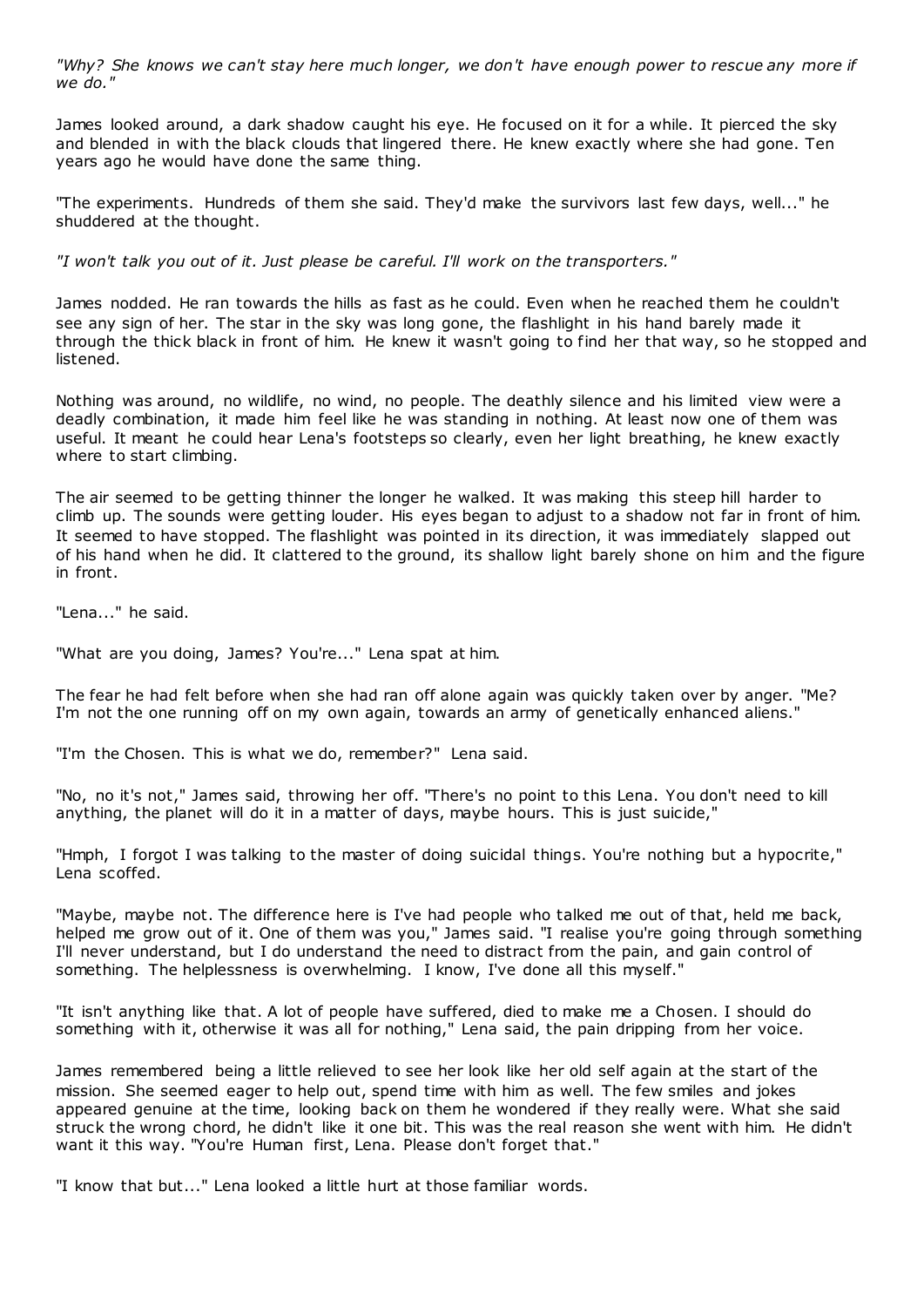"When I was your age I found out what I really was. I thought that if I didn't involve myself with any bad thing that happened, do something, then I'd be letting everyone down. That I'd be a failure. If I didn't win, I'd punish myself harder each time. If I did, I'd berate myself for not doing it better," James tried to explain.

Lena only shook her head like she disagreed.

"It nearly destroyed me. I hurt Jessie everytime I did this, people hated me no matter what I did. I was barely me anymore, just some freak in a Human shell. I got injured, it didn't matter. If I died, it was worth it," James continued, his face was grimacing at recalling this. Lena turned her head to look at him, she felt her eyes widen. "I don't want you to go through that. It took me a long time to remember that my Humanity was what kept me alive, it's not a weakness."

"Maybe for you," Lena said quietly and timidly while looking down to the ground.

James' shoulders slumped. "Yeah I never said it wasn't hard. I think... no I know it's why both of us are still here. It's why we were picked in the first place."

"I really hope there's time for an intermission here, cos I've got something that kills your whole theory," a familiar voice said.

James and Lena looked up towards the top of the hill, they could just make out an outline of a humanoid. Lena noticed it only had one arm, making her extremely tense. James' eyes meanwhile narrowed, despite him feeling just as tense and worried as she was.

"Frenit," he said.

"Why the surprise? Didn't sis mention it?" the voice sneered while the outline disappeared into the shadow of the hill. The footsteps they both heard gave away how far he was, he was getting far too close for either of their liking. "Shame." The noise hinted that he stopped and close by too. "What, no *what are you doing here* whines?"

"You like hanging around towers, what's there to ask?" James muttered.

Frenit smirked at him. "Do you really think you'll defeat them all? That's the beauty of them. Only two Chosens, three towers each to destroy on so many worlds. I may as well put you out of your misery."

"One of you, two of us," Lena said. "Or even better, four arms versus one."

Frenit's smirk faded away, not that either of them noticed. "Are we still gloating about that? Big bro got lucky."

Lena looked towards James, the very little light from the flashlight barely touched upon his torso so she couldn't see his reaction to anything. She asked anyway, "you did that?"

"Oh please, you should have seen what I did to him," Frenit said with his smirk back. James rolled his eyes while reaching for something behind his back. "The difference between us both was I was holding back. In fact..."

James swung a sword around towards where he figured Frenit's head was. To Lena something flew through the light, reflecting it down the hill. The faint outline she saw of Frenit blurred and disappeared. The crunch she heard told her he had merely jumped backwards. It didn't take long for her eyes to re-adjust to his new position and gave him his outline back.

"Typical James. Rude and would much rather die horribly. I suppose I can honour that," he laughed.

His leg swung out to strike towards Lena first. Her only hint to this was the motion created a tiny breeze that sounded louder than it was. Lena quickly brought her arms up to defend herself. His foot slammed into her right, it was forceful enough to make her stumble backwards. The pain that erupted from the blow made it hard for her to keep it up, it fell to her side. She heard a loud thud as James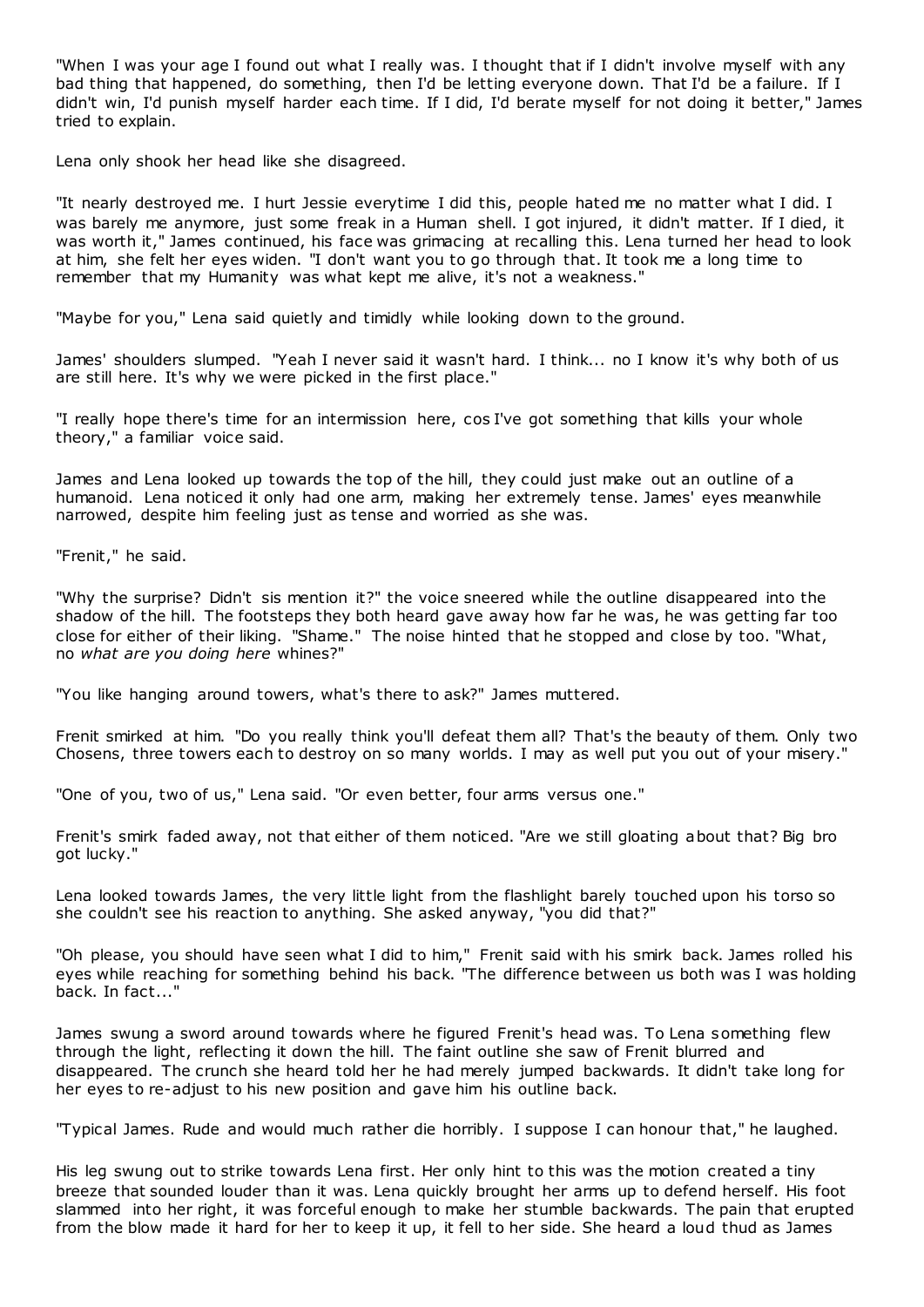tackled him immediately after the kick. The ground, or what was left of it, crackled and groaned as they both hit the ground.

Frenit only laughed as James followed this up with a punch, which he quickly blocked. The sword he was carrying swung towards his neck while his only arm was distracted. "Predictable," Frenit spat as he swung both his legs up to kick him away before the blade could do any damage. With the slope going down just behind him, the push made him lose his balance just long enough to stumble to the floor and start rolling downward.

Lena had very little idea what had happened, all she could see were blurs amongst the shadows. She went with what she heard and followed Frenit's voice forward, aiming both of her weapons. The phaser rifle fired, briefly lighting up the area in front of her. It just missed him by an inch, so she moved it to the right assuming he would dodge or attack after getting back up. This time it only lit up the terrain, she raised her melee weapon quickly.

Something hard, yet shaped like a fist struck her in the face. Despite it dazing her she swung her weapon forward and across. The second slice got a little resistance and she heard a ripping sound. The growl she got afterwards told her exactly where he was. He would expect another hit, so instead she ducked down to swing around on one foot and kick with the other.

She definitely hit something, the bang was clear as day. What she heard next threw her off. What sounded like a gust of wind blowing over her head. There was no time to think about it. Her sword flew out of her hands and she felt a hand reach around to grab her throat from behind. Her whole body was lifted off the ground, the pain resulting in her neck made it hard to say anything or even breathe normally.

Footsteps approached, then stopped not far from in front of them. The flashlight was weakly shone in her direction. She could just make out her brother only a few feet ahead of them. During the scuffle she had no idea what Frenit had done to him, she was relieved he was all right whatever it was.

"Why are you fighting back? I thought you wanted to die," Frenit teased her. He was so close, his voice sounded like a loud shout. "Why didn't you let your little sis go? I did," he laughed.

The strange comment caught James off guard, he stopped and backed away a bit in case Frenit would do something literal. "What?"

"Look at me now," Frenit continued talking anyway, slowly turning his head towards Lena. Even in the dark she could feel his eyes drilling into her. "Stronger, free."

"What the hell are you talking about?" James grumbled. "No I don't care, let her go. She's done nothing to you, I on the other hand."

Frenit chuckled without opening his mouth. "Yes, she's very... job oriented isn't she? Little regard for her life." He sneered down at her, she recoiled in disgust. "Why, I bet the only reason you ran from me before was so you could save those poor helpless people."

James began to lunge forward but Frenit saw it coming, he tightened his grip on Lena's throat forcing him to stop. Lena dropped the rifle during the struggle.

"I've destroyed so many Slayers like her, it just isn't as satisfying as it used to be," Frenit said wistfully. "Although that womanising prick wasn't much fun either. I didn't even notice he was there until he was dead." The laugh he ended his sentence with chilled the pair of them much more than the environment ever could.

"James, just go..." Lena said through the pain. She knew it would make Frenit laugh and she was right, it still made her shudder in revulsion. Her free hand reached into a jacket pocket while he did.

"No, stay. You know I thought I hit the jackpot when I finally found one Slayer worth torturing," Frenit said mockingly. "Completely clueless, self absorbed, pathetically flawed and weak. I haven't had this much fun in centuries."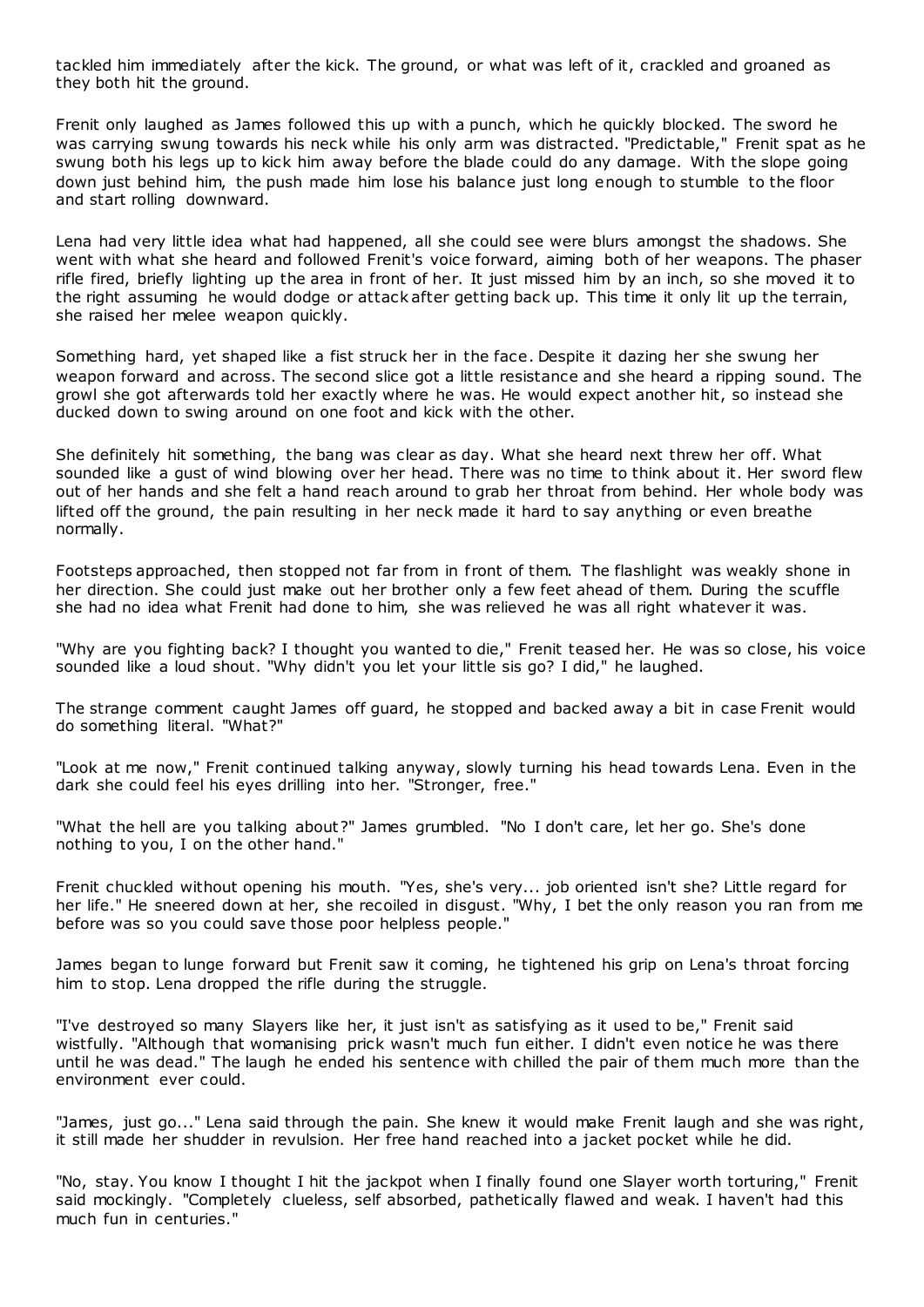"So your dead daughter and missing arm is all part of the act, huh? Here I thought you were struggling with a weak and pathetic Slayer, my bad," James said in a similar tone.

Frenit growled just as Lena pulled a small dagger from her pocket, then quickly stabbed behind her. His growl turned into an angry yelp, his hand loosened its grip. Lena fell to the ground just on the cusp of the hill, it forced her into a brief roll. James quickly stepped forward to stop it and help her to her feet.

"Dead daughter," Lena stuttered through her bruised throat.

Frenit snarled. "Perhaps I should return the favour!"

"Let go of your sister. Lost in battle. Daughter, welcome home," Lena mumbled. Frenit and James stared at her, Frenit coldly and James just confused. Lena swallowed the huge lump now in her throat, her skin tingled and it wasn't because of the cold. "This planet, this is your homeworld. You were him, the Slayer in the legend." She got a growl directed at her. "You were like us long ago."

James' eyes were now wide, he had no idea where to even start with that.

"Nonsense. Why would you make up something as disgusting as that?" Frenit snapped.

James stared at him, his jaw threatened to drop. "You... it's true?" Frenit's head darted in his direction. "If it wasn't true you'd find an accusation like that hilarious. That last fight we had you threatened to make me *exactly* like you. Your abnormal strength, your obsession with making Slayers suffer. It makes sense."

"Enough of this. Perhaps I've left you alive for far too long," Frenit growled.

"Like you were, you mean. How old did you say you were not long after we met, fifty?" James said quietly. Lena's eyes widened as they darted at him, her lips mimed his last word.

Frenit faked a laugh, "you remembered that? I'm touched. That was just to scare you, looked like it worked too."

"I remember everything from that night, as well as the one where you won," James said, a particular memory repeated in his head. "That little girl you sired was your real daughter. You were not merely another Slayer, you were a one that had children. I didn't know."

He knew it was coming but Frenit's angry punch still managed to hit him, he had tried to dodge it and it struck him hard in the shoulder. It was enough to push him backwards.

"You! Do not dare mention her, I..." Frenit snarled. "It doesn't matter. She was my last weakness, and you have plenty more for me to pick from." He eyed Lena hungrily.

"You let a vampire take your soul, your entire existence and this is worth bragging about? And *we're* the weak ones?" she stuttered.

Frenit burst out into malicious laughter, bringing him near to tears. While he did that he crouched down to collect the sword Lena had lost. James raised his own just in case.

"Yes, for the moment. No need to fight the inevitable," Frenit sneered. He brushed the edge of the blade across his own cheek, down to his throat while his eyes shifted to stare James down instead. "What impact did I make as the oldest Slayer? Nothing but an old wives tale. Six hundred years as the strongest vampire; a lasting legacy, a deserved reputation."

"I swear, we spend more time yapping than fighting," James said to Lena. She was too dazed to really hear it though.

Frenit ignored him and continued, "isn't it true of you too? Infamous for death and darkness. Does anyone talk about your good deeds?" He cackled as he saw James' eyes narrow and his sword grip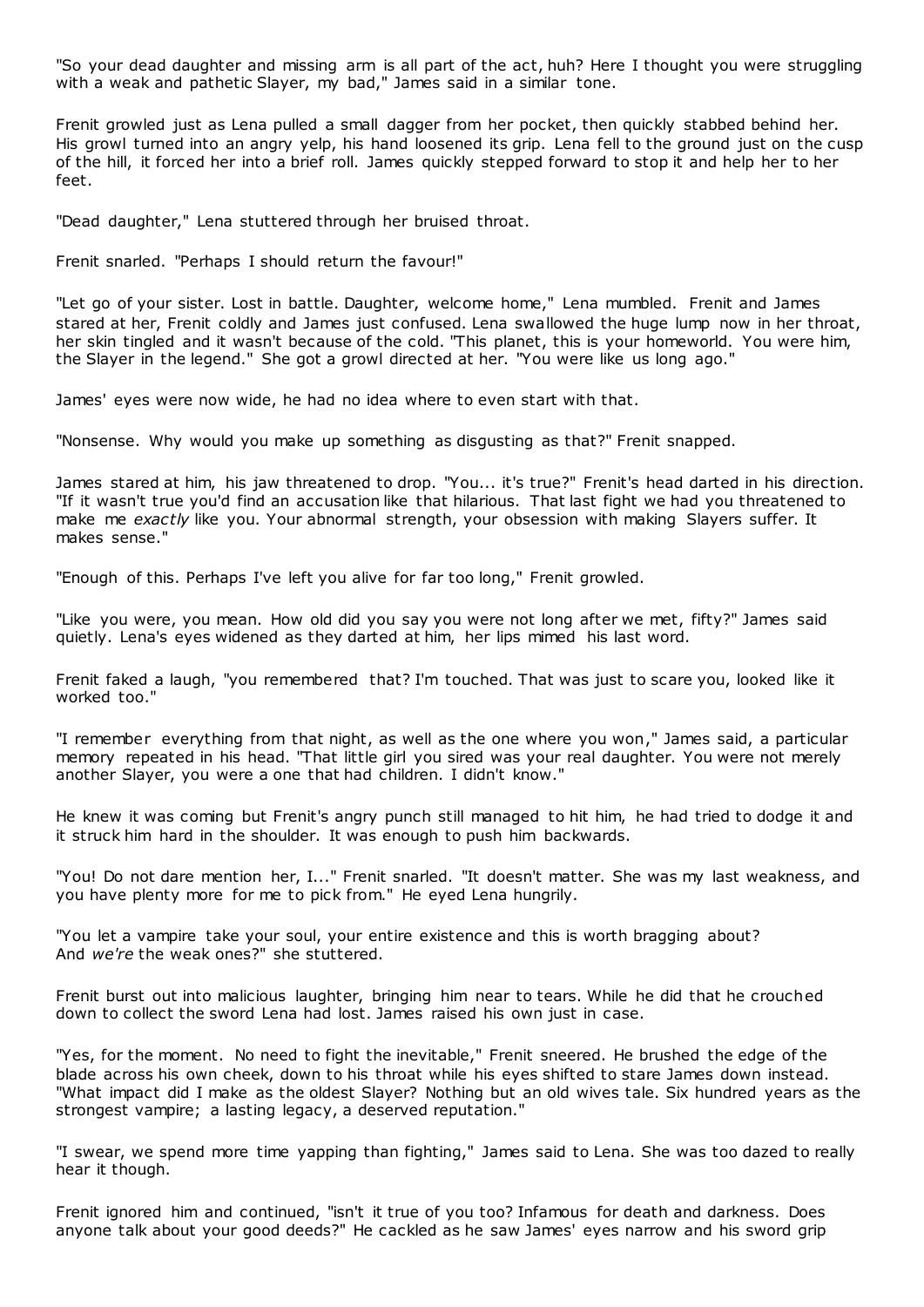tighten. "Of course not. They feared you all your life, you're already on the dark path. Little sister is willing to die needlessly to save this same world. Save people who are frightened of her."

"Are you getting to the point anytime soon or will I have to be sired too to hear the end?" James muttered.

Frenit smirked, "history is doomed to repeat itself..."

"That's a yes," James butted in.

Undeterred Frenit continued, "as usual you put on this sarcastic bravado act, but you fool no one. You know where this is going. Your fate is to be exactly like me. You tried to be normal but in the end you will lose the fight. I'm just offering a shortcut."

With a flick of his wrist the sword swiped across to point it at Lena. It made enough noise for James to quickly block it with his own. Frenit smiled. "It's not that bad, you know already as you've tasted it before. The strength, the invincibility that comes with it. You're going to die sometime soon anyway, so why resist? Little Lena agrees, doesn't she?"

"No. That's all you have. Just strength and little else. You're nothing. I... I don't want to end up that way," Lena cried. Her head shook angrily.

Frenit showed his offense with a loud snarl. "Does it matter? Big brother is already on borrowed time. Death is inevitable. Hanging on to your pointless existence on Voyager will ultimately destroy you before that happens."

He turned his head towards James. He could just make out the cold stare he was giving him. "Why even bother? You worry about your own lives, you're worrying about everyone else, you beat yourself up if it goes wrong and it will go wrong. And for what, what difference does it make?" Lena's fists clenched tightly.

"So you can say that you care, that you're one of them? If you truly cared you'd accept your role as a weapon and commit yourself to that. No mistakes, no concern, nothing." James pulled bac k his sword so it was no longer pressing against Frenit's. It was just in Lena's line of sight, she worried about what he was going to do next. "Can you honestly say you both are better fighters, better guardians because you can cry over a little death here and there."

The sword swung back towards Frenit's, knocking it flying to one side. The sound of it flying through the thin air allowed Lena's eyes to follow it to its landing spot. She remained still for now.

"Of course not," Frenit chuckled anyway. "Does trying to be both make you happy? You're flawed at being Slayers, weak and pathetic . And you're flawed at being Human; too strong to grow up with the other kids, too much of a risk to have your own. Why be a failure of two things, when you could excel at one? We all know that you can never be 100% Human, so it's not a hard choice now is it?"

Lena hoped he would see it, she sent a small smirk James' way. She didn't have to see it, a sixth sense told her he was already doing the same.

"No, it's not," James said before he lunged forward. Frenit knew it was coming, he flipped backwards. Lena quickly dashed to one side to collect the discarded sword. Instead of running straight forward she waited for any kind of opening. Frenit landed on the top of the hill and sneered down at them both.

"Shall we leave it to fate?" he said as one of the lights circling the tower briefly lit him up.

James stepped closer, carefully. "Stop. The experiments are on the other side, they'll see you," Lena warned.

A fake pout appeared on the vampire's face to mock them. "That'd be a shame, wouldn't it?" A tiny rock lay near his feet, he gently nudged one towards it. It still flew away down the other side of the hill, every little sound it made as it collided with another rock or the ground were so loud and clear,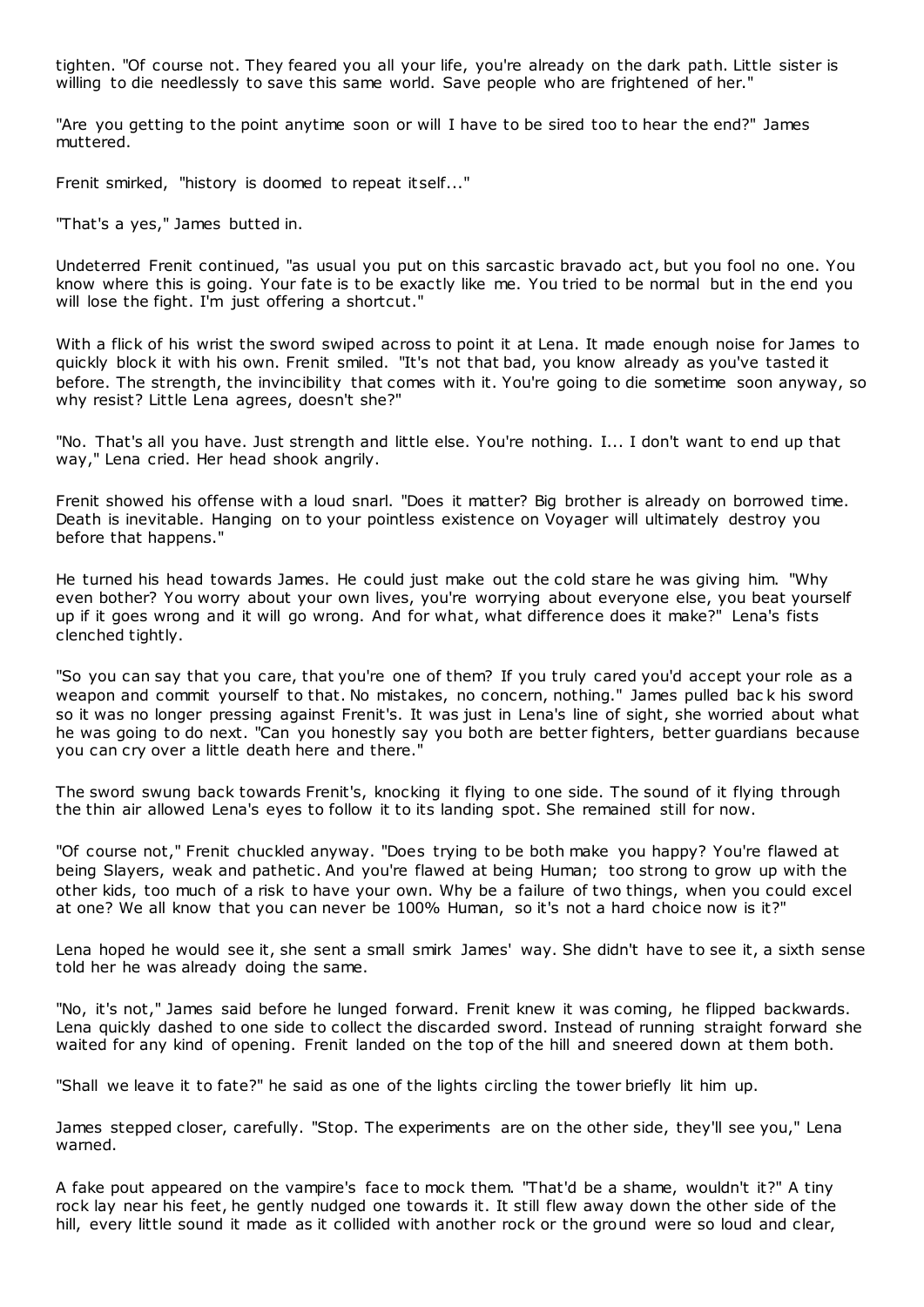each one made the pair cringe. Finally it stopped. The next sound they heard trembled the ground, it roared towards them. Frenit smiled at them deviously. "Oops."

James looked towards Lena, he didn't have to say it and neither did she. They had no choice but to run the other way.

Frenit rolled his eyes. He crouched down, then leapt forward. James and Lena were forced to stop as he landed in front of them, the crunch of the ground was so loud the Enterprise crew would have heard it.

"Now, there's only two ways this can go..." Frenit started to say. Before he could finish or even turn around he was attacked by swords on both sides. He grabbed one with his bare hand and leaned back to dodge the other. Lena pulled her sword away, slic ing straight through his palm. James swung his to the left. It only sliced through air as Frenit ducked down briefly. When he straightened he aimed a kick towards Lena. He laughed as she stumbled backwards, almost losing her footing. James responded in kind with a kneecap to the ribs, then a hard punch to the face.

Naturally Frenit just laughed it off. James was about to take another swipe with his sword when Frenit ran at him full speed. Lena heard the sickening crunch as they collided, then again as they hit the ground. She clutched her sword handle tightly, her jaw clenched.

James tried to push him off of him, Frenit pushed his only arm into his throat with full strength. One of his knees were lifted up and pressed against his victim's stomach to hold him down further.

"Now we can wait here until they arrive to rip you apart, or..." he snarled. His head lowered down so they were almost nose to nose. "Or I'll give you the strength to fight them off." He was spat in the face, which he took for an answer. A smile spread across his lips as he got a brief whiff of blood from it. "Very well." He bared his teeth and went in for the neck.

Something stopped him at the last second. A piercing and burning pain in his chest. James looked around him, he just managed to make out Lena's silhouette in the edge of the little light there was. That wasn't all, something in her hand had impaled his attacker. The light reflected off of it.

"You..." Frenit grunted. "Missed." His arm left James' throat to try to reach around and grab at what was causing his pain. James slid his own sword across horizontally to his chest, then pushed it forward into Frenit's neck.

"I won't," he croaked through his own damaged throat. Just as he pushed forward, Lena jerked her own weapon further to the left. Frenit seemed to smile as his whole body disintegrated. James tried to move to one side to avoid getting all of his remains all over him. There wasn't much time to though, most of his body was covered in dust.

"James, we've..." Lena stuttered as he quietly tried to cough some of it out of his throat. She held her spare hand out for him, he took it and quickly got to his feet. Then he noticed the look of panic in her eyes. The thundering roar was close now, he didn't know if he wanted to look or not. "They're here."

James dared to turn his head and look at what she was seeing. Shadows covered the top of the hill. The sound hadn't stopped, yet they were strangely still. The pair of them could hear the shallow breathing coming from every single one of them.

Lena slowly stepped back a bit, then to her left. She crouched down to recover the rifle. The lights on it were flickering, the rifle was dying. She hoped she'd get at least one shot out of it. James stepped back to follow her.

"If we run from here, they're fast enough to catch us," he said quietly. He regretted that immediately as Lena's gasp sounded like a small terrified squeak. "I can hold them off if you..."

"No," Lena said defiantly despite that, her voice shook though. "We weren't meant to fight alone. I'll be fine."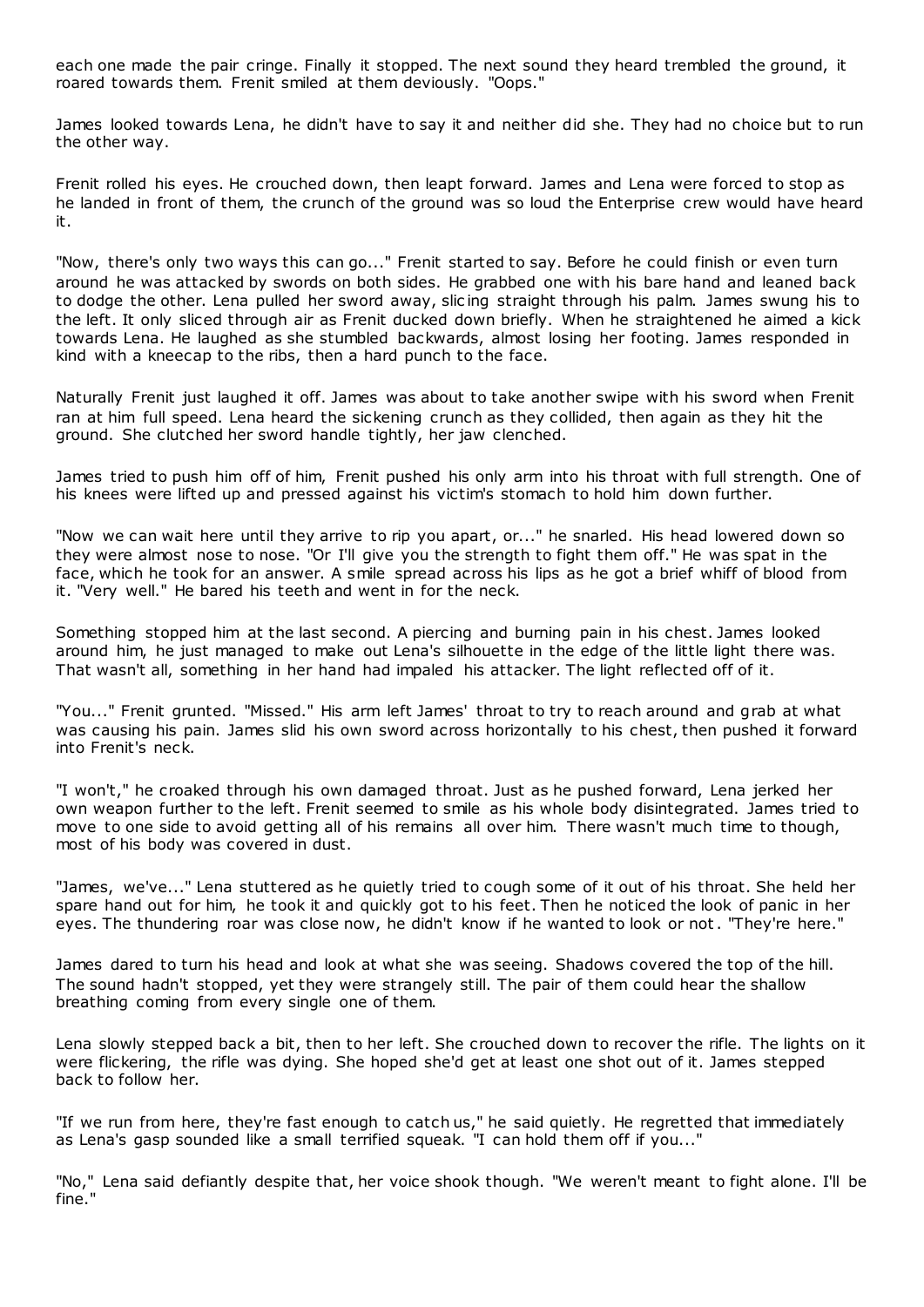James closed his eyes and nodded. When he opened them he reached out his left hand towards her. She sensed it but she couldn't grab it as her closest one gripped a sword handle tightly. His wrapped around it anyway and clutched it tightly.

It was more than enough to get her to stop trembling. Lena still felt afraid but she felt she had the strength to do this now. Once he let go of her hand she raised her sword and pointed the rifle. James raised his own weapon.

The shadows finally charged down towards them. Lena quickly fired the rifle, it sent a pitiful looking widespread shot at them before it died. It slowed them down for merely a second. She was more annoyed than anything else.

"It's still a weapon," she muttered while raising it like it was a sword.

The first few reached them. Both threw everything they had at them, all the while slowly making their way down the hill.

A loud roar emanated from above, it was approaching. Lena looked up to see a large shadow s kimming underneath the black clouds. As it got closer she noticed a faint red light emanated from the nearest side, then she noticed the silver. Something flew towards her head, before she could duck or block it somebody grabbed a hold of her and dragged her down.

The shadow in the sky was overhead, the wind from it passing by so close pushed a few of the attackers off their feet. A bright light enveloped the pair before they could recover. The experiments looked around to find they were alone.

The silver shadow pushed into the clouds and disappeared too.

#### **Voyager, Conference Room:**

The atmosphere was grim, everyone there were trying to absorb every piece of information they had gone through. Tom covered his tired face with his hand, his fingers squeezed the top of his nose a couple of times to ease the headache forming there.

"The good news is none of the recovered crewmembers show signs of DNA alteration," the Doctor said to break the silence. "Perhaps the experiments were made intentionally long ago, and the pods were made to only store until that was done."

"I still don't get why that thing was on a primitive planet in the first place," Chakotay said.

Harry leaned forward to lean on the table, his chin rested on his hands. "The Softmicron on the ship looked just like the aliens Tom described."

"That means nothing. They probably do that to fool people into thinking the planet is theirs," Chakotay said.

"Who says it isn't?" B'Elanna mumbled. Everyone looked at her. "The evidence suggests they stole the technology. The people who were experimented on were native to the planet, some had been in the pods for centuries. At the very least they have a firm grip on it, at least until Craig destroyed the structure."

Harry shook his head angrily. "He never said anything but he was acting shady. Why hide it, I probably would have approved of it."

"Not if you knew his state of mind at the time," the Doctor said sadly.

Tom brought himself back into the meeting, his hand rested on the desk. "Zare's death shook him, he couldn't have known until he arrived."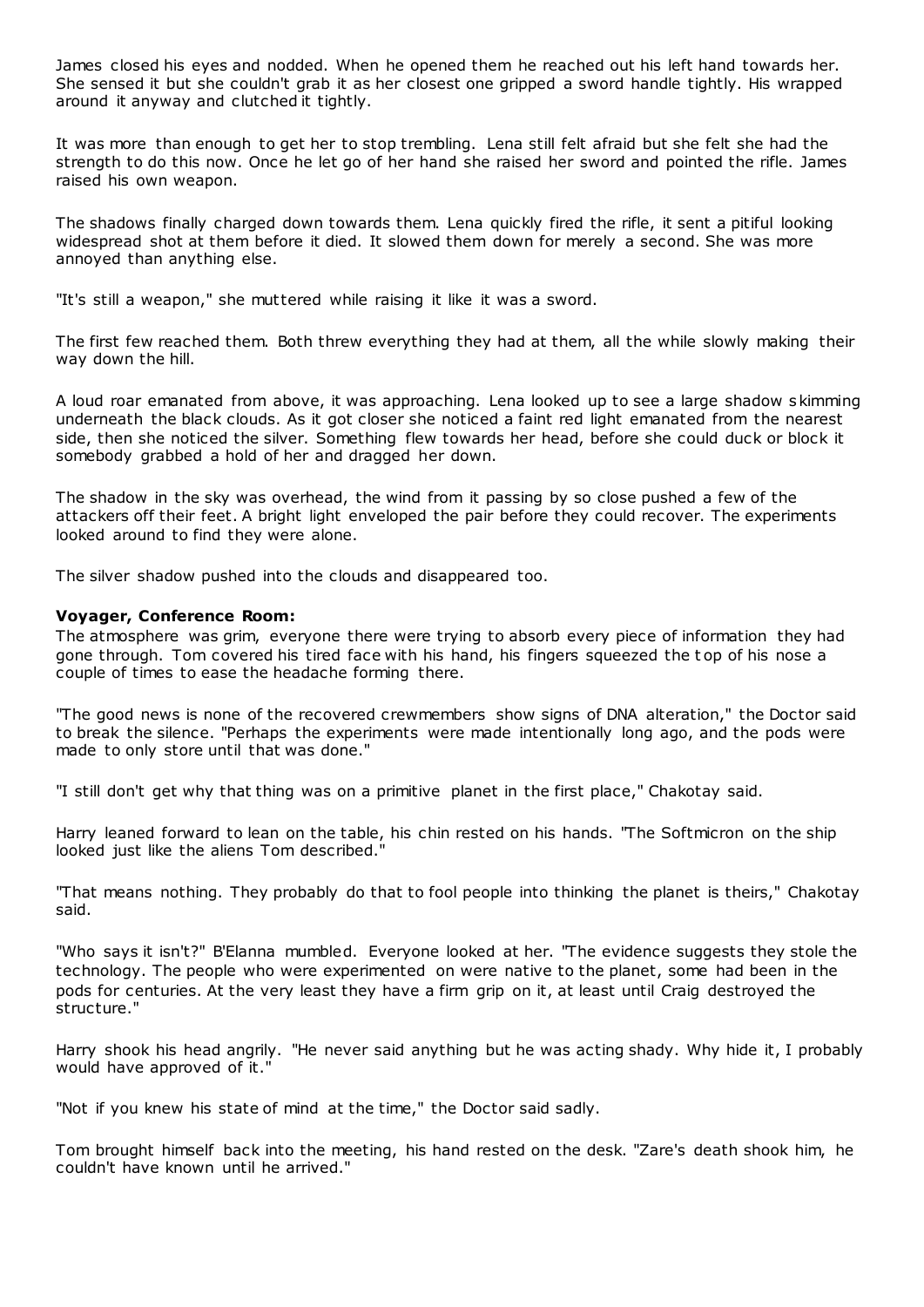"Yes but he was worried about Lena already. Zare made him snap, but he clearly wasn't in a fit state of mind during the mission," the Doctor pointed out. No one disagreed with him, no one wanted to say that either.

Tom tried to shake off the image of Craig's face during the whole exchange. "Have we heard from the Enterprise yet?"

"No. The last we heard was James taking it back inside. They'd have to cut the communications to save power," Harry answered.

"We're falling apart at the seams," Tom thought aloud. The rest of the room looked uncomfortable. His other hand clenched into a fist and lightly slammed onto the desk, his eyes were fiercely determined. "Yeah we have a huge problem on our hands, but we're not going to get anywhere with people having break downs and running off to do their own thing. We need to be united here or we won't be so lucky next time. We may not be lucky now, the Enterprise may not return." He saw Chakotay flinch in the corner of his eye. "We're not doing anything else until we have a plan and we're all behind it. Agreed?"

Harry nodded, "agreed."

"So no tower hunting, no anomaly surfing, no shuttle stealing, no suicide runs. Nothing. We need to go through the Enterprise's logs more thoroughly, talk to people in the region, investigate. This problem isn't going away but it sure isn't going to fall to bits in a hurry either," Tom said.

Chakotay sighed, "we get it Tom." Tom was a little annoyed he interrupted him. "This is one of the rare moments where you're right and not inappropriate, don't ruin it by speechifying."

B'Elanna couldn't help but smile at the two of them. "I wouldn't stand for that if I were you."

Tom smiled back, even if it didn't have much energy in it. "No, I need it. The last thing I need is a yes man."

"But we still need to be together anyway and agree before we act," Chakotay said with a light smirk.

Tom groaned and went to squeeze the top of his nose again. "Oh I'm too tired for this."

Neelix had been awfully quiet, he thought now was the best time to speak up. "We've got some time to kill. As morale officer I order everyone to the Mess Hall for some dinner. I won't take no for answer."

"If it's your food, will you take *oh god no* for an answer?" B'Elanna teased.

Neelix huffed to himself, "no, no I will not."

Tom nodded, "that doesn't sound like a bad idea. Who knows when the Enterprise will return."

#### **The Enterprise:**

The last remaining console online flickered a few times before giving up. There wasn't much left, just a tiny flashlight sitting in between them to stop the bridge falling into total darkness.

James sighed as he glanced back at the newly dead console. Lena wasn't too worried, the engines were still whirring away beneath them.

"I guess all we can do is ride it out now, huh?" he said.

"Yeah. Maybe it was a little pointless to lock everyone else up in the Cargo Bay. It's not like they can hallucinate something to stop us from leaving," Lena said.

James thought about it and shuddered. "No, but I imagine a hallucination about a certain someone's clothes turning into a dress or something, would make the rest of our trip a bit... unpleasant."

Lena giggled at the thought. "That's definitely worse than some butched up aliens on steroids."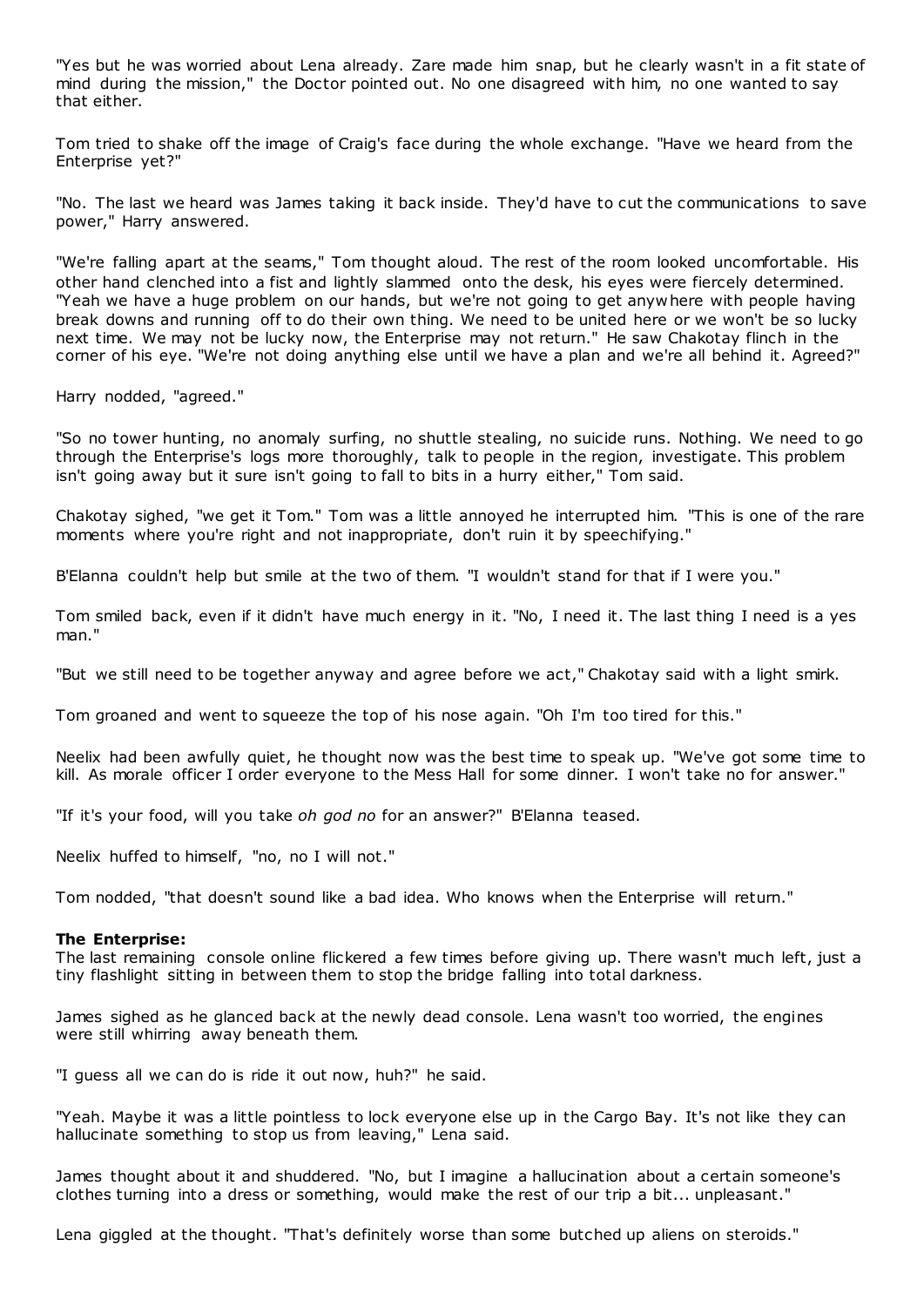"Jess thinks I'm humouring her when I say stuff like this. The truth is though when she puts her mind and rage into it, she can get things done," James said with a smile. "I wouldn't have it any other way."

"Hmph, that's not really true," Lena mumbled, her smile faded. "If I listened to her, we wouldn't have nearly died. I'm sorry."

"It's okay," James shook his head.

Lena gave him an angry frown. "I'm not saying sorry for doing something little like stepping on your toe or stealing your favourite knife. I dragged you into a fight with Frenit and an army of experiments probably as strong as us. I'd be a little mad at least."

"What do you want me to say?" James questioned, he lightly shrugged. "I understand, you know that. When your suicidal *hero* trip endangers an entire planet, then you can complain about the quic k apology acceptance."

"That never happened. At least not in my perspective," Lena said quietly, her head dipped down.

"It did though. I honestly thought I wasn't strong enough to be Chosen, but strong enough to fight and at least delay the threat. Turns out that I was wrong and probably billions almost died. If it wasn't for Jessie..." James said, the guilt made him trail off. Lena looked at him again. "I didn't even learn my lesson, that's the worst part of it. I kept doing things like that. At least you learned yours the first time."

"Second. I ran away twice," Lena muttered.

James shrugged, "better than too many to count."

"Mine probably is too. I died because of one of them," Lena said, biting her lip at the end.

The memories of that incident made James lower his head and close his eyes. "Yeah, I suppose you're right."

"You know you gave me some good advice a long time ago, to me. Though you were a lot older than you are now," Lena said, getting slowly irritated. "God, I can't get used to this stupid other timeline, dimension thing."

"We'll just go with long ago as the other dimension was your past, that's all that matters," James said.

Lena sighed deeply, "sure. You and the Chosens had a job to do, a one that you found had been attempted by past Chosens."

"Oh, that happened in this timeframe too," James said.

"No it didn't," Lena said with a shake of her head. "Zare saw it as her duty to fight these demons, alone." James frowned at her. "Her brother was too young, you were a Natural. Her brother chased after her, thinking he would save her. You saw them both die."

"Oh. This is advice?" James said.

Lena smiled bitterly, "no. You only lived because you knew it wasn't a winnable fight. You knew you had to back down or you'd die. It was pointless. It apparently took you a long time to really believe it yourself and you had to live with that guilt until then." She looked him in the eye. "Sometimes it's okay to run. It could be the bravest and hardest thing you'll ever do."

James smiled back, but his was closer to a smirk. "Wow. Other me sounds way too mature to be me."

"Oh he wasn't," Lena smirked as well. "He just knew how to survive, he had to. He was alone. No Zare, no Sandi and Kevin. I was far too young. I wanted to help him so badly. I guess that's where *this* has come from. My memory of that need is back."